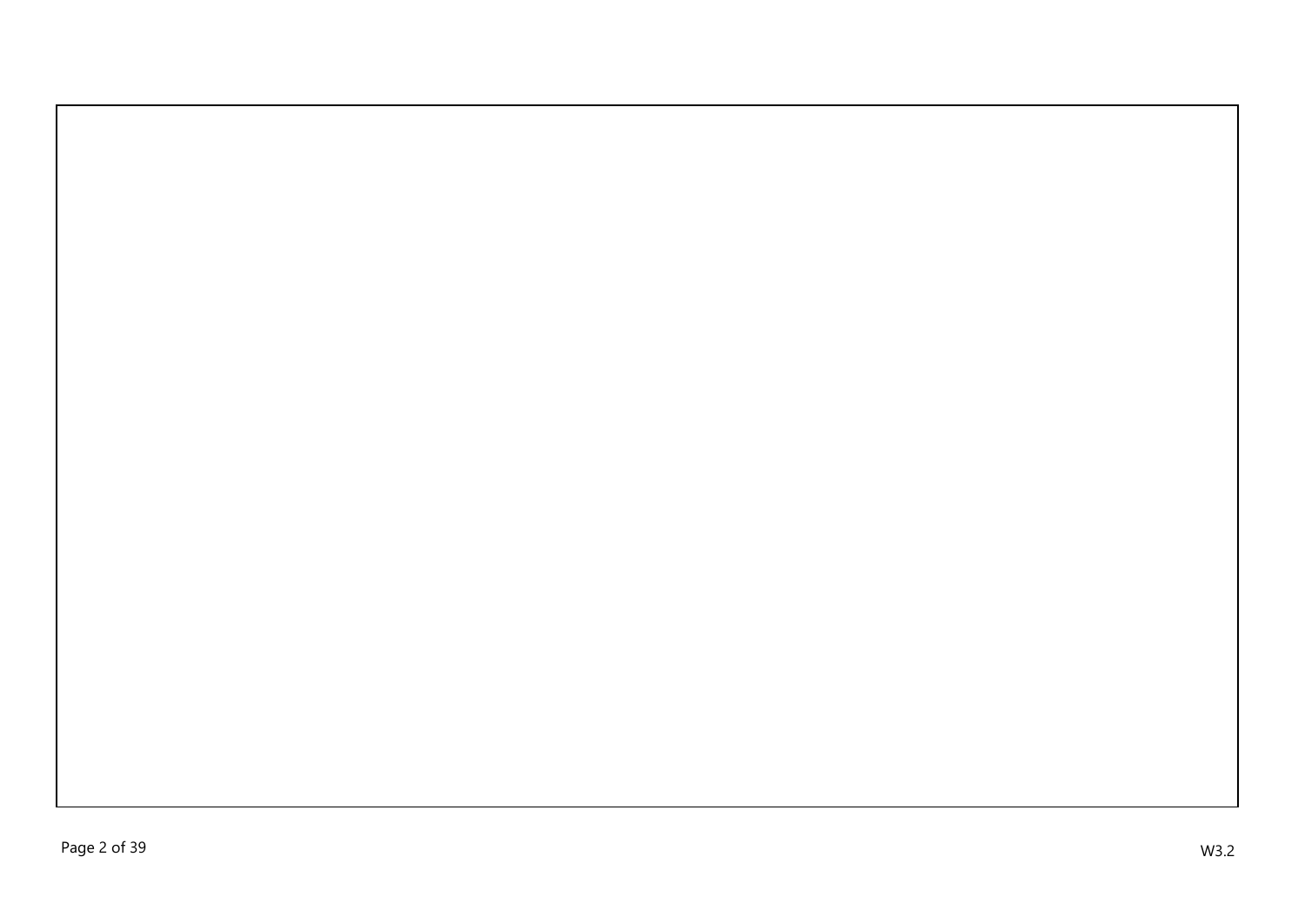| #              | Island | House Name              | Name                  | Sex | National ID | ړه پر ه                                                       | ىئرىتر                                                                                |
|----------------|--------|-------------------------|-----------------------|-----|-------------|---------------------------------------------------------------|---------------------------------------------------------------------------------------|
| Male'          |        |                         |                       |     |             |                                                               |                                                                                       |
| $\vert$ 1      | Male'  | Dhaftharu. No 2750      | Abdulla Faiz          | M   | A012327     | ىرەپە ئىر ئىش 2750                                            | تر مر مح<br>  پرکھ قرالله                                                             |
| $ 2\rangle$    | Male'  | Dhaftharu. No 3076      | Abdulla Ali           | M   | A050691     | تروم تە. ئىر ئىھەتمە 3076                                     | پره قرالله<br>رځ پو                                                                   |
| $\vert$ 3      | Male'  | Dhaftharu. No 3763      | Shadhiya Adam         | F.  | A012612     | رەرو. ئىر <i>مىھى</i> ر 3763                                  | شَوِرِ بَرَ دِرِهِ                                                                    |
| $\vert 4$      | Male'  | Dhaftharu. No 3850      | AISHATH SHIHAMA       | F   | A042183     | تروم تر. سرس من 3850                                          | شەرگە ئ<br>ا پھر در شعر ہے<br>اور در مشعر ہی                                          |
| $\overline{5}$ | Male'  | Dhaftharu. No 5095      | Khadeeja Hussain      | F.  | A041962     | ىرومۇ. سەھەتى 5095                                            | كزمرقح الرشكريش                                                                       |
| $\overline{6}$ | Male'  | Dhaftharu. No Dh R 4947 | Hawwa Habeeba         | F   | A046586     | رەر دې برەر دې 4947                                           | 501                                                                                   |
| $\vert$ 7      | Male'  | Dhaftharu. No RS 6221   | Asma Rasheeda         | F.  | A044448     | رەپر ئىر ئىر ئەس بىر - 6221                                   | پر ہے پیچ<br>ىمەشىرەتگر                                                               |
| $\overline{8}$ | Male'  | Dhaftharu. No RS 10024  | Ibrahim Haneef        | M   | A054677     | تروم تر. سَرْسْھَ تَرْ سِرِ 10024                             | رە ئرىر ئىس ئىس                                                                       |
| $ 9\rangle$    | Male'  | Dhaftharu. No RS 10094  | Fathimath Ali Didi    | F.  | A066742     | تروم تر. سَرْشَهَ تَرْ سِيْسِدِ 10094                         | أوجوحا والمتحصص                                                                       |
| $ 10\rangle$   | Male'  | Dhaftharu. No RS 10095  | Mariyam Ali Didi      | F   | A097412     | تروم پر سرپر کا برسہ 10095                                    | رەرە كەربىرىر                                                                         |
| 11             | Male'  | Dhaftharu. No RS 11242  | Mariyam Zoya          | F   | A316896     | $11242$ مردومة المرشقة مرسو                                   | روره مهج                                                                              |
| 12             | Male'  | Dhaftharu. No RS 11313  | Shareefa Mohamed      | F.  | A074308     | اروبر تر مگر پھر سر 11313                                     | و ره ر د<br><i>د ب</i> رگرفر<br> شەمرۇ                                                |
| 13             | Male'  | Dhaftharu. No RS 11314  | Aminath Areefa        | F.  | A318013     | تروپر ترش تر 11314                                            | أزويتم أأتهوز                                                                         |
| 14             | Male'  | Dhaftharu. No RS 11315  | Azleefa Naseer        | F.  | A318031     | تروپر ترش کر 11315                                            | ر چي پي په سر سر سر سر                                                                |
| 15             | Male'  | Dhaftharu. No RS 12837  | Fauziyya Hussain      | F.  | A107855     | ترويري شرش تريب 12837                                         | ترميم مهر من مشهر مر                                                                  |
| 16             | Male'  | Dhaftharu. No RS 12868  | Hassan Mohamed Fulhu  | M   | A066362     | تروم پر سرچی پر - 12868                                       | ر رو دره دود.<br>رسکس ورمارونونو                                                      |
| 17             | Male'  | Dhaftharu. No RS 13040  | Shahneez Rashid       | M   | A149051     | $13040$ مَرْوَمَ مِنْ سَرْبَعْدَ مِنْ سَرْبِعْدِ مِنْ $13040$ | شركر سرچ گرشونر                                                                       |
| 18             | Male'  | Dhaftharu. No RS 13547  | Aliyya Ali            | F.  | A367965     | ترويري شرش ته 13547                                           | كالمرورش كالمي                                                                        |
| 19             | Male'  | Dhaftharu. No RS 14911  | Aishath Shuhana       | F.  | A239627     | روبر تر مگر مگر بر - 14911                                    | أقرم شوهر ستورش                                                                       |
| 20             | Male'  | Dhaftharu. No RS 15101  | Shirmeen Abdul Kareem | F.  | A112528     | ترويجي. سَرْسْهُ عَرْب - 15101                                | ا شور محمد مره ده در محمد در حقیق برد.<br>استونتر محمد محمد محمد از محمد در حقیق برد. |
| 21             | Male'  | Dhaftharu. No RS 15265  | Mohamed Aisar         | M   | A210830     | ىرومۇ. سەھقىر بىر 15265                                       | ورەرو مەرجو                                                                           |
| 22             | Male'  | Dhaftharu. No RS 2535   | Aslam Mohamed Shakir  | M   | A032082     | پرہ پر سرچھ پر سہ 2535                                        | أر قاره وره رو گیر و                                                                  |
| 23             | Male'  | Dhaftharu. No RS 2896   | Naswa Afeef           | F.  | A077741     | ىرومۇ. بىر شەڭ بىر سە 2896                                    | يتركن قريو و كانت كانت بالس                                                           |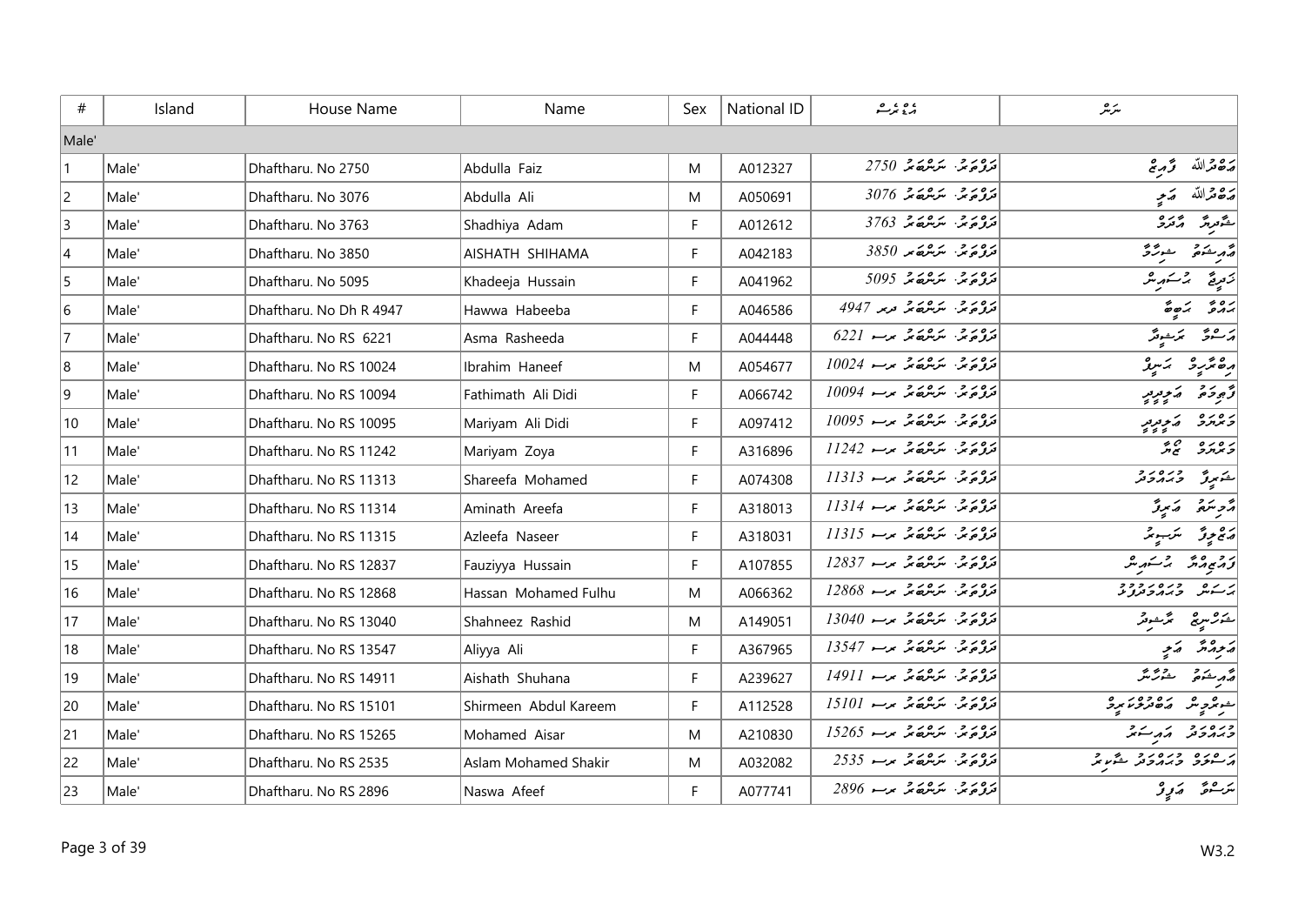| 24           | Male' | Dhaftharu. No RS 3104 | Moomina Gasim       | F  | A011391 | اروبر شرش مراجع من سو 3104                | وروبر ويجاو                                  |
|--------------|-------|-----------------------|---------------------|----|---------|-------------------------------------------|----------------------------------------------|
| 25           | Male' | Dhaftharu. No RS 3237 | Aminath Sobeeha     | F. | A010062 | رەپر ئەركىشى بىر 3237                     | ومحتر سنرو<br>بنوجد                          |
| 26           | Male' | Dhaftharu. No RS 4019 | Hassan Najmy        | M  | A044822 | قرزەبز. ئىرىش قىر 4019                    | برسەھە<br>سرقي حر                            |
| 27           | Male' | Dhaftharu. No RS 4140 | Ziyadha Ismail      | F. | A058108 | قرزە بىر. بىر شەنجە ئەسىر 4140            | مەستۇم بۇ<br>  بی پژوگر                      |
| 28           | Male' | Dhaftharu. No RS 4215 | Shafeea Shakir      | F  | A022514 | تروپر برگرم پر 4215                       | شكور گ<br>ڪ مريز                             |
| 29           | Male' | Dhaftharu. No RS 4431 | Abdulla Adil        | M  | A003335 | رەرى ئەسكەن ئەسىر 4431                    | ەھىراللە<br>ەگەرى                            |
| 30           | Male' | Dhaftharu. No RS 4468 | Mausooma Mohamed    | F. | A124632 | ىرە بىر. سەھقەتمە بىرىسە 4468             | و ره ر و<br>تر پر ژفر<br>ر و دوءِ<br>وهاستوگ |
| 31           | Male' | Dhaftharu. No RS 4579 | Saeedha Ali         | F  | A112255 | رەرى ئەنگەش ئەسە 4579                     | ڪي پڻ گي په                                  |
| 32           | Male' | Dhaftharu. No RS 4585 | Ibrahim Didi        | M  | A053871 | پروپر سرگری پر 4585                       | <br>  پرځه ټر په د تو په                     |
| 33           | Male' | Dhaftharu. No RS 5154 | Ahmed Abdulla       | M  | A048923 | تروپر ترشید برسه 5154                     | برەرد برە دالله                              |
| 34           | Male' | Dhaftharu. No RS 5303 | Badoora Afeef       | F. | A036236 | تروم تر. سَرْسْھَ تَرْ يَرْبِ 5303        | ردد پروژ<br>محمد پروژ                        |
| 35           | Male' | Dhaftharu. No RS 5519 | Khadheeja Hussain   | F  | A053204 | تروپر تر شریع تر بر ب 5519                | تزمريع الركستمريش                            |
| 36           | Male' | Dhaftharu. No RS 6110 | Aishath Nadha Naeem | F. | A364159 | ترۇم تى. ئىردە ئىر يىر سە 6110            | مەر شىمى سىقى سىمى 3                         |
| 37           | Male' | Dhaftharu. No RS 6403 | Nashrath Mohamed    | F  | A073478 | $6403$ مرده مرده و                        | ترت در در در در د                            |
| 38           | Male' | Dhaftharu. No RS 6547 | Shahud Ahmed        | M  | A211027 | ىرەپ ئىر ئىر ھەتمە بىر سىر 6547           | شەرقى كەردى                                  |
| 39           | Male' | Dhaftharu. No RS 6553 | Razana Rasheed      | F. | A159972 | تروم تمر. سَرْسْھَ تَمْرِ سِيْسِيْرِ 6553 | ىمەقەتكى ئىكەشىرىگە                          |
| 40           | Male' | Dhaftharu. No RS 6554 | Rizfaan Rasheed     | M  | A301439 | ىرەپر ئىر ئىر ئەسىر 6554                  | ىرقۇش ئېزىشوش                                |
| 41           | Male' | Dhaftharu. No RS 6666 | Ahmed Rasheed       | M  | A060021 | تروم تمر. سَرْسْھَ تَمْرِ سِيَنْ 6666     | پره پر پر په په مختلف به در ا                |
| 42           | Male' | Dhaftharu. No RS 6685 | Hassan Fayaz        | M  | A037437 | $6685$ مَرْتَرِهُ مِنْ مَرْسُوهُ مِنْ سِ  | برَسەش بۇرگەشە                               |
| $ 43\rangle$ | Male' | Dhaftharu. No RS 6730 | Mahfooza Ali        | F  | A020587 | قرزە بىر شەھەتمە بىرسىز 6730              | د ه دو په په تو                              |
| 44           | Male' | Dhaftharu. No RS 6731 | Asma Abdulla        | F  | A075222 | تروم تمر. سَرْسْھَ تَمْرِ سِبْ 6731       | برعي<br>وكاقرالله                            |
| 45           | Male' | Dhaftharu. No RS 7345 | Fathimath Armeesha  | F  | A142290 | رەر د. سرچە پر 7345                       | وٌجودَ وَيَرْدِيدُ                           |
| 46           | Male' | Dhaftharu. No RS 7706 | Aishath Nuzuma      | F  | A347876 | تروم تمر. سَرْسْهُ تَمْرُ سِرْ 7706       | و در دور<br>مگر شو سرچ و                     |
| 47           | Male' | Dhaftharu. No RS 8059 | Nasheeda Mohamed    | F. | A036525 | تروير ترشي تريشي برسه 8059                | و بر ۵ پر و<br>تر بر بر تر تر<br> سرَڪونگر   |
| 48           | Male' | Dhaftharu. No RS 8247 | Ali Asim            | M  | A048565 | رەر چ. سەھەتچە بوسى 8247                  | أوسمع وترسونه                                |
| 49           | Male' | Dhaftharu. No RS 8263 | Ismail Waheed       | M  | A146206 | ىرەپرى ئىر ھەتمە ئىرسىز 8263              | أبر سقوح توسيقر                              |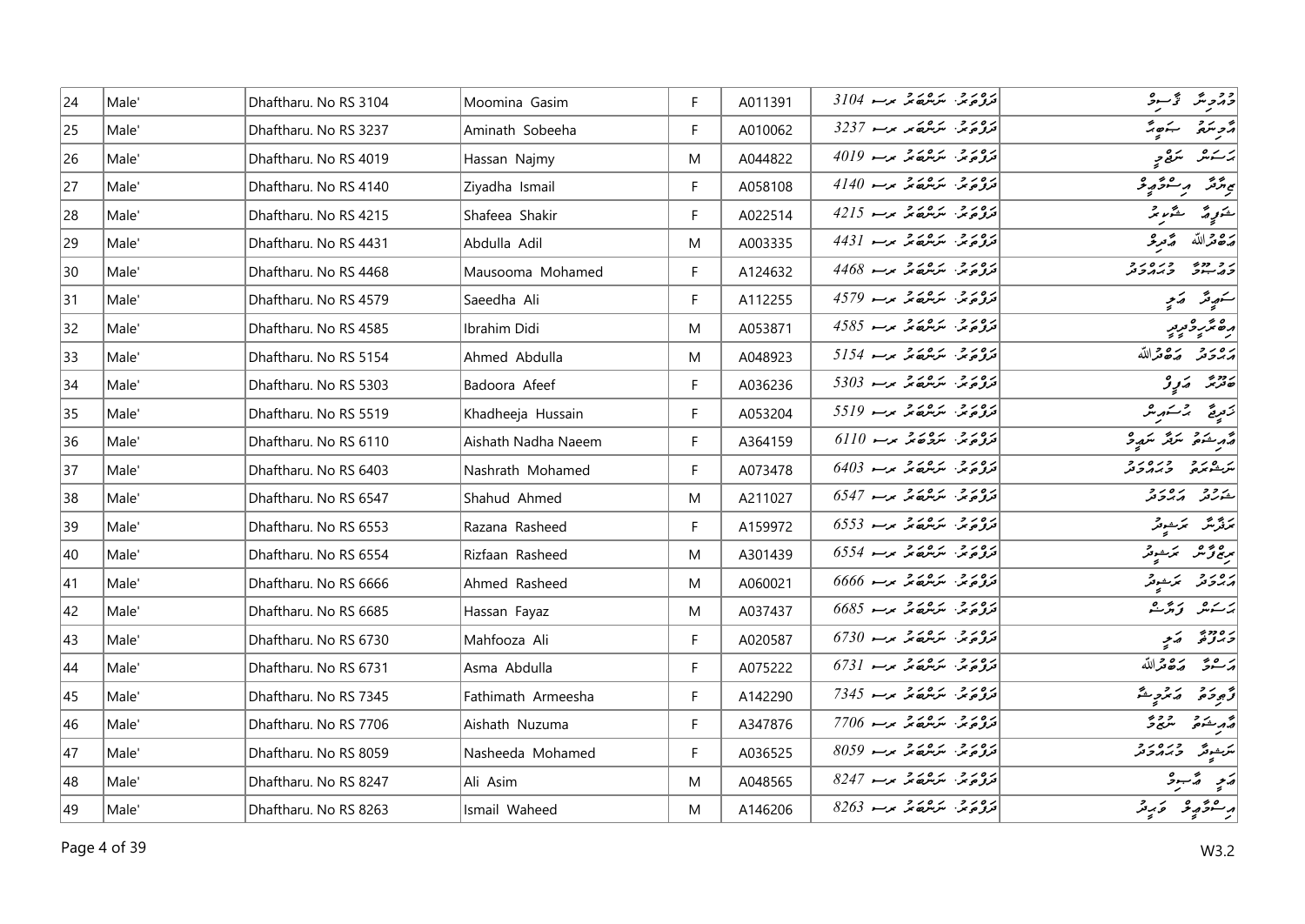| 50 | Male' | Dhaftharu. No RS 8394    | Aminath Solih                     | F. | A039970 | ىرە بەت ئىر شەھ بىر سىر 8394        | أزوبته بثور                                   |
|----|-------|--------------------------|-----------------------------------|----|---------|-------------------------------------|-----------------------------------------------|
| 51 | Male' | Dhaftharu. No RS 8506    | Ahmed Ikram                       | M  | A077355 | ترۇم تى. ئىرتىھ تىر يىسىم 8506      | ەرىرچە<br>پروژو                               |
| 52 | Male' | Dhaftharu. No RS 8507    | Rahma                             | F. | A129321 | تروم تر. سرچھ تر سب 8507            | ر ه و<br>بربر <del>د</del>                    |
| 53 | Male' | Dhaftharu. No RS 8595    | Zaeema Abdul Rahmaan              | F. | A048355 | ىرەپ ئىر ئىر ئەسىر 8595             | ر ه د ه د ه د ه<br>پره تر پر پر ژ س<br>ىمەچ   |
| 54 | Male' | Dhaftharu. No RS 8626    | Ibrahim Afeef                     | M  | A113245 | تروم تمر. سَرْسْھَ تَمْرُ سِرِ 3626 | ە ئەترىق مەردۇ                                |
| 55 | Male' | Dhaftharu. No RS 8640    | Mohamed Iyad Ali                  | M  | A327244 | ترۇم تى. ئىرتىھ تىر يىسىم 8640      | ورەرو مەد ئە كەب                              |
| 56 | Male' | Dhaftharu. No RS 8742    | Thahumeena Ali                    | F  | A049830 | رەر ج. سەھەتمە بىر سە 8742          | ە ئەجە ئىگە ئەسپە                             |
| 57 | Male' | Dhaftharu. No RS 8843    | Nasheeda Abdulla                  | F  | A080821 | تروپر برگردی تر 8843                | ترجيعتر ضكاة والله                            |
| 58 | Male' | Dhaftharu. No RS 8928    | Fathimath Afaa Mohamed            | F  | A143099 | تروپر ترش ترشيد برسه 8928           | و د د ده دره د د                              |
| 59 | Male' | Dhaftharu. No RS 8984    | Mohamed Abdulla                   | M  | A072721 | رەرىز. سەھەتمە بىر سە 8984          | وره رو ده دلله                                |
| 60 | Male' | Dhaftharu. No RS 8986    | Hawwa Zeena Mohamed               | F  | A082362 | تروم تر. سَرْسْھَ تَرْ سِرِ 8986    | ره و په دره رد                                |
| 61 | Male' | Dhaftharu. No RS 9017    | Mohamed Rasheed                   | M  | A043626 | تروير ترش ترشيد برسه 9017           | ورەرو بەيدۇر                                  |
| 62 | Male' | Dhaftharu. No RS 9175    | Abudhullah Zaahir                 | M  | A093439 | ىرەرچە. سەھەتمە بىر سە 9175         | مَدْهُ مَّدْاللَّهُ تَجْرِيْرُ                |
| 63 | Male' | Dhaftharu. No RS 9410    | Badhoora Hassan                   | F  | A141568 | قرۇم تىر. بىر شۇنجى بىر بىيە 9410   | ەددە برىكى                                    |
| 64 | Male' | G. Aaroadhi              | Fathimath Ghaniya Abdul<br>Raheem | F. | A340981 | ی په چرچمی                          | تحوجو أأسرأ المعدا براء                       |
| 65 | Male' | G. Aawaaz                | Ibrahim Naufal Mohamed            | M  | A352036 | ى بە ئەھ                            | ם מים גבנים בנים ביר<br>תוסת בי יינגניב בגבבת |
| 66 | Male' | G. Aima                  | Aminath Shana Abdul Azeez         | F  | A056571 | ى بە ئەر                            | مەر سىم ئىشكى مەم دەرىم                       |
| 67 | Male' | G. Alimasge Irumatheebai | Mimrah Ahmed Waheed               | M  | A332571 | ى مۇچ سىممىز مۇھەر                  | ووتريه ملاوته كريد                            |
| 68 | Male' | G. Anzaaneege            | Hussain Riyaz                     | M  | A043328 | ى ئەر ئىرىنج سېرىگە                 | برسكور مرتزلته                                |
| 69 | Male' | G. Asly                  | Asiyath Ali                       | F  | A000522 | .<br>ا <sup>ی کم</sup> کم شوپه      | أرمستهره وكمعي                                |
| 70 | Male' | G. Beach Nest            | Hunaidha Ali                      | F  | A094232 | ى بەھ ئەربىق                        | 2 <del>.</del> متعديد مقتوم                   |
| 71 | Male' | G. Beruge                | Soghra Shaheen                    | F  | A113977 | ے وے<br>ی- <b>ص</b> مر <sub>ک</sub> | بەدىر شەرش                                    |
| 72 | Male' | G. Beruge                | Mohamed Naushad Ibrahim           | M  | A341478 | ے و ۽<br>ي- ھمجري                   | وره رو برو دو ده ه ده و                       |
| 73 | Male' | G. Cream                 | Mohamed Abdul Sattar              | M  | A026794 | ء ، ء مرچ                           | כנסני נסיכם נסיכי<br>כגונכני גםנגו מיי        |
| 74 | Male' | G. Dewn                  | Fathimath Mohamed                 | F. | A053300 | ای وړش                              | كوجرة ورەرد                                   |
|    |       |                          |                                   |    |         |                                     |                                               |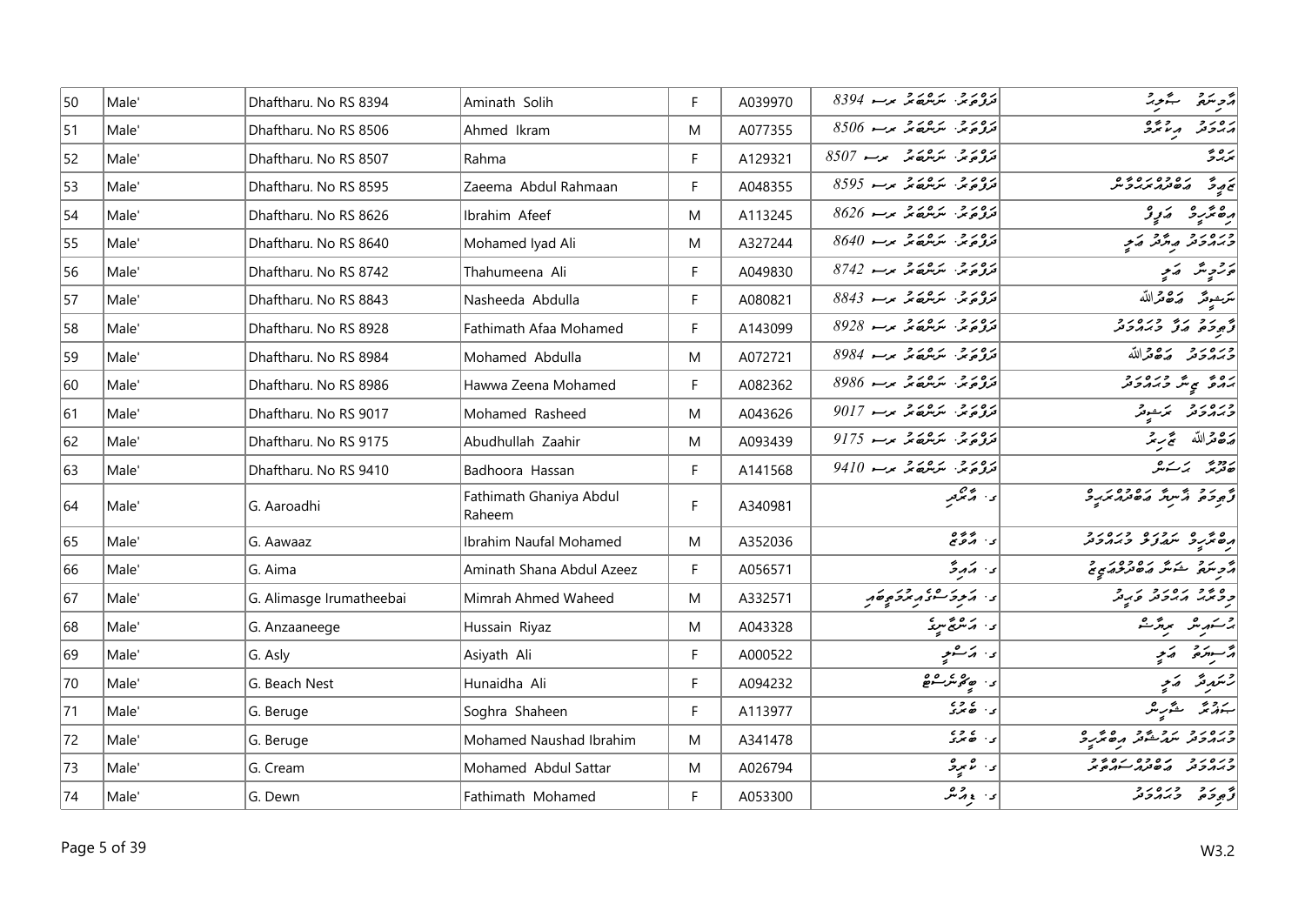| 75  | Male' | G. Dewn              | Mariyam Mohamed            | F           | A053302 | ای وړ چې<br>په د                                                 | و ره ر د<br>رنگرونگر<br>ر ه ر ه<br>د بربرگ |
|-----|-------|----------------------|----------------------------|-------------|---------|------------------------------------------------------------------|--------------------------------------------|
| 76  | Male' | G. Dewn              | Khadeeja Mohamed           | F           | A147736 | ئ وېژىنگر                                                        | و رە ر د<br><i>د بە</i> پەر<br> ترتوقح     |
| 77  | Male' | G. Dhekunu Villa     | Aishath Anaan Binth Ashraf | E           | A332464 | <sub>ى</sub> قرىر مى <sub>رى</sub> مىتى<br>                      | ومرشوق وكرامل وسلمو وكشوبرو                |
| 78  | Male' | G. Dhilkash          | Ahmed Saraau Saeed         | M           | A333723 | $\left  \begin{array}{cc} 2 & 2 \ 2 & 3 \end{array} \right $ ى م | ړه د د سر د سر د                           |
| 79  | Male' | G. Dhoores Villa     | Mohamed Zahir              | M           | A000444 | ء سي پير شعورتمر                                                 | ورەرو پەر                                  |
| 80  | Male' | G. Dream of Garden   | Abdul Nasir Moosa Didi     | M           | A078738 |                                                                  | קס כם ולהיו זה כן המתע                     |
| 81  | Male' | G. Dream of Garden   | Ihsana Moosa               | F           | A081508 | ى ، ، ، <i>ەيدە » سى</i> ش                                       | مەر ئەشقە ئەستە                            |
| 82  | Male' | G. Eagle Nest        | Hussain Niyaz              | M           | A043585 | ی٠ دری وی ده                                                     | بر کے مرکز ہے ۔<br>برائے مرکز ہے           |
| 83  | Male' | G. Evening Star      | ALI NIFAZ                  | M           | A034462 | ى برۇسرىئىمىشگە                                                  | ړنې سرگړي                                  |
| 84  | Male' | G. Evening Star      | <b>AMINATH SHENYN</b>      | F.          | A034464 | ى برۇسرىئىم كەنتىم                                               | ۇ ئىر ئىس ئىش ئىش ئىش                      |
| 85  | Male' | G. Evening Star      | <b>IBRAHIM NIFAR</b>       | M           | A059138 | ى مۇسرىكرى سىۋىم                                                 | رەترىرو سۆتر                               |
| 86  | Male' | G. Evening Star      | ADAM ZAMEEL                | M           | A062725 | ى مۇس ئىر ئىقمىر                                                 | وزه ځې                                     |
| 87  | Male' | G. Evening Star      | Aminath Dheema Shakir      | F           | A120013 | ى مۇسرىكرىش ئۇ                                                   | أأوسم ويرقا لحماس                          |
| 88  | Male' | G. Evening Star      | Aishath Zaina Mohamed      | F           | A340113 | ى برۇس ئىرغىم ئە                                                 | התשים בתית בגם גב                          |
| 89  | Male' | G. Felicity          | Fathimath Haneef           | F           | A032562 | $ s\cdot\hat{\zeta} \leq$                                        | ۇ بۇ ئەن ئەنبەر                            |
| 90  | Male' | G. Feliz             | Ali Rasheed                | M           | A039189 | ى كۆمىتى                                                         | أركمني المركب وتر                          |
| 91  | Male' | G. Fenaaru           | Fathimath Nazma Rasheed    | F           | A112198 | ى بۇ ئەرەپر                                                      | توجوحه لترجوحه لترجيش                      |
| 92  | Male' | G. Finivilu          | Ahmed Irfan                | M           | A025652 | ار . و سره د تخ                                                  | גם גבית הבנית                              |
| 93  | Male' | G. Flying Tiger      | Aishath Nafa Ahmed         | F           | A351084 | ى ئۇ ئۇر شىم قويم ئە                                             | مەر شىم سرقى مەر دىر                       |
| 94  | Male' | G. Fullaage          | Aminath Lizy               | $\mathsf F$ | A032059 | وه وه و،<br>د ۰ تو پرنوی                                         | ړګر سره دي                                 |
| 95  | Male' | G. Golhaage          | Aishath Shifa              | F           | A102207 | پر ہے ہے<br>ی- کی تکرک                                           | و ديدة مشورٌ<br>مرسسة مشورٌ                |
| 96  | Male' | G. Green House 05-01 | Ahmed Amir                 | M           | A027281 | $05 - 01$ د سي تر تر ته شهر سند $\sim$                           | גפיב הביב                                  |
| 97  | Male' | G. Green House 05-01 | Ali Ausam Amir             | M           | A143036 | $05\text{-}01$ د سي مورس محمد سيد ا                              | ג'ב גב בכ בבב                              |
| 98  | Male' | G. Green Pearl       | Mohamed Zan Zalif          | M           | A061924 | <sub>ى</sub> ، ئ <i>ۇمچىنگەنلى</i> رىگە                          | ورەرو پەر تەرو                             |
| 99  | Male' | G. Grey Villa        | Aishath Shirna Shafeeg     | F           | A035125 | <br>  ئ گوشگوچگر                                                 | ۇرىئو ئىرگە ئور                            |
| 100 | Male' | G. Haalam            | KHADEEJA FAAZ              | F           | A144120 | ى بەرگەنى بىر                                                    | زَمرِيَّ تَرْج                             |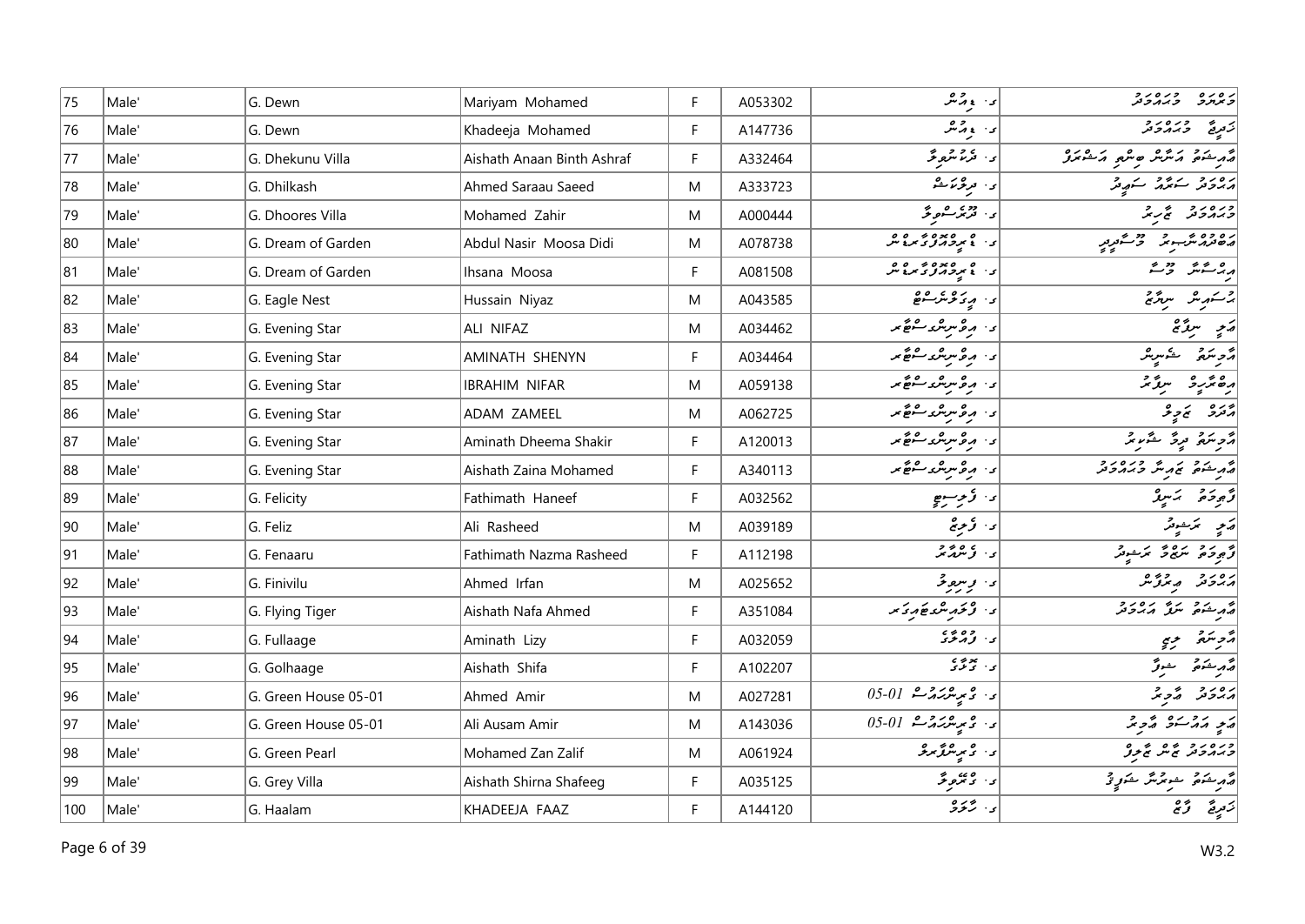| 101 | Male' | G. Hadhuvaree Gulshan  | Aminath Waheeda         | F         | A070192 | ، ئەس <i>لەق بېرى</i> تۇشكەش                                                                                                                                                                                                                    | أأزجر سكرة وأراقد                       |
|-----|-------|------------------------|-------------------------|-----------|---------|-------------------------------------------------------------------------------------------------------------------------------------------------------------------------------------------------------------------------------------------------|-----------------------------------------|
| 102 | Male' | G. Hadhuvaree Gulshan  | Ali Mohamed             | M         | A296808 | ، ئەس <i>لاھ بېرى</i> مۇشكەش                                                                                                                                                                                                                    | أتمر وره دو                             |
| 103 | Male' | G. Handhuvaree Roashan | Mohamed Waheed          | M         | A070287 | ى سىس ئىرى ئىر ئىرىشكىش                                                                                                                                                                                                                         | ورەر دىر د                              |
| 104 | Male' | G. Handhuvaree Roashan | Sofiyya Ali             | F         | A106541 | ى سىستىمى ئېرىشكىشى بىر                                                                                                                                                                                                                         | ينورچر اړمو                             |
| 105 | Male' | G. Hanimaadhoo Aage    | Mohamed Samee           | M         | A341267 | ی کسروگیرون<br>ی کسروگرون                                                                                                                                                                                                                       | ورەرو شې                                |
| 106 | Male' | G. Hathifushi          | Mariyam Eyma Mohamed    | F         | A339174 | ى ئەرۇپر                                                                                                                                                                                                                                        | י סנס שי 1010 ב                         |
| 107 | Male' | G. Hiyaa               | Shuaib Ali              | ${\sf M}$ | A076181 | ى - رىڭر                                                                                                                                                                                                                                        | شمهده كمو                               |
| 108 | Male' | G. Hiyaa               | Shafra Shuaib Ali       | F         | A332236 | ى - رېژ                                                                                                                                                                                                                                         | 2480                                    |
| 109 | Male' | G. Hiyaroadhi          | Adam Saleem             | M         | A039337 | ی ریزنگور                                                                                                                                                                                                                                       | وره سکود                                |
| 110 | Male' | G. Hudhuruvaage        | Ali Arif                | M         | A001921 | و و و و د و<br>ی - رفربرو ی                                                                                                                                                                                                                     | أەسمج وتحسير و                          |
| 111 | Male' | G. Iheli               | Hassan Rauf             | M         | A045854 | ی په دیگو                                                                                                                                                                                                                                       | بر کے معدود کا مردرہ                    |
| 112 | Male' | G. Iraanugey Aage      | Shiuna Mansoor          | F         | A027987 | ا که هم ده ده کارون<br>اگه در مرسمت در کارون                                                                                                                                                                                                    |                                         |
| 113 | Male' | G. Iraanugey Aage      | Fathimath Shazlee       | F         | A038377 | $\begin{array}{l} \mathcal{C}\neq\mathcal{C}\mathcal{D}\stackrel{\mathcal{G}}{\sim}\\\mathcal{S}\curvearrowleft\mathcal{S}\curvearrowright\mathcal{S}\stackrel{\mathcal{G}}{\sim}\mathcal{S} \end{array} \quad\text{and}\quad \mathcal{S}\quad$ | توجوجو مشوج                             |
| 114 | Male' | G. Iraanugey Aage      | Aminath Rasheeda        | F         | A061391 | و وړيږي.<br>د په پرسرۍ در                                                                                                                                                                                                                       | أأوسكم أترشونكر                         |
| 115 | Male' | G. Kiyavaage           | Fathimath Shaheeda      | F         | A002204 | ی کو مرکزی<br>ک                                                                                                                                                                                                                                 | أَوَّ مِجْمَعٍ مِنْ مِنْ مِنْ مِنْ      |
| 116 | Male' | G. Koalhi              | Hawwa Shaffa Ayyoob     | F         | A397230 | ی . گھ ی                                                                                                                                                                                                                                        |                                         |
| 117 | Male' | G. Kuburudhoo          | Ibrahim Latheef         | M         | A077948 | כ כפר<br>צ' מ' <i>ס' א</i> באק                                                                                                                                                                                                                  | رەنزىرو خور                             |
| 118 | Male' | G. Kudhifeyru Vaadhee  | Maryam Khoorsheedha     | F         | A051355 | ى سىم تورىخ تورى<br>ئەسىم تورىخ تىرىخ تور                                                                                                                                                                                                       |                                         |
| 119 | Male' | G. Lake                | Aminath Shifanee        | F         | A055530 | ی بھی ہ<br>ی                                                                                                                                                                                                                                    | أقرمتكم سوقس                            |
| 120 | Male' | G. Light Sky           | Hussain Shifaz          | M         | A058534 | 208.6                                                                                                                                                                                                                                           | ر مسکور میں سیور محمد میں تھے<br>مسلمان |
| 121 | Male' | G. Liver Pool          | Mariyam Razan Nasir     | F         | A331566 | لى موع بردو                                                                                                                                                                                                                                     | رەرە رەھ گەيد                           |
| 122 | Male' | G. Liyan               | Fathimath Suneetha      | F         | A038026 | ى ئەركەش                                                                                                                                                                                                                                        | أَرْجُوحَهُ مُسْتَمَسِيَّةٌ             |
| 123 | Male' | G. Maafahige           | Fathimath Zeena         | F         | A071531 | اء · وَتَوَرِءَ                                                                                                                                                                                                                                 | قەددە بېتر                              |
| 124 | Male' | G. Maalam              | Aishath Nashida         | F         | A052094 | ى بە ئەترى                                                                                                                                                                                                                                      | أقدم مشكوم المستكر مشوقد                |
| 125 | Male' | G. Maalam              | Muzuhira Ibrahim        | F         | A052159 | ى بە ئەنزى                                                                                                                                                                                                                                      | ووريته مصتربره                          |
| 126 | Male' | G. Maalam              | Mohamed Haizoom Hussain | ${\sf M}$ | A166247 | ى بەنتى بى                                                                                                                                                                                                                                      | כמחכת מחשב השתית                        |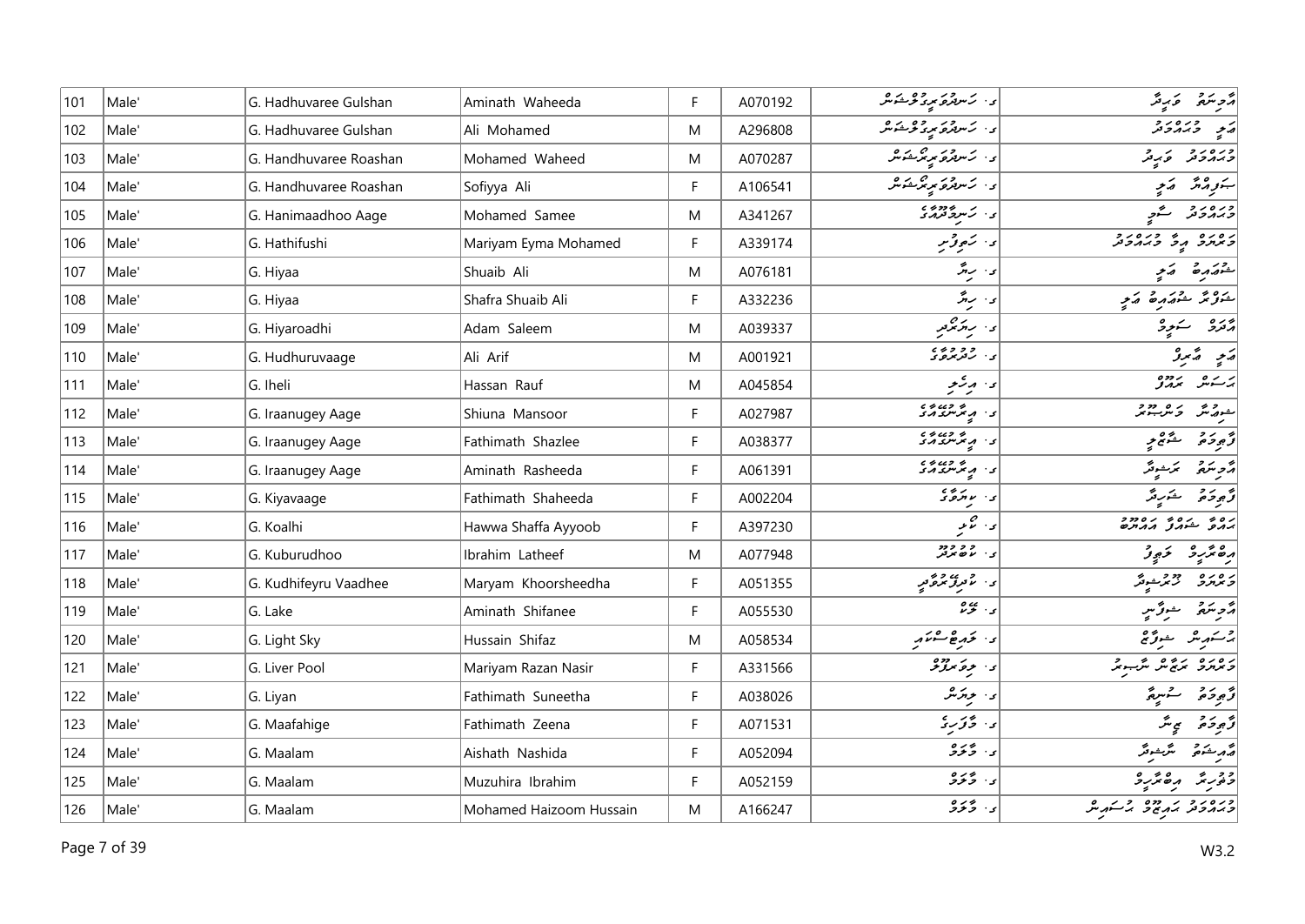| 127 | Male' | G. Maavaarulu         | Hawwa Khalid                | F           | A023152 | ى ئەنھەم                         | برەپچە بەلمىتى بالىر                                                           |
|-----|-------|-----------------------|-----------------------------|-------------|---------|----------------------------------|--------------------------------------------------------------------------------|
| 128 | Male' | G. Maavaarulu         | Mohamed Humam Hassan        | M           | A335141 | ى ئەنھەم 2<br>ى ئەنھەم بىر       | ورەرو وەھ بررى                                                                 |
| 129 | Male' | G. Makhmaage          | Mariyam Raeefa              | F           | A042060 | ى بەرەپە ئ                       | دەرە ئەرۇ                                                                      |
| 130 | Male' | G. Male' Hiya 1 18-01 | Nahidha Ismail Fulhu        | F.          | A146223 | $18-01-1$ د گارگر گا             | شرقه م <sup>0</sup> ور وود                                                     |
| 131 | Male' | G. Male Hiyaa 2 13-01 | Aminath Raeesa              | $\mathsf F$ | A339210 | $13-01$ $2\frac{2}{5}$ ء . و د 3 | ړُوسَيْ پَه پَد                                                                |
| 132 | Male' | G. Malvina            | Shanyz Ali                  | F           | A072918 | ى ئەنتى ئىگە                     | شمسيئر كمبر                                                                    |
| 133 | Male' | G. Malvina            | Mohamed Zayan Zubair        | M           | A333182 | ى كەنتى ئىر                      | כנסגב גם ס בני ב<br>בגהבת התית הסהב                                            |
| 134 | Male' | G. Malvina            | Sunaina Shareef             | F           | A344946 | ى كەنتى بىر                      | - شركة الشركة التيارية<br>أكر جاندة الشركة التيارية<br>أكر جاندة الشركة الشركة |
| 135 | Male' | G. Mayweed            | Aminath Shaza               | F           | A042251 | د به عود ه<br>  د به خوم ه       |                                                                                |
| 136 | Male' | G. Mayweed            | Aishath Laiza               | F           | A060315 | ی می ه<br>ی گوی                  | ومشكوه تحديج                                                                   |
| 137 | Male' | G. Mayweed            | Ahmed Azaan                 | M           | A327990 | ی ځوی <b>؟</b>                   | رەرو رىپە                                                                      |
| 138 | Male' | G. Meenaaz Villa      | Aminath Leena Ahmed         | F           | A147404 | ى - جەمئىھ بوڭر                  | أأدينهم ويتر أرورو                                                             |
| 139 | Male' | G. Mirzam             | Mohamed Mazhar Musthafa     | M           | A165001 | $rac{1}{2}$ $rac{1}{2}$          |                                                                                |
| 140 | Male' | G. Miuman             | Aishath Shakeeba            | $\mathsf F$ | A001016 | ای دردوند                        | وكرشكم شكرة                                                                    |
| 141 | Male' | G. Moonstone          | Aishath Ali                 | F           | A078145 | ى قرى <i>برىق ھى</i> ر           | $\begin{array}{cc} & 2 & 3 \\ 2 & 3 & 3 \end{array}$                           |
| 142 | Male' | G. Naseemuge          | Mariyam Hooma               | F           | A060012 | ى شرىپىدى<br>ئ                   | ر ہ رہ ۔<br>تر ہر تر تر تر                                                     |
| 143 | Male' | G. New Shaaraaz       | Fathimath Neena             | F           | A056473 | ى سرەڭ ئىرىم                     | قەم ئەس ئىس                                                                    |
| 144 | Male' | G. New Star           | Ahmed Haneef                | M           | A000018 | ای سرقره کامح                    | رەرو ئەيدۇ                                                                     |
| 145 | Male' | G. Nika               | Fathimath Rasheeda Adam     | E           | A010076 | ى - سويماً                       | توج و ترجيع مرتز                                                               |
| 146 | Male' | G. Nila               | Ismail Adhuham              | M           | A051487 | ار، جری                          | وحوفي ودره                                                                     |
| 147 | Male' | G. Nilandhoo          | Ahmed Rabaah Abdulla Pasha  | M           | A323622 |                                  | رەرد رود دە دەرالله تم شك                                                      |
| 148 | Male' | G. Nissaa             | Aminath Shiyama Abdulla     | F           | A034870 | ى سەرمىگە                        | أزويتهم سوزة أرقاقه الله                                                       |
| 149 | Male' | G. Noomaraa Villa     | Maryam Nashida              | $\mathsf F$ | A146505 | ى سرچرىگونځ                      | د ۱۵ ده مگرشونگر                                                               |
| 150 | Male' | G. Noomaraa Villa     | Ahmed Himyan                | M           | A146868 | ى سرچرىگرى ئىچە                  | גם גר גרולייל<br>הגבע גרולייל                                                  |
| 151 | Male' | G. Noomaraa Villa     | Khadheeja Sah'wa            | F           | A351922 | <br> د· ترد ترو ترو دٌ           | زَمِرِيحَ سِہُ رُهِ مُ                                                         |
| 152 | Male' | G. Oroaraa            | Hawwa Sidhra Ibrahim Maniku | F           | A050677 | ، پرچ پو                         | ים בי היות היו היו ביתיו                                                       |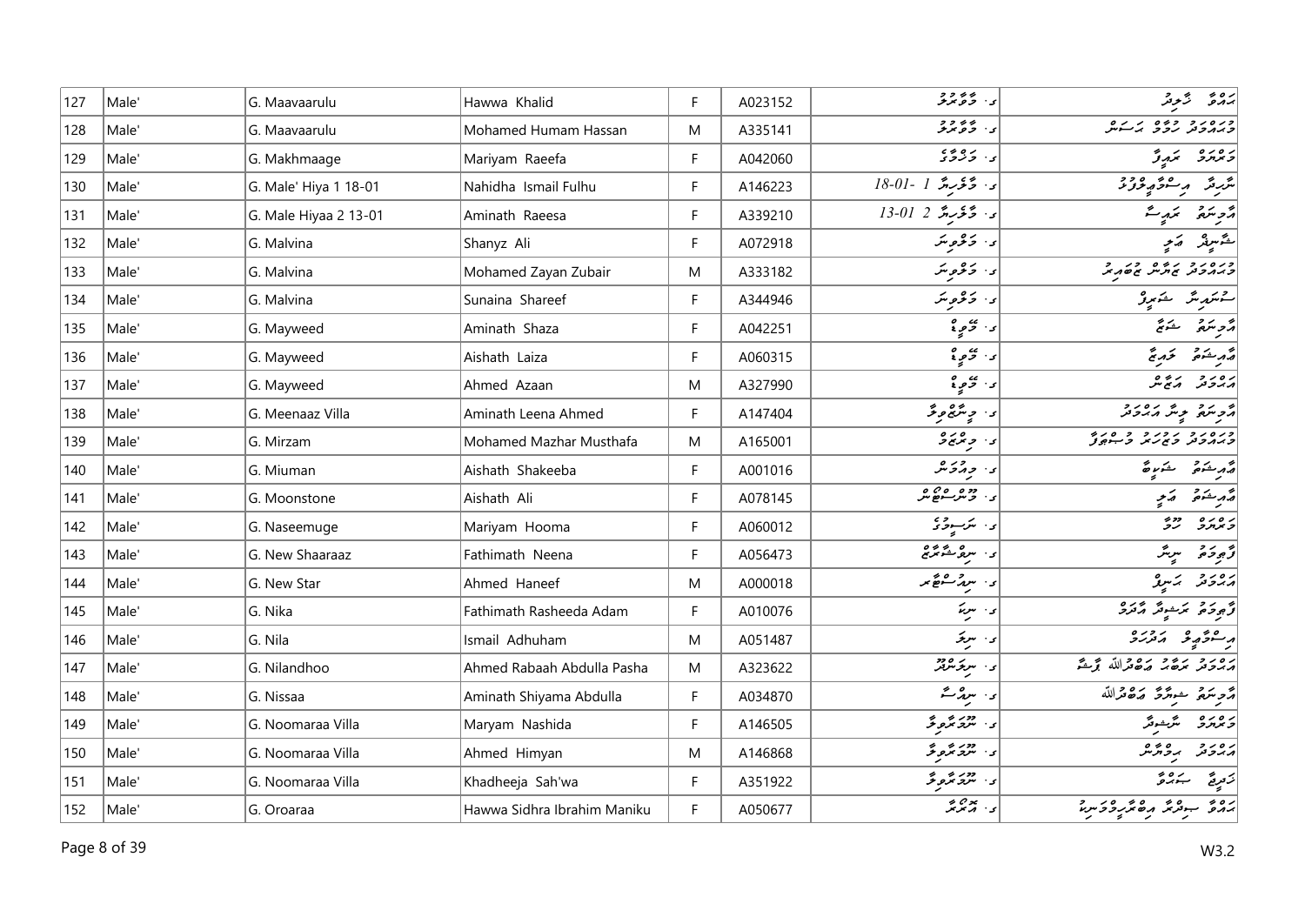| 153 | Male' | G. Ranauraagey Aage  | Mariyam Rasheeda         | F           | A149106 | e s us s v v v - s<br>s n s x n v x - s                   | دیروز ترجیعًا                                                                                       |
|-----|-------|----------------------|--------------------------|-------------|---------|-----------------------------------------------------------|-----------------------------------------------------------------------------------------------------|
| 154 | Male' | G. Ranauraagey Aage  | Ibrahim Aswadh Rasheed   | M           | A361587 | e n cen s v v v v s<br>s n s x n x x v s                  | ە ئەرەر دەر ئەيدە كەن ئەيدە ئەيدارى<br>مەھەمگەرى كەنسىدە ئەيدارى                                    |
| 155 | Male' | G. Reethimaage Aage  | Aminath Shiyara          | F           | A027667 | ای سره دی دی<br>در سره دی دی                              | أأوسكو المسرائير                                                                                    |
| 156 | Male' | G. Riminee           | Abdulla Shameel          | M           | A000158 | ی از مورو بس<br>الزامری                                   | مَە قَرَاللّه شَوَرِ ثَر                                                                            |
| 157 | Male' | G. Riminee           | Mariyam Khaleel          | F           | A067844 | ی از میرو س<br>اراز ۱۶                                    | ويرور ويحيى                                                                                         |
| 158 | Male' | G. Robins            | Mariyam Majeedha         | F           | A042234 | ى ئېچ مەرگ                                                | د ۱۵ د مې تر                                                                                        |
| 159 | Male' | G. Roshan Palace     | Mohamed Maugal           | M           | A146170 | ى بۇيغۇرلۇقرىيە                                           | כנסנכ נכנס<br>כגמכת כמצב                                                                            |
| 160 | Male' | G. Safooraa Manzil   | Hussain Rasheed          | ${\sf M}$   | A076773 | ى سۇرىم <i>ۋىترى تىرى</i> م ئى                            | چرىكىرىش ئىرىدىنى<br>مەسىر                                                                          |
| 161 | Male' | G. Saimaa            | Mariyam Shaheema         | F.          | A093424 | ى سىمەتى                                                  | وحدو خررة                                                                                           |
| 162 | Male' | G. Saimaa            | Mohamed Ali              | M           | A124676 | ى سىمەرىچ                                                 | ورەرو كەير                                                                                          |
| 163 | Male' | G. Salaamathu        | Shiuma Mohamed Shareef   | F.          | A130699 | ى سىۋىرە                                                  | جوړځ وره ده څخه د                                                                                   |
| 164 | Male' | G. Sallige           | SHAROOF AHMED EASA       | M           | A335577 | ى سەھرىمى                                                 | $\stackrel{\circ}{\sim}$ $\stackrel{\circ}{\sim}$ $\stackrel{\circ}{\sim}$ $\stackrel{\circ}{\sim}$ |
| 165 | Male' | G. Sea Wave          | Fathimath Sazna          | F.          | A039701 | ء سعود<br>پ                                               | و ده شوه                                                                                            |
| 166 | Male' | G. Sea Wave          | Mohamed Thibyaan Shaheen | M           | A333230 | ء سعومی<br>پ                                              | ورەرو مەمەر خىرىش                                                                                   |
| 167 | Male' | G. Seesan Villa      | KHADEEJA ALI             | F.          | A010604 | ار، سەسەھ <sub>ى</sub> موقە                               |                                                                                                     |
| 168 | Male' | G. Shaaraaz          | Adam Saleem              | M           | A034744 | ى شەھرىم                                                  | زېږمځ کميمو<br>د دره سکموړه<br>د ترې                                                                |
| 169 | Male' | G. Shaaraaz          | Ibthihaaj Adam Saleem    | F           | A336574 | ى شەھرىم                                                  |                                                                                                     |
| 170 | Male' | G. Sikandharuge Aage | Ali Fairooz              | M           | A050033 | <br>  د ۱۰ سوما مولوموړی لري                              | ړې زېږي                                                                                             |
| 171 | Male' | G. Silverge aage     | Aminath Jila Hamdi       | $\mathsf F$ | A057549 | د ۰ سوده ده ده د ۲                                        | دُّجِ سَمَّةَ فِي ذَكَّرٍ                                                                           |
| 172 | Male' | G. Sina Male 1 13-01 | Ahmed Jazlaan Fahmy Didi | M           | A323950 | $\overline{13\text{-}01}$ اء سوسَرَةَ قر $\overline{1}$ 1 | ره رو بروید و گردید.<br>مهرچند فافرنگس و گردید.                                                     |
| 173 | Male' | G. Sina Male 2 12-04 | Mariyam Seema            | $\mathsf F$ | A039751 | $12-04$ $2\,$ خوسترده كى $\,$ / $\,$                      | رەرە ب                                                                                              |
| 174 | Male' | G. Sina Male 2 14-06 | Sobira Mohamed           | F           | A068831 | $14-06$ $2$ $55  -$                                       | و رە ر د<br><i>د بە</i> گەر<br>سەھ ئىر                                                              |
| 175 | Male' | G. Sina Male 2 14-06 | Fathimath Rooya          | F           | A369231 | $14-06$ $2\,$ د سومترنځ کې $\,$                           | ۇ بوزى<br>ود بر<br>مردگر                                                                            |
| 176 | Male' | G. South Breeze      | AMINATH SAMA             | F.          | A079793 | ى سىدموھىرى                                               | ړ په کارو د                                                                                         |
| 177 | Male' | G. Sun East          | Ibrahim Amir             | M           | A038985 | ى سەشمەت ھ                                                | رە ئەر ئەر ئە                                                                                       |
| 178 | Male' | G. Tharijehige       | Fathimath Firasha        | F           | A069203 | ى پە ئۇمبرقى بەي                                          | قرم وقرقته ويتمش                                                                                    |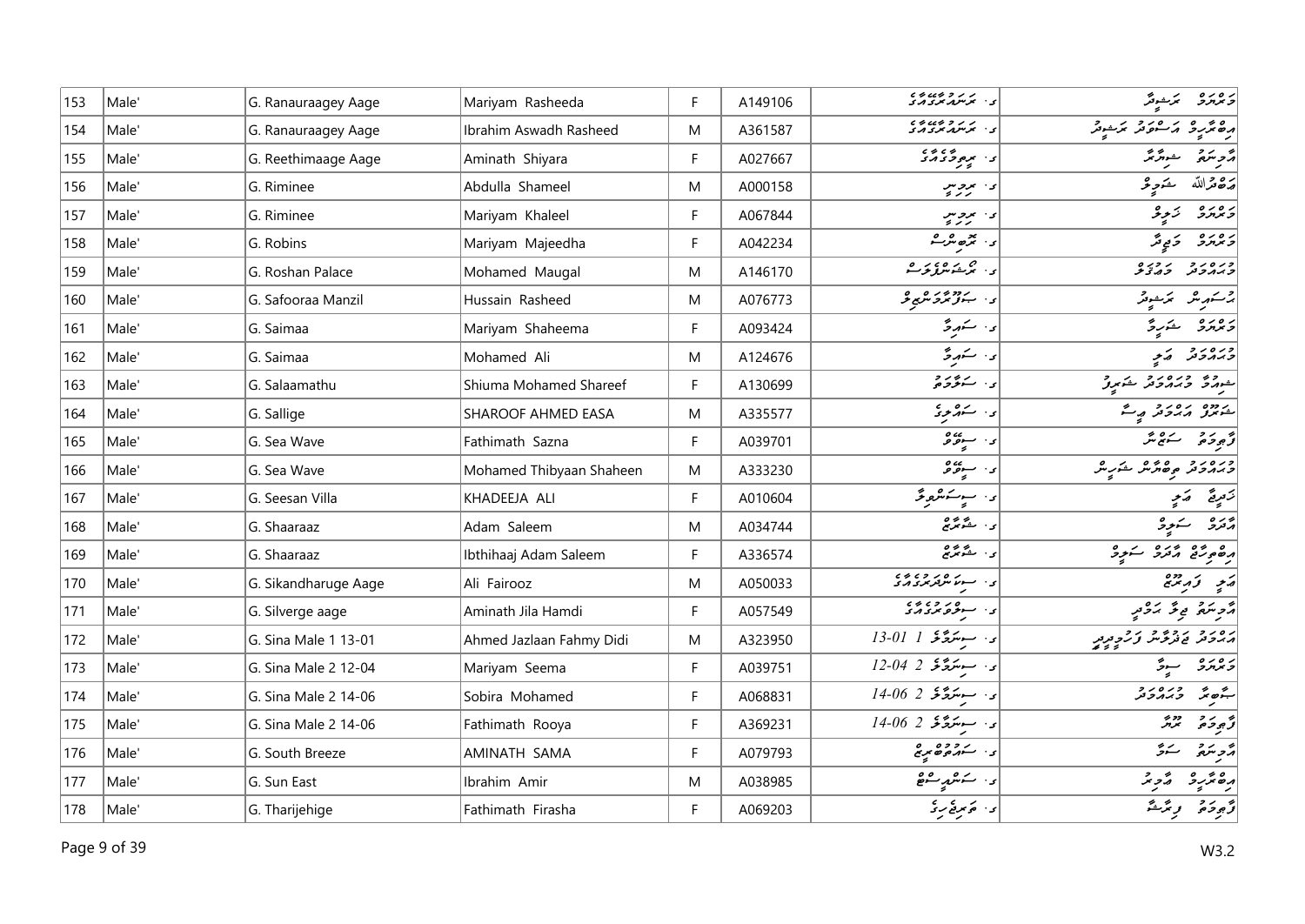| 179 | Male' | G. Tunisia           | Fathmath Maya Ibrahim      | F           | A068709 | ى ھەرسرىشىرگە                    | و دو و و مهم ده                                 |
|-----|-------|----------------------|----------------------------|-------------|---------|----------------------------------|-------------------------------------------------|
| 180 | Male' | G. Tunisia           | Aishath Sheeza             | F           | A068962 | ء ۽ ۾ سرپيونگر                   | أقهر مشرح مشويج                                 |
| 181 | Male' | G. Vadinolhuge aage  | Aminath Yooha              | $\mathsf F$ | A332515 | ر په موده وه<br>د کې مترون در    | دوم<br>پور<br>أثرمز تنعج                        |
| 182 | Male' | G. Vadinolhuge aage  | Mariyam Luha               | F           | A332516 | ر که موده وی<br>د گوه مرکز داد د | ر ه بر ه<br><del>د</del> بر بر و<br>ستەپر       |
| 183 | Male' | G. Vaguthee Manzil   | Ahmed Abdulla              | M           | A000160 | ى ئۇ ئۇ ئەشھۇ                    | وكافرالله<br>بر و بر و<br>م <i>ر</i> کرونر      |
| 184 | Male' | G. Vashafaru         | Zulaikha Adam              | F           | A085778 | ى بە ئەترىپى                     | بحتجميد مجموع                                   |
| 185 | Male' | G. Verona            | Mariyam Malaak Adam        | F.          | A342824 | ى بەھ ئەر                        | נ סנס נשם שנם<br>כמחב בבט העב                   |
| 186 | Male' | G. Veyru             | Shamveela Faiz             | $\mathsf F$ | A010430 | ی بھی جر                         | أخذة وتوقد وترميح                               |
| 187 | Male' | G. Violin            | Abdul Hannan Moosa Didi    | M           | A057750 | ى ئەمرىپەش                       | ره ده ره پر در در گردد.<br>پرچند در سرس و گردد. |
| 188 | Male' | G. Violin            | Hawwa Alishan Abdul Hannan | F           | A074977 | ى ئەمرىرىگە                      | ره ۶ گردگان ره ۲۵۶۶ و ۲                         |
| 189 | Male' | G. Violin            | Aishath Ulvy               | F           | A121964 | ى ئەمرىرىگە                      | أقهر شده المرقومي                               |
| 190 | Male' | G. Wedge Wood        | Hassan Naagyth             | M           | A036900 | 0,000,000                        | يَرْسَوْ سَمَّعْهِ مُحْ                         |
| 191 | Male' | G. White Rose        | ALI SHIFAN                 | M           | A067329 | ى ئوم ھوگ                        | أريمو الشوراكيل                                 |
| 192 | Male' | G. White Sea         | Ibrahim Samah              | M           | A081204 | ى ئۇرغۇپ                         | ەرھ ئ <sup>ۆ</sup> ر ۋ<br>سەۋر                  |
| 193 | Male' | G. Wood Wind         | Hussain Mazin              | M           | A038131 | ی وه ویده                        | ر مس <sub>و</sub> ر گرم گرم می میگر<br>مسیر میر |
| 194 | Male' | M. Aasthaana         | MARIYAM ADHIYA             | F           | A051339 | ى بە ھەم ئىر                     | و و ده و و پر                                   |
| 195 | Male' | M. Aazaadhee Gulshan | Athifa Abdulla             | F           | A065794 | ر به په <i>دو</i> و شکر ش        | صمجوقر صكاه تمالله                              |
| 196 | Male' | M. Abeeru            | Adil Mohamed               | M           | A012765 | د . مَه پر                       | ە ئىرى<br>و رە ر د<br><i>د بە</i> پەر           |
| 197 | Male' | M. Abeeru            | ANAAN EASA                 | M           | A333170 | د . م <i>ه ه</i> نر              | أيمترش ويسته                                    |
| 198 | Male' | M. Alaka             | Faisala Ali Didi           | $\mathsf F$ | A027415 | ە بەتەت                          | أقارحنا فالمتحافية                              |
| 199 | Male' | M. Aligaa            | Liusha Mohamed Badeeu      | F           | A042341 | د . مَرْدِهٌ                     | כת כנסנד בנורד לקב                              |
| 200 | Male' | M. Alivaage          | Ilyas Ibrahim              | M           | A040259 | و· مَعِرةٌ وُ                    | ودمراك وكالمرباد                                |
| 201 | Male' | M. Alivaage          | Fathimath Ismail           | F           | A046761 | و· مَعِرةٌ وُ                    | ژوده و عوړو                                     |
| 202 | Male' | M. Amazon            | Ahmed Saimon Adam          | M           | A041430 | ے پر دے مگر<br>ح• مرکز مگر       | أرور ومستمر ومداردة                             |
| 203 | Male' | M. Angaagau          | Fathimath Saushan Ahmed    | F.          | A045282 | ر ده در د                        | ه د د ده ده ده ده د و                           |
| 204 | Male' | M. Anoanaage         | Hassan Mihad               | M           | A105336 | و . پر چړي                       | يزكتاش ورتجر                                    |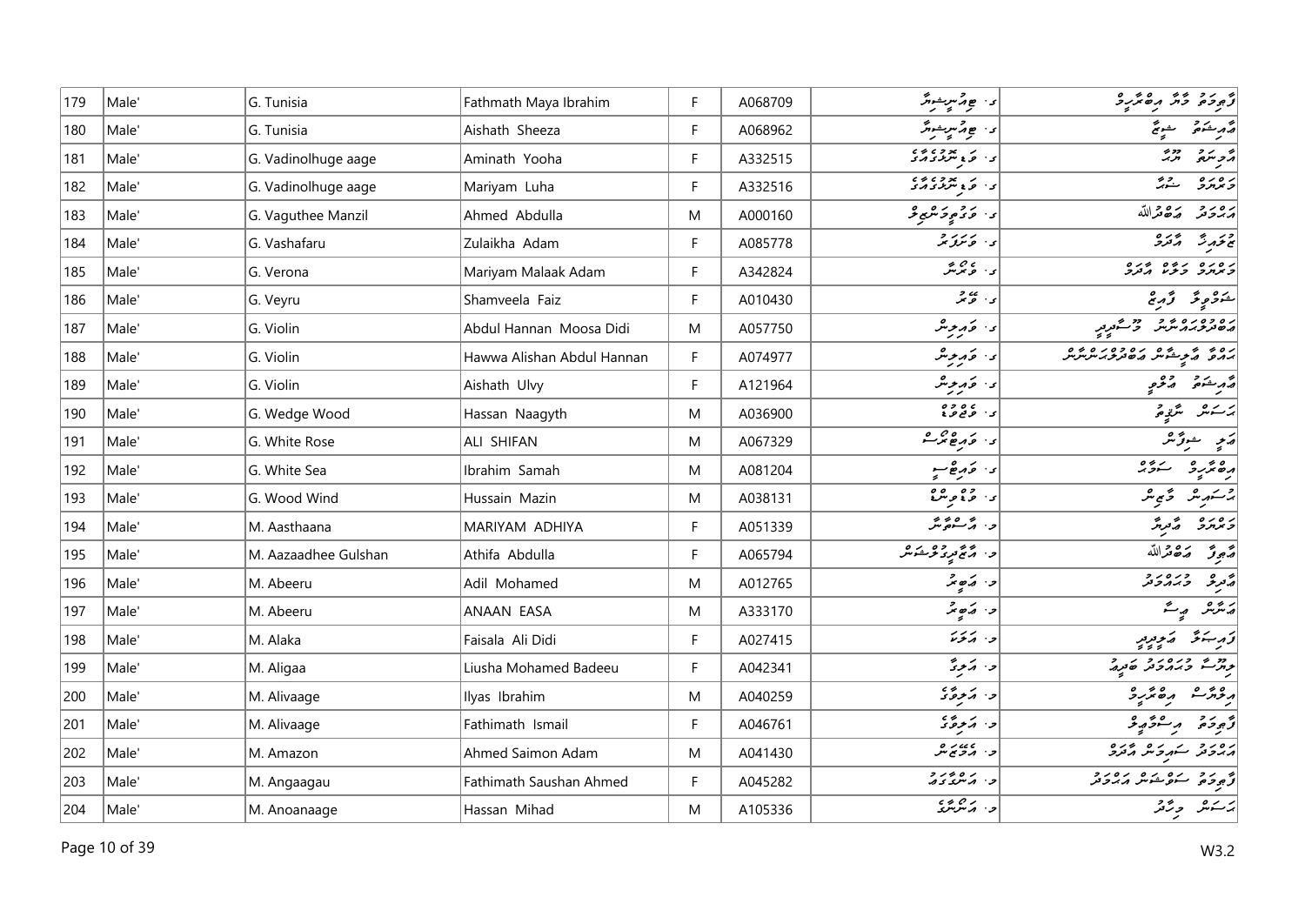| 205 | Male' | M. Araaroot Villa      | Ibrahim Aiham Tholhath     | M  | A165504 | و· مەمدىر ھەمەمى                                                                        |                                                   |
|-----|-------|------------------------|----------------------------|----|---------|-----------------------------------------------------------------------------------------|---------------------------------------------------|
| 206 | Male' | M. Araliya             | Aminath Noordeen           | F. | A044921 | والمركز كرواكر                                                                          | ה ביתה מגריתיית                                   |
| 207 | Male' | M. Araliya             | Aishath Nathalie Panabokke | F. | A050049 | والمركز كمرجواتر                                                                        | התשים יותר ואינט                                  |
| 208 | Male' | M. Araliya             | Shenali Panabokke          | F  | A050050 | والمركزونز                                                                              | شرنتر ومعه                                        |
| 209 | Male' | M. Aroodhaage          | Ahmed Zidhan Zareer        | M  | A330003 | ر دوده و<br>و۰ ه مرتور                                                                  | أزور و پوترس پَر پر                               |
| 210 | Male' | M. Asaree Hadhaan      | <b>Ahmed Humaid Hamid</b>  | M  | A347166 | ە · <b>ئەسىمىرىكەش</b>                                                                  | גם גב בלקבל הבב                                   |
| 211 | Male' | M. Asuru Hiyaa         | Aidha Ismail               | F  | A058240 | د . م <i>ەستىرى</i> رى <i>ر</i>                                                         | ويروثه وكالحويز                                   |
| 212 | Male' | M. Athamoo             | Masuooda Abdul Latheef     | F. | A010898 | ה זה בד<br>הי                                                                           | ر مدده ره ده در ه<br>د سهرتر مصرم ترجي            |
| 213 | Male' | M. Aveela              | Ahmed Fathy                | M  | A053193 | و٠ مَءٍ وَّ                                                                             | دەر د تەدىر                                       |
| 214 | Male' | M. Azu                 | Aishath Azlifa             | F  | A085433 | و٠ دريج                                                                                 | ومرشكة ومتحوق                                     |
| 215 | Male' | M. Azu                 | Mohamed Azaan Ahmed        | M  | A372854 | ה המץ                                                                                   | ورەر د بر دەر دەر د<br>دېرمردىر مائرىش مەردىر     |
| 216 | Male' | M. Azu                 | Ismail Ziaan Ahmed         | M  | A372855 | ה המץ                                                                                   | ړ ه څو په غږو په د د د د                          |
| 217 | Male' | M. Babukeyogasdhoshuge | Aminath Manike             | F  | A048231 | د د د د د د د د د د د<br>د ۱۰ کاکام افراد کام سوفرس                                     | و متعدد من                                        |
| 218 | Male' | M. Balance             | Ahmed Ashraf               | M  | A045386 | و، ھۆس                                                                                  | برەرد برشىر                                       |
| 219 | Male' | M. Basheeree Hiyaa     | Hassan Shujau              | M  | A071539 | و <sub>ا</sub> کاشوبرر پر<br>تاریخ                                                      | پر کے مگر مقصورت                                  |
| 220 | Male' | M. Basheeree Hiyaa     | Hussain Shujau             | M  | A124792 | و <sub>ن</sub> کاڪوبر ريگر<br>په په په ر                                                | جر سکور میں مقصورت کے م                           |
| 221 | Male' | M. Beach Heaven        | Ali Nasih                  | M  | A055288 | <sub>و</sub> . ھەممەر ئەس                                                               | أقدمي مترجين                                      |
| 222 | Male' | M. Beach Roadge        | Ali Shamil                 | M  | A341835 | 52280.5                                                                                 | أركمتم المتقرفر                                   |
| 223 | Male' | M. Beenaafushi         | Aishath Jilvaa Rasheed     | F  | A329459 | د په عدد مر                                                                             | مەرىشە يەھە ئەجەم                                 |
| 224 | Male' | M. Blue Moon           | lurisha Mohamed            | F. | A061098 | ם בכברים<br>כי סי <i>ב</i> כית                                                          | دوبرے درورد                                       |
| 225 | Male' | M. Canopus             | Fathimath Rumaiza          | F  | A027744 | ى ، ئەنتىرى <sup>م</sup>                                                                | و ده دره<br>وگړو ده سرونځ                         |
| 226 | Male' | M. Canopus             | Mariyam Rizna              | F  | A027821 | ى ، ئەنتەي <sub>ۇ</sub> ر ھ                                                             | ر ه بر ه<br><del>د</del> بربر و<br>ىرى مىگە       |
| 227 | Male' | M. Canopus             | Aishath Razna              | F. | A027823 | ى ئەنترىر ھ                                                                             | ۇرمۇم ئىرچىگە                                     |
| 228 | Male' | M. Carrot              | Abdul Samad                | M  | A076269 | و . ع يو ه                                                                              | ر ٥ ۶ و ۵ بر د ۶<br>پره توپر سنوتو تو             |
| 229 | Male' | M. Carrot              | Aminath Fazeela            | F  | A132219 | $\overset{o}{\phantom{o}}\,\overset{c}{\phantom{o}}\,\overset{c}{\phantom{o}}\,\cdot\,$ | د څر سر تر نو تر                                  |
| 230 | Male' | M. Carrot              | Mohamed Fazil Abdul Samad  | M  | A341409 | و . ع نو ه                                                                              | 2000 - 2000 - 2000 1000<br>2000 - 3000 5000 10000 |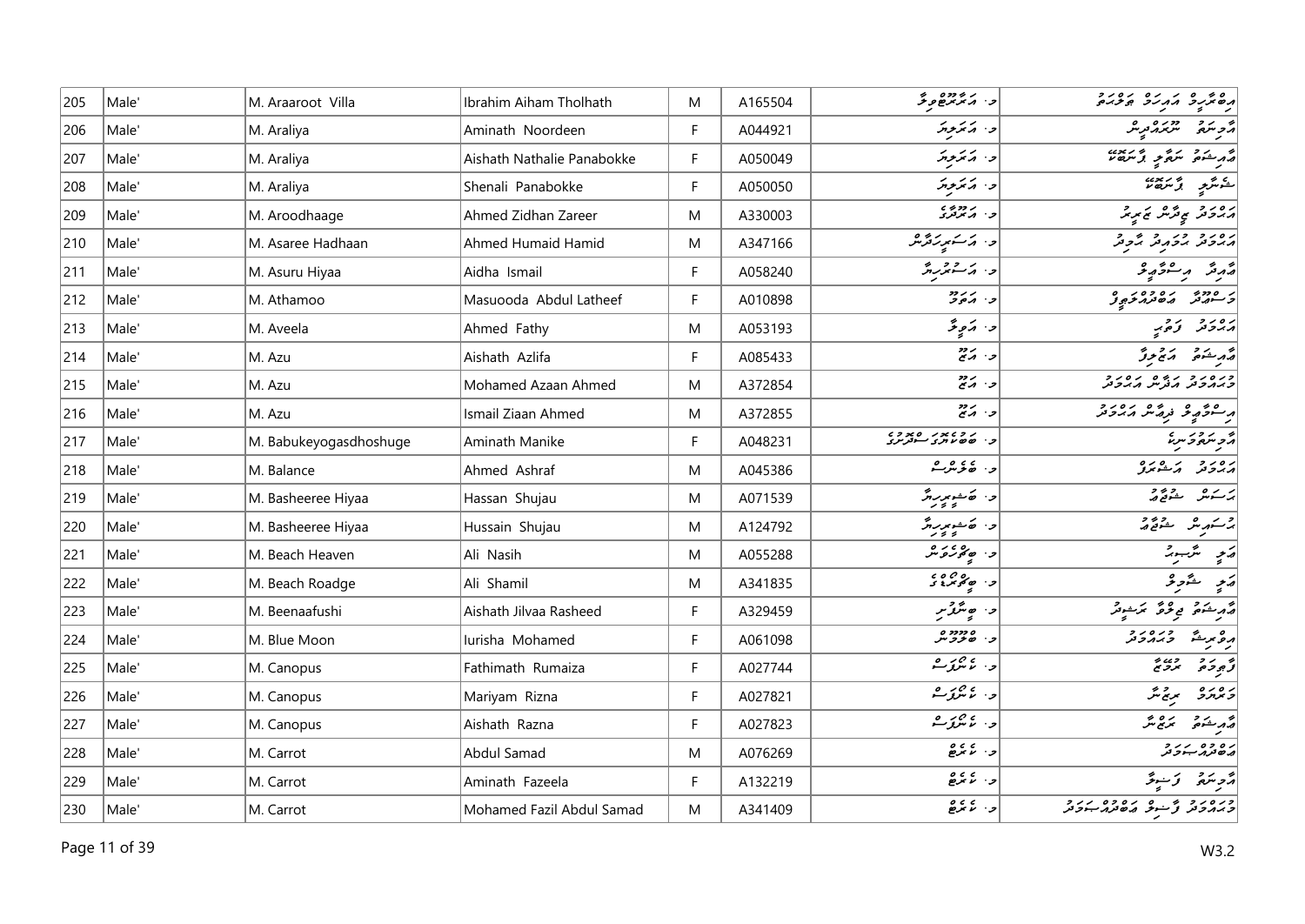| 231 | Male' | M. Carrot           | AISHATH ZUHA ABDUL SAMAD | F         | A372230 | د . کامرچ                                                     | ه مشروح وه ره وه رر و<br>هم مشرح مح کم ها تعم           |
|-----|-------|---------------------|--------------------------|-----------|---------|---------------------------------------------------------------|---------------------------------------------------------|
| 232 | Male' | M. Chandhanee Villa | Wafiyya Najeeb           | F         | A050313 | <br> و· ئۇمىزلەرسومۇ                                          | وَوِ ۾ ٿُر سَمَعِ ڦ                                     |
| 233 | Male' | M. Cherrymaa Villa  | Amsooda Wafir            | F         | A049431 | ر ، <sub>گوُم</sub> رِدَّهِ دَ                                | رە دەپر ئەربە                                           |
| 234 | Male' | M. Chilhiyaa        | Ahmed Shahid             | M         | A053493 | و· محولاتر<br>مرم                                             | رەر ئەرتە                                               |
| 235 | Male' | M. Clip             | Thasleema Ibrahim        | F         | A056246 | د . ، عرو                                                     | أبر عبورة المصريرة                                      |
| 236 | Male' | M. Clip             | Fathimath Anaan Shafeeu  | F         | A137877 | د. ءُ دِرْ                                                    | توجوحو أيكرش كورير                                      |
| 237 | Male' | M. Cozy Nest        | Hussain Hassan Manik     | M         | A149722 | - ريم پي ترگ مي                                               | ج سەر شەك بەسكەتلەر بار                                 |
| 238 | Male' | M. Dhaloof          | Guraisha Ibrahim         | F         | A237958 | و· ترووه                                                      | تحترمت رەتمر                                            |
| 239 | Male' | M. Dhaloof          | Hichael Ali Musthafa     | M         | A382654 | و· تروه و                                                     | رَ پرندى پرى دەرە                                       |
| 240 | Male' | M. Dheefram Aage    | Ahmed Ismail Maniku      | M         | A012866 | و۰ وروپورو دی                                                 | أرور وبالمحوز والمراد                                   |
| 241 | Male' | M. Dheefram Aage    | Mohamed Naseem           | M         | A042607 | د ۰ مرو بره و د ،<br>  د ۰ مرو برو ار د                       | دره در در سرگرادی<br>  در مرد در سرگرادی                |
| 242 | Male' | M. Dheefram Aage    | Umar Fairooz             | ${\sf M}$ | A046164 | و. مور مره وي                                                 | ورو وده                                                 |
| 243 | Male' | M. Dhekunu Aage     | Fathimath Ishara         | F         | A049827 | و . قر <i>ما مرور</i> ي                                       | أقهوحكم الرستيمر                                        |
| 244 | Male' | M. Dhekunu Aage     | Suhaa Hameed             | F         | A152711 | ه د ۱۶۶۶<br>د ۰ تر <i>ما س</i> رد د                           |                                                         |
| 245 | Male' | M. Dhilaavaruge     | HAWWA IBRAHIM            | F         | A036691 | و٠ توقرة دي                                                   |                                                         |
| 246 | Male' | M. Dhilaavaruge     | MOHAMED SHAREEF          | ${\sf M}$ | A286936 | و٠ تروگونو د ٢                                                | ورەرو شىرو                                              |
| 247 | Male' | M. Dhilbahaarumaage | Fathimath Shafa          | F         | A099688 | د ۰ ورو و و ۰ و                                               | قَ جو حريجة الشوقر                                      |
| 248 | Male' | M. Dhilbahaarumaage | Aminath Shaziyya Umar    | F         | A124349 | و۰ مروره ژور و                                                | הכיתם בונקרה הכית                                       |
| 249 | Male' | M. Dhohthadafige    | Mariyam Iynaash Ibrahim  | F         | A332311 | د. بده ربر ع                                                  | وبرمرو برشو برەبرى                                      |
| 250 | Male' | M. Dhoores          | Arshad Jameel            | M         | A006600 | و . دوی ه                                                     | پر چرڪ پر سي پي تحري                                    |
| 251 | Male' | M. Dhoragali        | Ibrahim Abdul Gaffar     | ${\sf M}$ | A040785 | و· قريم کامو                                                  |                                                         |
| 252 | Male' | M. Dhunikolhu       | Mohamed Waheed           | ${\sf M}$ | A000265 | د . ترسر پور                                                  | ورەرو كەيتر                                             |
| 253 | Male' | M. Dhunikolhu       | Samaha Abdul Mannan      | F         | A273950 | د . قرمبر <i>یند</i> و                                        | ر د د د د د د و د و د و.<br>سود پر اړه تر و د سرس       |
| 254 | Male' | M. Dhushim          | Aishath Sufana           | F         | A100806 | <sub>ح</sub> . قریرد <sub>گ</sub>                             | ە ئەيدىنى ئىستىر ئىگر                                   |
| 255 | Male' | M. Dreamy Light     | Aayish Abdul Nafiu       | M         | A343483 | $\left  \begin{array}{cc} c & c \\ c & d \end{array} \right $ | ره وه د و<br>پره ترو شر <sub>ک</sub> ر<br>پھ ہر بے<br>م |
| 256 | Male' | M. East Pink        | Abdulla Jameel           | ${\sf M}$ | A051546 | اه . روم هو وره و                                             | پر ۱۵ پر دی کلیم سی تو تحر                              |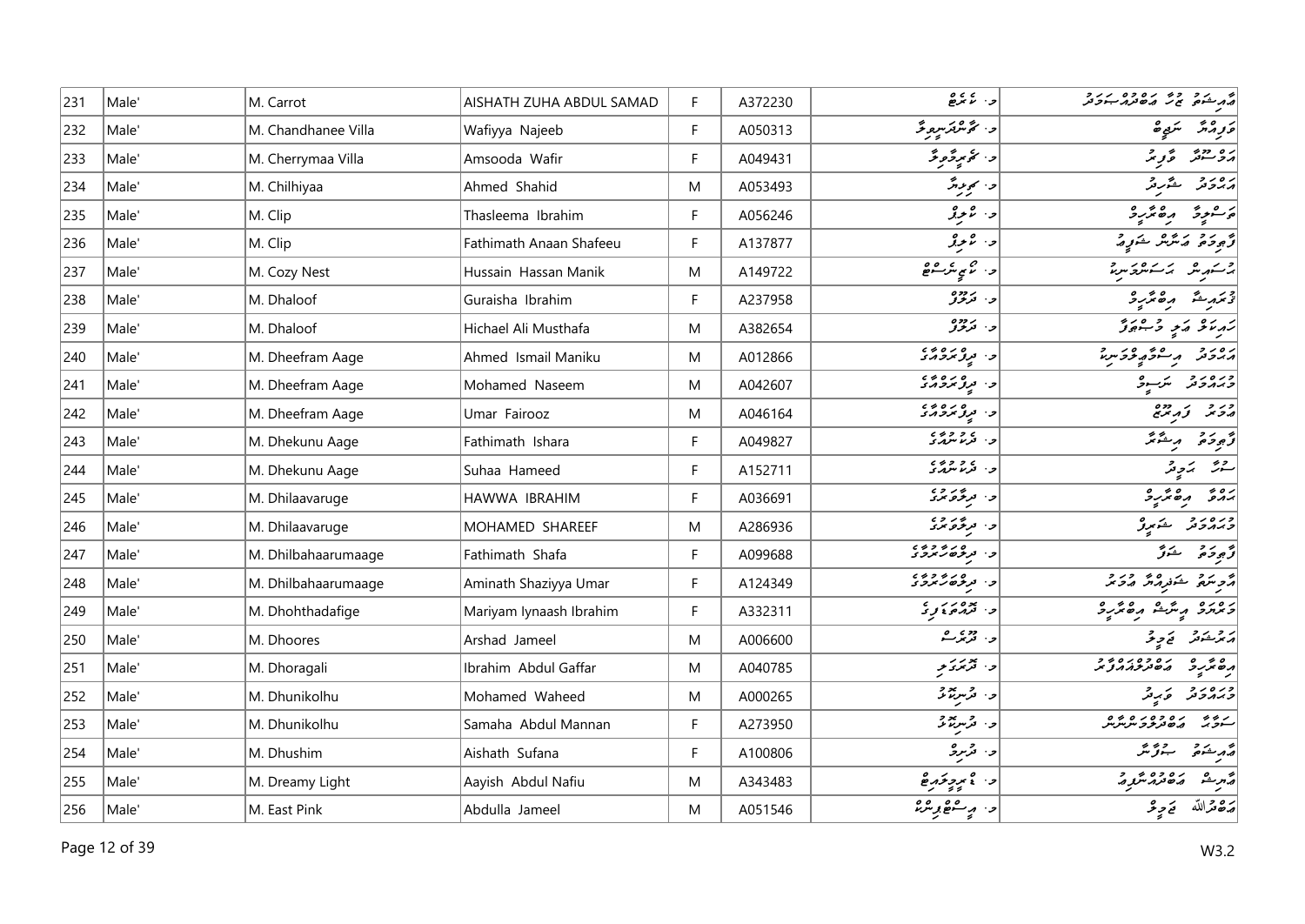| 257 | Male' | M. Endherimaage           | Dunya Maumoon           | F           | A000007 | و . م مرکز مرکز ک            | כם מ' קברבים.<br>נקייתות וכו <i>ח</i> ביות                                                                     |
|-----|-------|---------------------------|-------------------------|-------------|---------|------------------------------|----------------------------------------------------------------------------------------------------------------|
| 258 | Male' | M. Ever Pink 1            | Fathimath Ihusana       | F           | A157821 | و· مۇموسى مىدا               | ژوده مدشش                                                                                                      |
| 259 | Male' | M. Faamdheyrige           | Aishath Hussain Zaki    | E           | A049143 | وسمح وميموري                 | و من من المسكر من المحمد المحمد المحمد المحمد المحمد المحمد المحمد المحمد المحمد المحمد المحمد المحمد المحمد ا |
| 260 | Male' | M. Fairy Villa            | Mamdhoon Rasheed        | M           | A049976 | د . د د برو د گ              | ىرەدە بىر<br>ئەر بىر ئىسىمى                                                                                    |
| 261 | Male' | M. Fairy Villa Dhekunubai | Aminath Saroona         | F           | A120270 | و· وأربره و وروزه المقدر     | سەچرىتر<br>ړې سره                                                                                              |
| 262 | Male' | M. Fairy Villa Dhekunubai | Shamoon Rasheed         | M           | A338433 | والمحمد مروثة المراسمة مر    | شەھ بەر ئەسىر تەر                                                                                              |
| 263 | Male' | M. Fashala                | Fazeel Najeeb           | M           | A052170 | وسى كمنكر                    | ۇخو كىرىم                                                                                                      |
| 264 | Male' | M. Favourite Corner       | Aishath Raliya          | F           | A132699 | وسؤ وتحييظ ما مكرس           | أقرم شكوة المحر سوائح                                                                                          |
| 265 | Male' | M. Favourite View         | Aminath Shimna Abdullah | F           | A099647 | و· د کار پره و د             | مُ وسَعِدٍ شَوْعَتُرَ مَدَّهُ مَدَاللَّهُ                                                                      |
| 266 | Male' | M. Feeroazge 3            | Rashfa Rasheed          | F           | A025329 | 3.3899.5                     | <i>يُرَڪُوُنَ - يَرَڪُونُرُ</i>                                                                                |
| 267 | Male' | M. Feeroazge 3            | Aishath Ali Manik       | F           | A057751 | ه . د چرچ د 3                |                                                                                                                |
| 268 | Male' | M. Feeroazuge             | HASSAN SHAHID           | M           | A048287 | و۰ و پرېږي<br> و۰ و پرې      | ىر سەندار ئىقلار قىرا<br>مەسىر                                                                                 |
| 269 | Male' | M. Feeroazuge             | Ismail Ali Manik        | M           | A049728 | وسي ووه                      | ر مو د د د د دره                                                                                               |
| 270 | Male' | M. Fehividhuvaruge        | Mohamed Ajmal           | M           | A034109 | د· ڈرویزویمز                 | ورەرو رورە<br><i>دىد</i> رونر <mark>ئ</mark> ى                                                                 |
| 271 | Male' | M. Fehividhuvaruge        | Salva Bushry            | F           | A061770 | ه و وروه<br>او و مرد فرونده  | ستوخر كالشير                                                                                                   |
| 272 | Male' | M. Fenfoagge              | Abdulla Ahsan           | M           | A339451 | و و وه وه و و                | رە داللە ئەرىسەر                                                                                               |
| 273 | Male' | M. Fenkani                | Mariyam Mohamed         | F           | A047377 | <mark>و، ۇنترىئ</mark> ىبر   | נסנס כנסנכ<br>כ <i>אתכ כג</i> וכנ                                                                              |
| 274 | Male' | M. Finivaage 2 Number bai | Mohamed Fahmy           | M           | A042473 | و وسعد 2 شهر در              | وره دو دو                                                                                                      |
| 275 | Male' | M. Fiyaathoshimaage       | Afaaf Waheed            | F           | A055389 | د· و پژونروی                 | روه وَرِدْ                                                                                                     |
| 276 | Male' | M. Floatoa Hulhangubai    | Fathimath Zeeniya       | $\mathsf F$ | A055850 |                              | توجوختم بمج سرمدٌ                                                                                              |
| 277 | Male' | M. Floranteen             | AHMED ASIF              | M           | A060553 | د . ومور مع هر               |                                                                                                                |
| 278 | Male' | M. Florence               | Mohamed Shairaf Ahmed   | M           | A352340 | د . ۇنج <sub>ى</sub> ر شرىئە | ورەر دېمبرو رەر دې                                                                                             |
| 279 | Male' | M. Fonihelebelige         | Mohamed Arif Ali        | M           | A092042 | و. تر مربر د <i>کامر</i> ی   |                                                                                                                |
| 280 | Male' | M. Friendship             | Mariyam Mizna           | F           | A167452 | والمح ترمره والمسوفر         | נ סנים - כיבית<br>בינו <i>נים - כ</i> יבית                                                                     |
| 281 | Male' | M. Fuji                   | Fathimath Widhaadha     | F           | A349939 | و· تۇيچ                      | وٌمودَهُ وِتَرْتَرُ                                                                                            |
| 282 | Male' | M. Futtaru                | Aishath Waheeda         | F           | A022557 | و . وه د و<br>و . و د ه ه بر | مەرشكى قاياق                                                                                                   |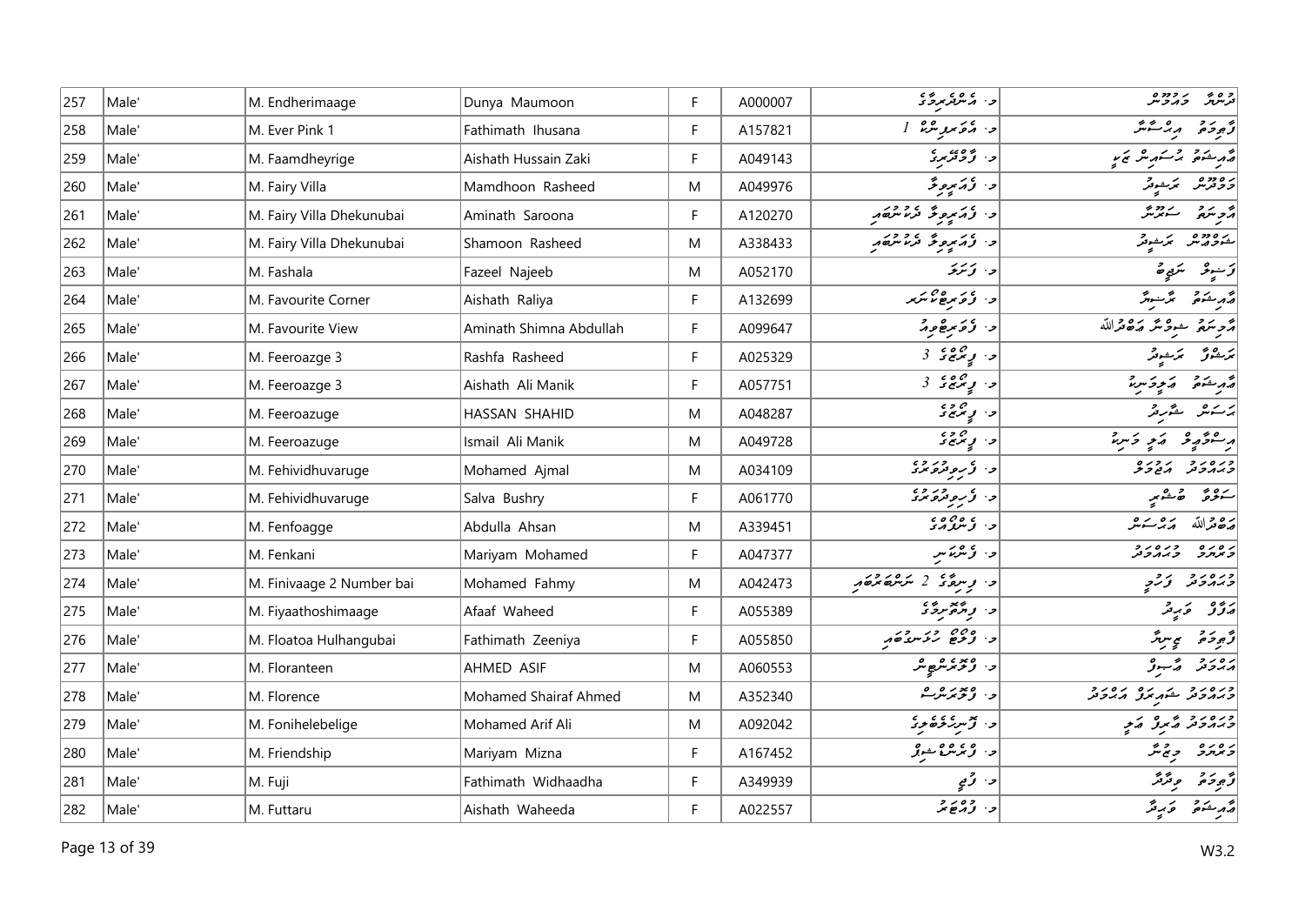| 283 | Male' | M. Futtaru           | Hassan Muizzu            | M           | A103590 | $5000 - 5$                                   | يركسكس ومرمج                               |
|-----|-------|----------------------|--------------------------|-------------|---------|----------------------------------------------|--------------------------------------------|
| 284 | Male' | M. Gallandhoo        | Shamila Abdulla          | F           | A049162 | ر بره بر ۱۶۵<br>و۰ که د توسربر               | حَدَّدتَ مَەصْرَاللَّه                     |
| 285 | Male' | M. Gaus              | Nabeeh Ahmed Munthaz     | M           | A330575 | د کارگ                                       | ر مره د د د د ده ده م                      |
| 286 | Male' | M. Ginaveli          | Fathimath Aalifa         | F           | A121470 | وسي سَرْءَ مِهِ                              | وٌوِدَءُ "دُوِدٌ                           |
| 287 | Male' | M. Giriteege         | Mamshoog Amjad           | M           | A025687 | او٠ و مرج د<br>________                      | ره دده ده رو<br>تروشنی مروم تر             |
| 288 | Male' | M. Giriteege         | Ismail Athif             | M           | A063892 |                                              | و شرقه قرار و مربور                        |
| 289 | Male' | M. Giriteege         | Wadeefa Adam             | F           | A075132 |                                              | ر په پېښو ده کرده<br>په پېښو د کرده        |
| 290 | Male' | M. Giriteege         | Fathmath Muzaina Mohamed | $\mathsf F$ | A166325 | ا د ۰ و مربع د<br>سد ۱۰ د بر                 | و و د در مر در در د                        |
| 291 | Male' | M. Giulhilaashimaage | Ali Zayan                | M           | A336980 | د· <sub>و</sub> ړېږ ترېږد                    | أەستى ئەركىس                               |
| 292 | Male' | M. Gnam Gnam         | Ahmed Mohamed            | M           | A085432 | و٠ سےوگھو                                    | رەر درەرد<br>גגבىر <i>בג</i> גבىر          |
| 293 | Male' | M. Gogresmaage       | Samiya Mohamed           | F           | A131530 | بره ده و ده و<br>د کرکر سوری                 | و رە ر د<br>تر پر پر تر<br>سڈر پڑ          |
| 294 | Male' | M. Green Side        | Aminath Rizny            | F           | A054962 | <sub>ج∙ گ</sub> وپېر مشرقه و                 | أأدوسكم والمحاسر                           |
| 295 | Male' | M. Green Side        | Rushdha Roazly           | F           | A057559 | د <sub>ش</sub> م و پر پر پر م                | ر وہ میں صریح میں<br>مرشوفٹر میں جو می     |
| 296 | Male' | M. Gulbahaaruge      | Mohamed Reehan           | M           | A338465 | وه ره و و و<br>و · و <del>و</del> ه ر بو و ع | ورەرو برگە                                 |
| 297 | Male' | M. Happy Future      | Mariyam Nahudha          | F           | A071498 | و کی پوږو گانو پر                            | ر ہ ر ہ<br>تر پربرو سربرتر                 |
| 298 | Male' | M. Happy Luck        | Fathmath Suiza           | F           | A038408 | ار <sub>س</sub> ر ديگر                       | و وده شهری                                 |
| 299 | Male' | M. Havathi           | Ibrahim Asneem Adam      | M           | A036716 | <sub>ح</sub> ، سَرَحَ <sub>حج</sub>          |                                            |
| 300 | Male' | M. Haveeree Ufaa     | Moosa Faruveez           | M           | A334136 | <sub>و</sub> . <sub>سكيم</sub> پرېژنځ        | اژم زېر <sub>و</sub> ب <sub>چ</sub>        |
| 301 | Male' | M. Haveereege        | Mariyam Nasma            | F           | A050556 | ح• سڪي پيري<br>ح                             | رەرە شەق                                   |
| 302 | Male' | M. Haveereege        | Fathimath Hasna          | $\mathsf F$ | A050558 |                                              | ۇۋۇۋە بەسەت                                |
| 303 | Male' | M. Helebelige        | Rishfa Abdul Latheef     | F           | A076076 | $rac{c}{55000}$                              | برشۇ مەدەم كېرو                            |
| 304 | Male' | M. Hero              | Fathimath Zaeema         | $\mathsf F$ | A034311 | اح میں<br>ا                                  | وٌوِدَهُ نَمَدٍدٌ                          |
| 305 | Male' | M. Hikikashimaage    | Kausar Ahmed Didi        | F           | A041482 | و سرما مردمی<br>مسرم                         | ر ور و مرور و<br>۱۶۸۰ قریبر از در در در در |
| 306 | Male' | M. Hikikashimaage    | Fathimath Zaina Shahid   | F           | A348442 |                                              | وتجودة تمريش تشرقه                         |
| 307 | Male' | M. Hirigaa           | Zeeba Ali                | F           | A030688 | و . ریودگا<br>زر                             |                                            |
| 308 | Male' | M. Hirigaa           | Ali Sobah                | M           | A053576 | و- ریردٌ<br>رس                               |                                            |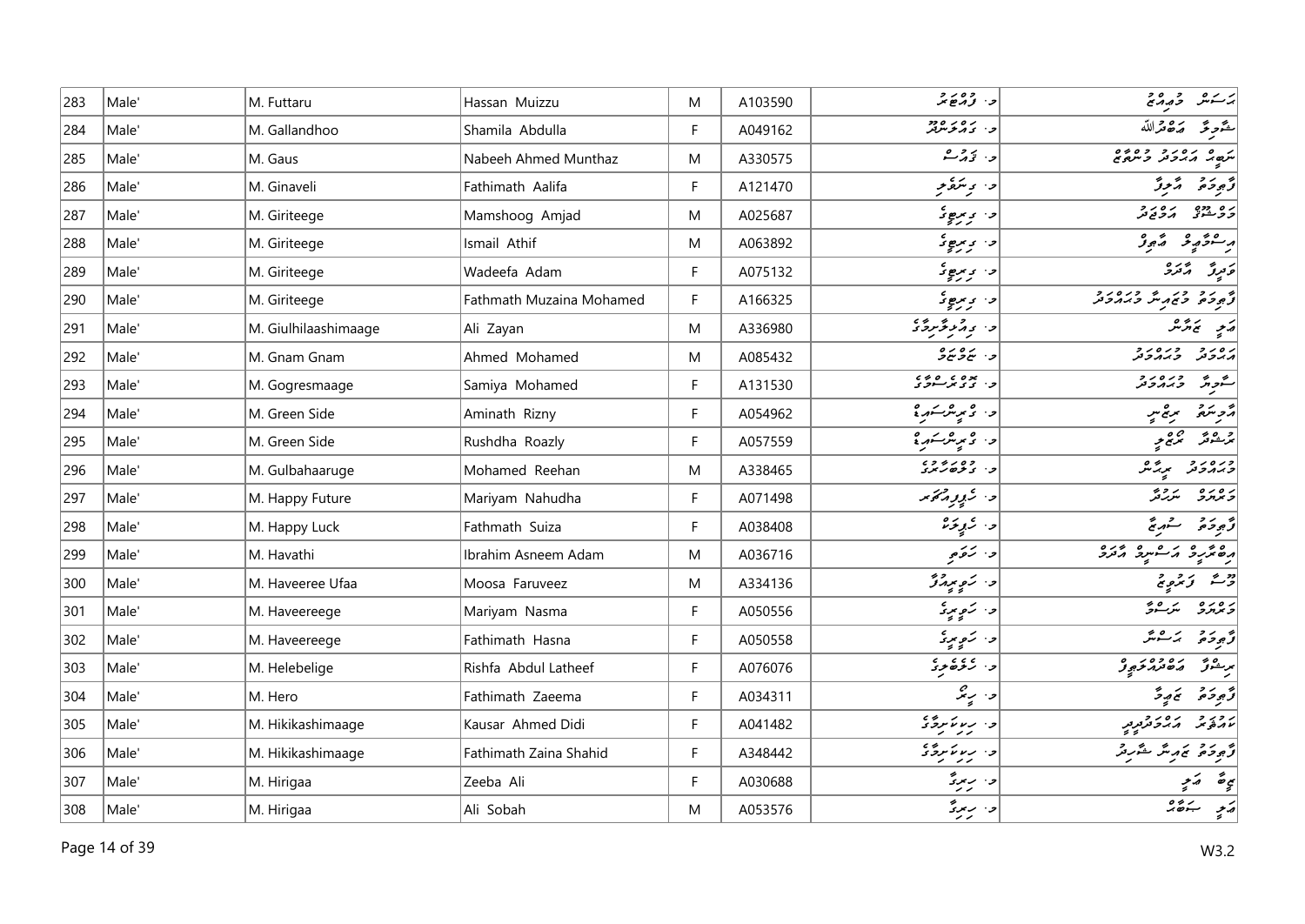| 309 | Male' | M. Hirigaa                         | Yooha Sobah               | F           | A346131 | و . ریودٌ<br>مسرور                                | $262 - 22$                                                                       |
|-----|-------|------------------------------------|---------------------------|-------------|---------|---------------------------------------------------|----------------------------------------------------------------------------------|
| 310 | Male' | M. Hiyaavahige                     | Nasfa Zaki                | E           | A061885 | - رېژو کړ                                         | يره پ <sup>و</sup> پر                                                            |
| 311 | Male' | M. Hiyalee Gulshan                 | Hassan Saudhoon           | M           | A140921 | <sub>و: ب</sub> ەترى <sub>چ</sub> ە ئىشكەش        | بر کشور کردوده                                                                   |
| 312 | Male' | M. Hudhuhudhaa Mala                | Hussain Rasheed           | M           | A033347 | و . رقورتو ترتو                                   | يز سكور مكر الكر كار من المحر و مر                                               |
| 313 | Male' | M. Hunaru                          | Fathimath Khalid          | $\mathsf F$ | A078149 | والمرجميز                                         | وٌمِودَةٌ رُّمِيْرٌ                                                              |
| 314 | Male' | M. Hurendhoo                       | Mariyam Nahla             | F           | A058373 | و ، و و و ود<br>و ، ريمرس                         | رەرە رەپر                                                                        |
| 315 | Male' | M. Husnoo Vaadhee                  | Aminath Mohamed Didi      | F           | A041431 | د ، ر حمد مردم <sub>مو</sub>                      | أأأدبره وبرود وترمرمر                                                            |
| 316 | Male' | М.<br>Huvadhugadhakoalhigeyuthurug | Fathimath Fayaza          | F           | A048232 | و د ور د ره عدوو و د<br>و د گونوی نوم نوی پره مون | وُجِرَح وَتَرَبَّ                                                                |
| 317 | Male' | M. Iraasmikuge                     | Mariyam Hishma Rasheed    | F           | A333904 | د۰ مربر مشور دی<br>د                              | رەرە بەشۇ ئەشەر                                                                  |
| 318 | Male' | M. Iramaa                          | Nafiza Shameem            | F           | A038557 | و. م <sup>ب</sup> ردٌ                             | شرة خ <i>ود</i>                                                                  |
| 319 | Male' | M. Ishan Villa                     | Abdul Sattar Ali          | M           | A042082 | د· مەشقىقبوقە                                     |                                                                                  |
| 320 | Male' | M. Isvaaru                         | Hawwa Shaheedha           | F           | A105177 | <sub>و</sub> . م <sub>و</sub> سفوند               |                                                                                  |
| 321 | Male' | M. Jam                             | Ibrahim Yagshan Mohamed   | M           | A340832 | و · مح و                                          | 0 <i>4 0 ر</i> ه مه 7 <i>0 10 رود</i><br>پر <i>هنگردی بر</i> وشوس <i>5 بر</i> وی |
| 322 | Male' | M. Jaree Villa                     | Aminath Zahira            | F           | A061951 | ه کامپورگ                                         |                                                                                  |
| 323 | Male' | M. Jareemaage                      | Fathimath Sheleena        | F           | A025946 | $\frac{1}{2}$                                     | و رو و و درو<br>مرحمد و درو<br>دوده د د پر                                       |
| 324 | Male' | M. Jareemaage                      | Mariyam Shafeena          | E           | A025947 | وستجميرة تمي                                      | دەرە شۇرىگە                                                                      |
| 325 | Male' | M. Javaahiru Vaadhee               | Izaan Mohamed Hussain     | M           | A346874 | و به نوگر برگرگور                                 | ה כל פני הרב ב באת ית                                                            |
| 326 | Male' | M. Jaya                            | Fathmath Eema Ibrahim     | F           | A111565 | والمحاجز                                          | ژوده رژ ره ژرد                                                                   |
| 327 | Male' | M. Jaya                            | Aminath Muneera           | $\mathsf F$ | A121403 | أواستجابش                                         | أروسكم والمريكر                                                                  |
| 328 | Male' | M. Jaya                            | Mariyam Ina Ibrahim Majid | $\mathsf F$ | A167317 | د . ق پر                                          | כמתכ תייל תסילתכ לפת                                                             |
| 329 | Male' | M. Jenshan                         | Sofiyya Abdul Azeez       | F           | A060785 | <sub>ج∙ قح</sub> ماهرشکرهر                        | ג פי גפרפנגם                                                                     |
| 330 | Male' | M. Kadhurumaa                      | Aishath Waheeda           | F           | A060951 | وسلم ووه                                          | أممر شوة وكرمم                                                                   |
| 331 | Male' | M. Kadhurumaa                      | Malhath Shirani           | E           | A079221 | ر د ده.<br>و۰ ماتربرگ                             | رەرد ھوترس<br><i>دېن</i> م                                                       |
| 332 | Male' | M. Kagi                            | Moosa Mohamed Sameer      | M           | A141841 | و، ئمى                                            | מ 2 2000 מקב                                                                     |
| 333 | Male' | M. Kashimaage                      | Zulaikha Mohamed          | F           | A034065 | د· ئۈيرگ <sup>ى</sup>                             | جو پر جر در در د                                                                 |
|     |       |                                    |                           |             |         |                                                   |                                                                                  |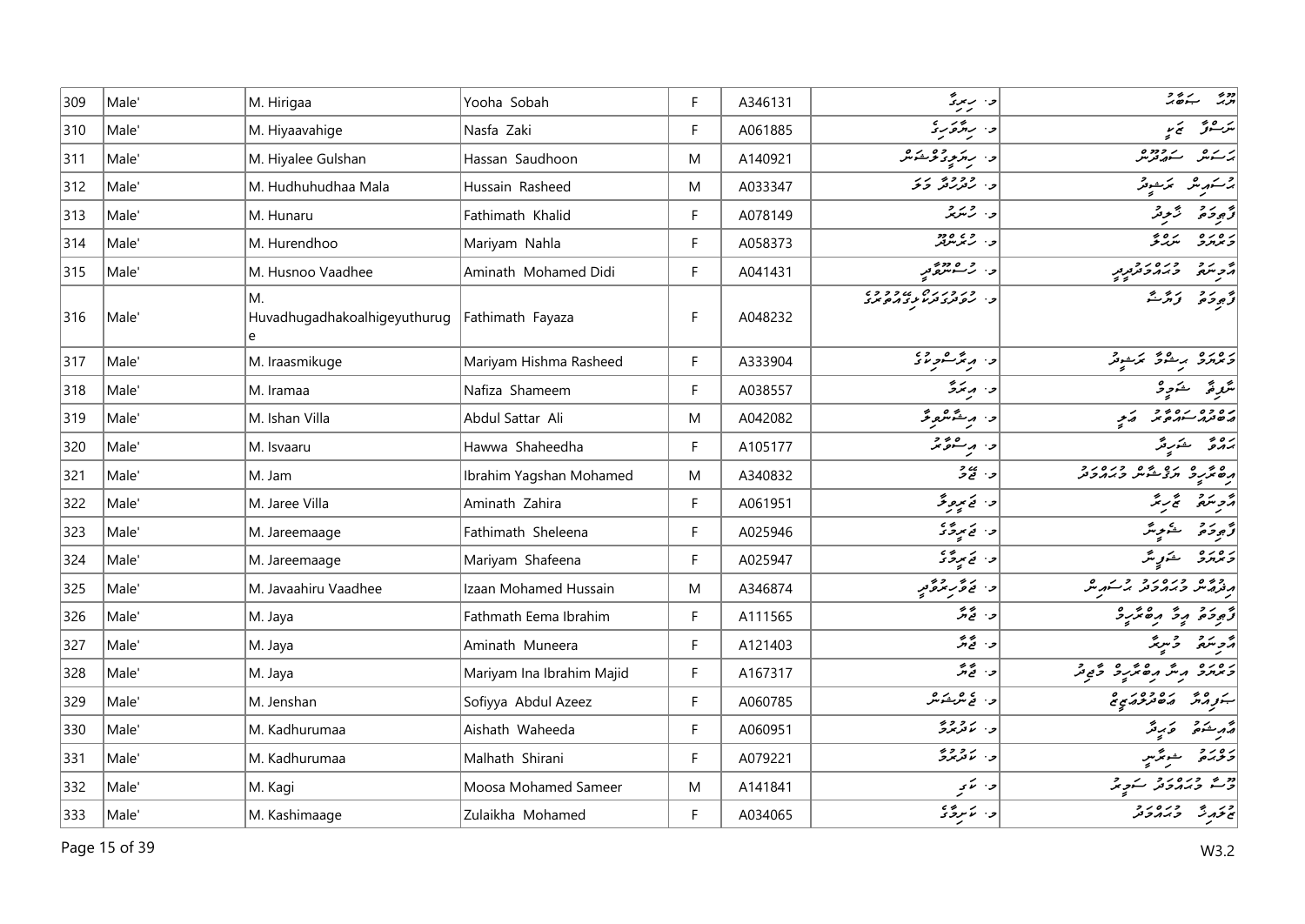| 334 | Male' | M. Kashimaage      | Fathimath Safa Ibrahim | F  | A327270 | د . ئايردگا                                | قەدە بىق مەھترىد                                        |
|-----|-------|--------------------|------------------------|----|---------|--------------------------------------------|---------------------------------------------------------|
| 335 | Male' | M. Kasthoori Villa | Fathimath Ifasha Mahir | F  | A011530 | د . ئاسىۋېروڭر                             | توجوجو برؤيئة ومربز                                     |
| 336 | Male' | M. Kathiriya       | Ahmed Rushdy           | M  | A034496 | د· مأمومبردگر                              | رەرد دەپر                                               |
| 337 | Male' | M. Kerin Light     | Aishath Mamdhooha      | F  | A037295 | والمعبر مركز وهجرها                        | و در دودو.<br>مهر شوم حام دور                           |
| 338 | Male' | M. Kin             | Hussain Shaafiu        | M  | A166700 | اح <sub>ز موبقر</sub><br>——                | برسكريش المشورة                                         |
| 339 | Male' | M. Kishinef        | Aishath Shazleen       | F  | A067204 | ى بېرىشوشۇ<br>كەنزىيەتلىكى                 | ۇرىشقى ھەج چ                                            |
| 340 | Male' | M. Kishinef        | Fathimath Shareen      | F. | A097113 | وسوعيونندر                                 | توجدة المتوسر                                           |
| 341 | Male' | M. Kleevia         | Maryam Rasheed         | F  | A022408 | د· مْ موِهِ مُّ                            | ویروژ پرَجونڈ                                           |
| 342 | Male' | M. Kokaa Villa     | Ahmed Majid            | M  | A010745 | ى ئىم ئىم ئىم ئىگە                         | دەر بەر ئېمىقى                                          |
| 343 | Male' | M. Kokaa Villa     | RAUSHAN MAJID          | F. | A334806 | د . ئاندۇقە                                | پر پر شور سر محمد تحریک                                 |
| 344 | Male' | M. Kokaa Villa     | RAUFA MAJID            | F  | A334808 | .<br>ح . ما متم عرقه                       | بروی و محیونر                                           |
| 345 | Male' | M. Kothange        | Nafha Mohamed Rasheed  | F  | A001618 | پر سره ده<br>د ۱ موسرد                     | رو ورور و رئیوتر<br>سرور ورمروتر برشوتر                 |
| 346 | Male' | M. Kudanevige      | Thahaniya Ajwaad       | F  | A034690 | د . د ، ، ، ، ،<br>د . ۴۷ موږ              | أتحرشه مروم والمحمد                                     |
| 347 | Male' | M. Kudanevige      | Ajwaad Mohamed Didi    | M  | A065384 | د . المؤتمور                               | ر د په د د د ر د دربر<br>م د د د بر د د دربر            |
| 348 | Male' | M. Kuredhdhooge    | Ibrahim Mifrah         | M  | A372486 | و به ۵ وو د<br>و ۰ ما مو پر توری           | دەندىر دوندر                                            |
| 349 | Male' | M. Kuredhdhooge    | Mariyam Malsa          | F  | A400162 | و به دود و<br>و ۰ ما موارکوری              | دەرە روغ                                                |
| 350 | Male' | M. Kurevi          | Suha Abdulla           | F  | A340680 | ا <i>جن ۽ جي</i> مو                        | حث صفقرالله                                             |
| 351 | Male' | M. Laaba           | Aminath Zahir          | F  | A022625 | و· تَرُّکَ                                 | ومحر سنتمر ومحرسر محرس                                  |
| 352 | Male' | M. Laaba           | Aishath Zahir          | F  | A022629 | و· تَوْرَ                                  | و مرد د مورخه<br>مرسس م                                 |
| 353 | Male' | M. Laaba           | Mariyam Zahir          | F  | A022866 | و· تۇھ                                     | دەرە ئەرىر                                              |
| 354 | Male' | M. Laaba           | Mohamed Raiaan Suhail  | M  | A084289 | و· تۇھ                                     | ورەرو برەرگە ئەركىر                                     |
| 355 | Male' | M. Lagoon View     | Aishath Sharmeela      | F  | A025104 | — عدد ه<br> و• نوی سرو پر                  | أورشني شروو                                             |
| 356 | Male' | M. Lagoon View     | Mariyam Soodha         | F  | A044293 | גי גידים ב<br>בי בגיינפת                   | ر و و پر<br>سسوهر تعر<br>ر ه ر ه<br><del>و</del> بربر و |
| 357 | Male' | M. Land of Garden  | Fathmath Ijaza         | F  | A067653 | ه عه ۶۵ مره به ۵۰۰<br>و گوسده د تو د مره ش | أزَّوِدَةً دِيَّةً                                      |
| 358 | Male' | M. Lansimooge      | RAZIYYA USMAN          | F  | A056347 | د کوټور ده<br>ر                            | برسوم وەپرە                                             |
| 359 | Male' | M. Lansimooge      | Nasma Hameed           | F. | A123888 | د . کورگرده دوم<br>ر                       | لترجيح الكافية                                          |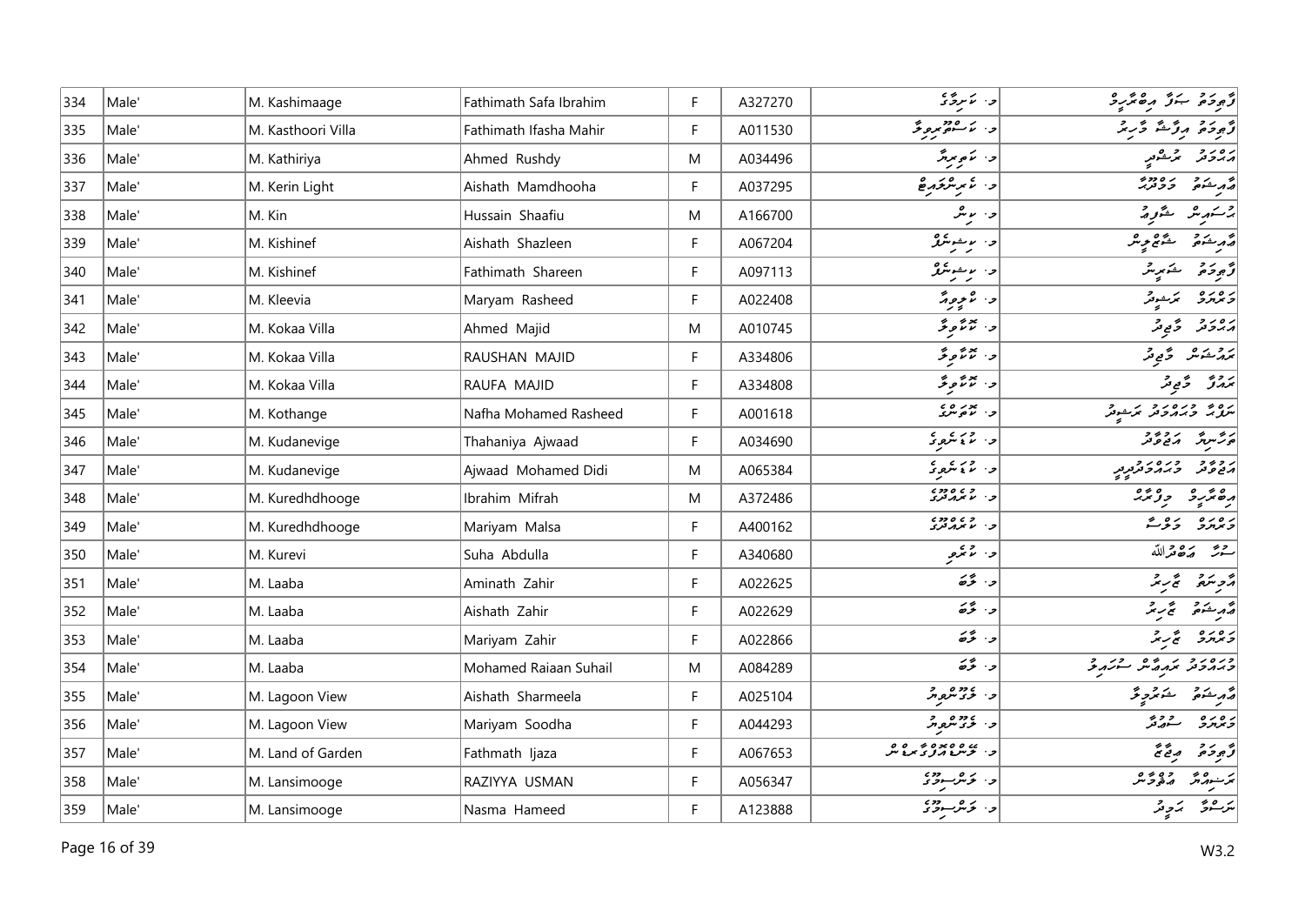| 360 | Male' | M. Lemons       | Aishath Rayyana                          | F  | A061644 | د . ئۇرگەر                 |                                           |
|-----|-------|-----------------|------------------------------------------|----|---------|----------------------------|-------------------------------------------|
| 361 | Male' | M. Lemons       | Fathmath Waleedha                        | F  | A236796 | د . ئۇزىئرىشە              | وَّجِودَةً وَمِعَةً                       |
| 362 | Male' | M. Leonis       | Aishath Aboobakuru                       | F  | A059806 | -<br> - مورجم میرے         |                                           |
| 363 | Male' | M. Leonis       | Abdulla Thoif                            | M  | A337188 | و. وړګېږگ                  | بره والله گهرو                            |
| 364 | Male' | M. Light Signal | Aishath Anaan Shafeeu                    | F. | A331785 | و· مَرْرِيْحْ سِنْ مَرْتَر | مەر شەھ مەنگەر شەر ئ                      |
| 365 | Male' | M. Loakashi     | Ahmed Boolaaq                            | M  | A000269 | اد به عجمانبر              | ره رو دورو<br>مدرس گامونی                 |
| 366 | Male' | M. Loover       | Aminath Binya Maniu                      | F. | A335454 | وسيحومر                    | أأدشي وسائد والمر                         |
| 367 | Male' | M. Lucky Star   | Zukan Hassan                             | M  | A332619 | د· ځېږ شوځه پر             | چرىكى ئەسكىگى                             |
| 368 | Male' | M. Lunar        | Ali Saleem                               | M  | A042661 | و . تۇنىگ                  | ړې خود                                    |
| 369 | Male' | M. Lysmata      | Mariyam Nasheeda                         | F  | A000126 | و٠ ورادة ثع                | كرەرە سكىشىڭى                             |
| 370 | Male' | M. Lysmata      | Mohamed Thoufeeq                         | M  | A000129 | و٠ وىدۇغ                   | כנסנכ נכנב<br>כממכני המציב                |
| 371 | Male' | M. Lysmata      | Ismail Simon                             | M  | A051184 | و٠ وىدۇغ                   | أرجع فيوفر ستهرقاهما                      |
| 372 | Male' | M. Lysmata      | Fathmath Liusha                          | F  | A051187 | اه. وعقق                   | أوالمحمد والمراسية                        |
| 373 | Male' | M. Maakunge     | Afnan Ali                                | F. | A353704 | و . و و ه و ه              | أروشرش أركمي                              |
| 374 | Male' | M. Maamuli      | AHMED MOHAMED                            | M  | A049245 | اد: ڈڈیو                   | رور ورورو                                 |
| 375 | Male' | M. Maavina      | Nahuza Abdul Sattar                      | F  | A035491 | و· ۇەبىر                   | ره وه ره دو<br>پره تر پر سهره بر<br>سرزنج |
| 376 | Male' | M. Maavina      | Nasra Abdul Sattar                       | F  | A049575 | د· څوپر                    | ر و د مسروه ره د و<br>سرشوند مصادر اسهم د |
| 377 | Male' | M. Magaraa      | Hassan Naufal                            | M  | A033817 | وسركر تر                   | يز کشش استمدى تو                          |
| 378 | Male' | M. Magaraa      | Hussain Waheed                           | M  | A069467 | وسى ئەركىگ                 | جر سک <i>م برگ او کم</i> یوتر             |
| 379 | Male' | M. Magaraa      | Nathasha Waheed                          | F. | A113883 | والمحكامگر                 | برويد كربرته                              |
| 380 | Male' | M. Magaraa      | NADHUVA WAHEED                           | F  | A113884 | ى ئەتەتىگە                 | بروء كالميرة                              |
| 381 | Male' | M. Magumatheege | Nazima Abdul Gadir                       | F  | A092032 | و ، نرور م                 | شموش مەدەپ ئور                            |
| 382 | Male' | M. Magumatheege | Nafia Abdul Gadir                        | F  | A103882 | وسرور ور                   | شره رەپورىيە                              |
| 383 | Male' | M. Magumatheege | AISHATH HANAAN HUSSAIN<br><b>RASHEED</b> | F  | A331060 | وسرور ور                   | و<br>درخوی برترس برگریم تر ترجیح          |
| 384 | Male' | M. Mahaasin     | Fazna Mahmoodh                           | F. | A087340 | ى ئەرگەسىر                 | ده پر محمد در د                           |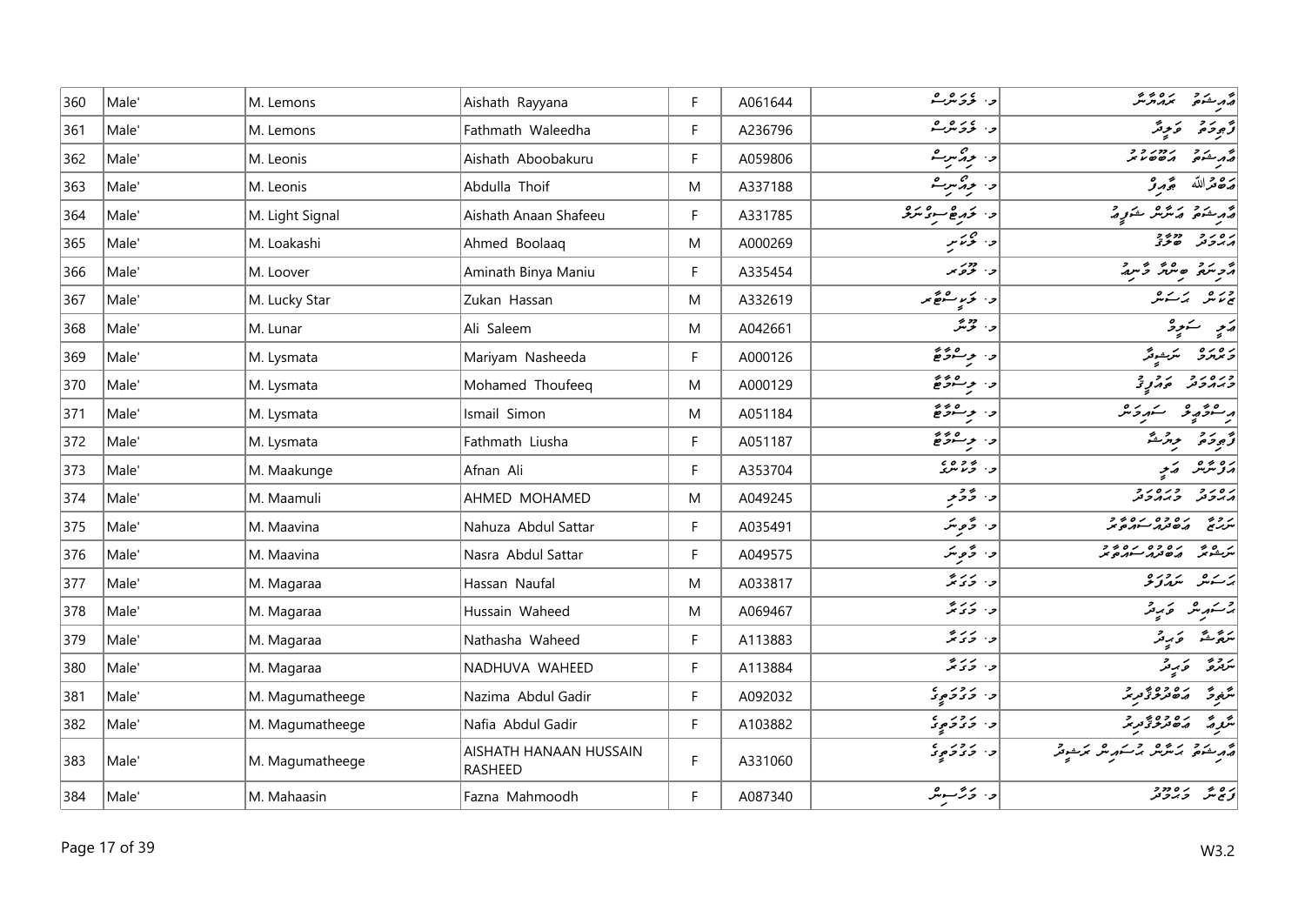| 385 | Male' | M. Maimagumatheege      | Khadeeja Naeem                  | F. | A047330 | و که دکوکوکو                              | تزمرقح أستمرقر                                                                                                                                                                                                                   |
|-----|-------|-------------------------|---------------------------------|----|---------|-------------------------------------------|----------------------------------------------------------------------------------------------------------------------------------------------------------------------------------------------------------------------------------|
| 386 | Male' | M. Maimagumatheege Aage | Ibrahim Moosa Manik             | M  | A045233 |                                           |                                                                                                                                                                                                                                  |
| 387 | Male' | M. Maluthereyge         | Aishath Zahura                  | F  | A235416 | ر و د د د د د<br>و ۰ و <del>و</del> و برد |                                                                                                                                                                                                                                  |
| 388 | Male' | M. Mariaazee            | Aishath Abdul Azeez             | F. | A088984 | د· دَبرمَّ <sub>م</sub> ِ                 | ה<br>ההגיים השי <i>ניכה ש</i> ל                                                                                                                                                                                                  |
| 389 | Male' | M. Mariyaadhu           | Hassan Yanoof Ignaz             | M  | A363271 | و· <sub>ك</sub> ېرېژنر                    | ر کے مرحوم و عام کا مقدمت کے منصب کے منصب کے منصب کے منصب کے منصب کے منصب کے منصب کے منصب کے منصب کے منصب کے س<br>منصب کے منصب کے منصب کے منصب کے منصب کے منصب کے منصب کے منصب کے منصب کے منصب کے منصب کے منصب کے منصب کے منصب ک |
| 390 | Male' | M. Medelmaage Aage      | Aishath Riza                    | F. | A060360 |                                           | وكرم شكوته المحرسة                                                                                                                                                                                                               |
| 391 | Male' | M. Merry Dream          | Ismail Shain Uzair              | M  | A156001 | د· د مړيو مړو                             | ړ هڅو په عمر شوه وتنه پر                                                                                                                                                                                                         |
| 392 | Male' | M. Metro Villa          | Aminath Dheena Nasir            | F  | A000680 | ە دەم بۇ ئە                               | ה<br>הקיימה <sub>בעידו</sub> הא                                                                                                                                                                                                  |
| 393 | Male' | M. Midhili Kuri         | Khadheeja Mihna                 | F  | A121846 | و <sub>ا</sub> وترورتمبر<br>ار را ر       | زَمرِيحٌ وِرْسٌ                                                                                                                                                                                                                  |
| 394 | Male' | M. Mifflin              | Fathmath Nuzuha                 | F  | A053189 | د· دِوْمِهْ                               | و موځ په د<br>سرىر ئە                                                                                                                                                                                                            |
| 395 | Male' | M. Mirihimaage          | Ahmed Riza                      | M  | A037168 | و ۰ و بربرونو<br>د ۱۰ د                   | دەر د برگ                                                                                                                                                                                                                        |
| 396 | Male' | M. Mirihimaage          | Abdul Latheef Mahmood           | M  | A039842 | 55155.5                                   | ג 200 ב 2000.<br>הסתה ב <sub>ות ב</sub> צי כגבת                                                                                                                                                                                  |
| 397 | Male' | M. Mitry Park           | Hussain Faraz Mohamed           | M  | A075061 |                                           | د کرده د ده دره د د<br>پرکستهر سر توسعی او بر مرد فر                                                                                                                                                                             |
| 398 | Male' | M. Moaraa               | Zilian Ahmed                    | F. | A042761 | و· گونگر                                  | ہے ویڑ شہر کے مرکز و                                                                                                                                                                                                             |
| 399 | Male' | M. Modern Comet         | Mohamed Faiyyal Ibrahim         | M  | A335352 | و . نیم دیم و ه                           | כנסגב גם צים תסתיב                                                                                                                                                                                                               |
| 400 | Male' | M. Modern House         | Shahula Ismail                  | F. | A348246 | ى ئىچ ئەرىرى<br>ئ                         | المذروح المرائدة للمحر                                                                                                                                                                                                           |
| 401 | Male' | M. Moomiyaage           | Mohamed Abdul Gayoom            | M  | A058454 | כי כציבות בי                              | כנסני נסיפטנסמס<br>כגהכת הסתיבהתכ                                                                                                                                                                                                |
| 402 | Male' | M. Muli                 | Hassan Ali Manik                | M  | A052512 | وستحو                                     | يمكش كالمج كالردم                                                                                                                                                                                                                |
| 403 | Male' | M. Muli                 | Husnunnisa                      | F  | A052566 | والمتحمو                                  | ج <sub>ى</sub> شەتتەھرىت                                                                                                                                                                                                         |
| 404 | Male' | M. Muli                 | Ishara Hassan                   | F  | A056349 | د . د نو                                  | م ڪري ڪراچين                                                                                                                                                                                                                     |
| 405 | Male' | M. Muli                 | Naaish Hameed                   | M  | A338051 | والمحمو                                   | شمرے پروتر                                                                                                                                                                                                                       |
| 406 | Male' | M. Muli                 | Ishaq Mohammed<br>Imranudhdheen | M  | A341358 | اف وفو                                    | ر ۱۶۶۵ ورور و ۱۶۶۵ و.<br>در سربری و برمرونر مرو برسمبرترس                                                                                                                                                                        |
| 407 | Male' | M. Muli                 | Imthishal Mohamed               | F. | A341359 | وستحو                                     | د وه شوه دره د د                                                                                                                                                                                                                 |
| 408 | Male' | M. Muniya               | Ali Rashwaan Ishaq              | M  | A337202 | و . و سرگر                                | ر<br>كو برخوش رئين                                                                                                                                                                                                               |
| 409 | Male' | M. Muniyaage            | Fathimath Sharda                | F. | A146677 | و . و سرو ،                               | ر<br>توجو حقوقه                                                                                                                                                                                                                  |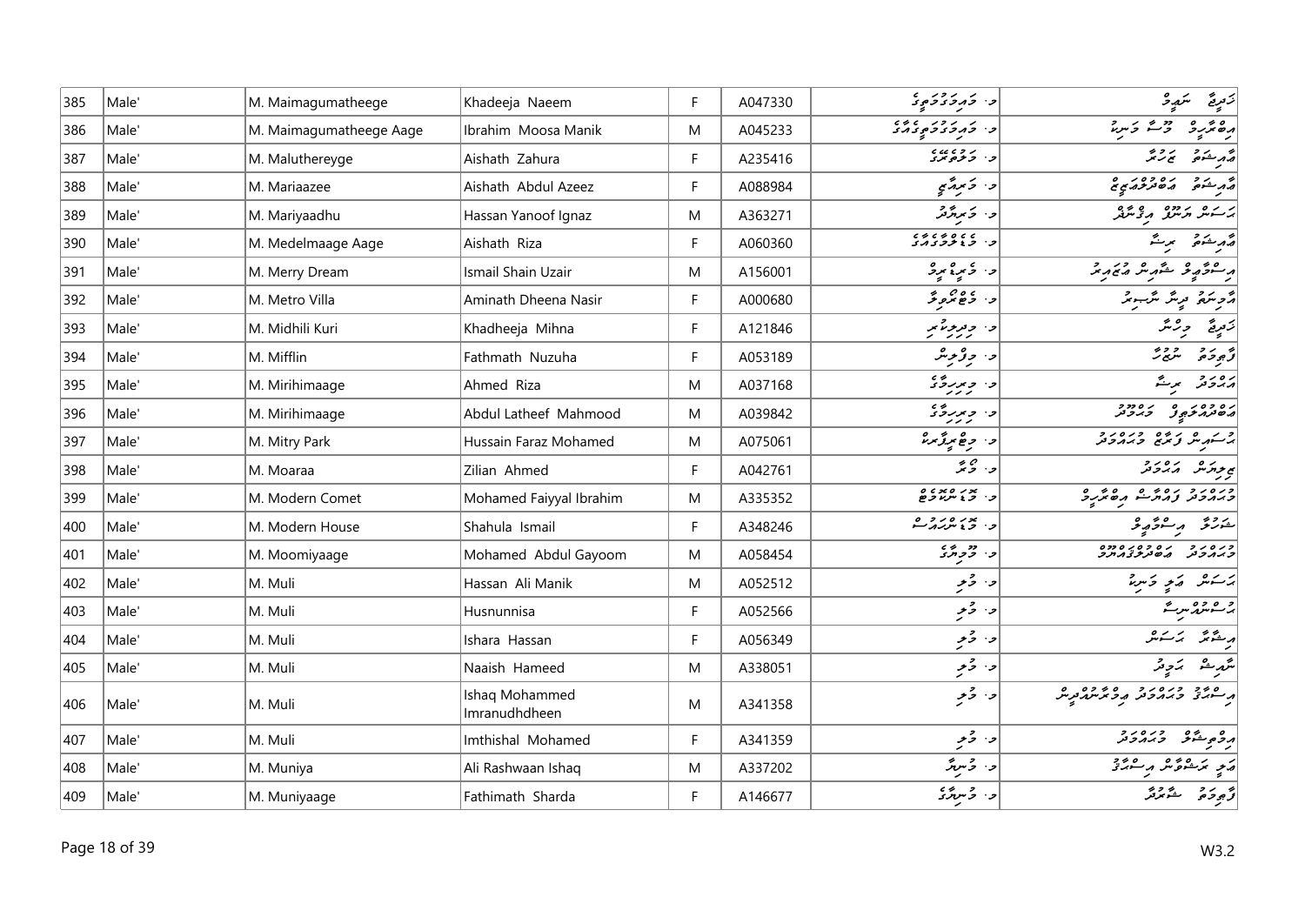| 410 | Male' | M. Muniyaage          | Aishath Haifa              | F           | A237405 | و . و سرو ،                          | م مدين مدينه<br>مدينه مدينه                     |
|-----|-------|-----------------------|----------------------------|-------------|---------|--------------------------------------|-------------------------------------------------|
| 411 | Male' | M. Musthafaa Aabaadhu | Zeek Ahmed                 | F           | A332788 |                                      | 5,0,0,0,0,0,0,0,0                               |
| 412 | Male' | M. Muthaafushi        | Fathimath Nasheeda Mohamed | $\mathsf F$ | A060908 | و . ژۇۋىر                            | تجمج وكالمستحق ويرور والمحمد                    |
| 413 | Male' | M. Naadu              | Hamnath Mohamed            | F           | A051365 | و. سُرْدُ                            | נסנד בנסנד<br>גרייטת בגובע                      |
| 414 | Male' | M. Nagili             | Nishreen Yoosuf            | F           | A035465 | ا <sup>و،</sup> سُمَّدُو<br>ا        | سرڪي سر جو وه<br>سرڪي                           |
| 415 | Male' | M. Najmu              | Fathimath Zimna Mohamed    | F           | A337973 | وستمقام                              | و د د م د دره د د<br>ژوده پروس وره د            |
| 416 | Male' | M. Nalavai            | Ismail Majdhee Hassan      | M           | A043106 | وسترتزقه                             | ر موځږي وه پر ټر شر                             |
| 417 | Male' | M. Nayaa              | Abdul Muththalib Waheed    | ${\sf M}$   | A000752 | و· سَرَدَّرُ                         | גם כם כם גם הבית המונגרית.<br>המשתיכת הפיס הבית |
| 418 | Male' | M. Nayaagulshan       | Aishath Waheeda            | F           | A131932 | ى سىرگە <i>ۋە</i> شەھر               | وكرشكو وبرقر                                    |
| 419 | Male' | M. Nayaagulshan       | Ibrahim Raeef              | M           | A382906 | ى سىرگە <i>ۋە</i> شەھر               | رە ئۈر ئىدۇ                                     |
| 420 | Male' | M. Nayaagulshan       | Ahmed Ihusan Hassan        | M           | A388691 | ى سىترىق ئەيدىش                      | رەرد مەشھىر ئەسەر                               |
| 421 | Male' | M. Nedhunge           | Marnie Latheef             | F           | A050315 | و . عروم و ه<br>و . سربرسری          | دُّسٍ دَوِرْ                                    |
| 422 | Male' | M. Neenaa             | Ismail Riyaz               | M           | A058502 | اھ سوچر<br>— ق                       | رەئەر بەر                                       |
| 423 | Male' | M. New Hilman         | Mariyam Jabeen             | $\mathsf F$ | A035119 | ە بىر <i>قۇر ۋۇ ئ</i> ر              | و ده ده سر محمد به محمد                         |
| 424 | Male' | M. New Hope           | Shadhuna Shakir            | F           | A062389 | و. سرد بو                            | شەرش شەرر                                       |
| 425 | Male' | M. New Sunny Way      | Mohamed Nasheed            | M           | A011930 | د . سره کسرهٔ گ                      | ورەرو ش يو                                      |
| 426 | Male' | M. New Sunny Way      | Aminath Amaani Nasheed     | F           | A336986 | و . سره کوسره                        | أأرمنهم أركبها للمستوفر                         |
| 427 | Male' | M. New Sunny Way      | Yoosuf Aiman Nasheed       | M           | A337754 | د . سره کسرهٔ گر                     | מים כם התכיל יליבול.<br>מיים התכיל יליבול       |
| 428 | Male' | M. Ninfea             | Asma Rasheed               | F           | A010488 | د. سرسرگرمگر                         | ر وه<br>د سوځ نمر شومر                          |
| 429 | Male' | M. Noobahaaru         | Aishath Maajidha           | $\mathsf F$ | A089758 | و . بیره در و                        | أشهر شكامي والمحمح والمحمد                      |
| 430 | Male' | M. Noofas             | Mohamed Yanaal Iqbal       | M           | A342641 | د ، شۇرشە                            | כנסנב נשפ פשם<br>כממכת תיתב תציפי               |
| 431 | Male' | M. Oceanic Villa      | Shareefa Mohamed Didi      | F           | A036843 | د. گەشكىبرى <i>نا <sub>ئو</sub>ڭ</i> | شَرِيرٌ = 20,2000 مَرْمَرِ مِر                  |
| 432 | Male' | M. Oceanic Villa      | Abdulla Arif               | ${\sf M}$   | A036844 | د . م <sup>م</sup> شوسره و د         | برة والله مجموع                                 |
| 433 | Male' | M. Olhali             | Mariyam Ahmed Shiau        | $\mathsf F$ | A166878 | د به میخورد به                       | נ סנים נפנים להתבר                              |
| 434 | Male' | M. Olhuveli           | Sharufa Ismail             | F           | A353009 | -<br>د کرندگور                       | شەرز رەشۇر ئو                                   |
| 435 | Male' | M. Paruvaanaage       | Ibrahim Rasheed            | ${\sf M}$   | A219202 | ر بر و بر بر ،<br>د ۰ زیمره شمک      | رە ئۇرۇ بىر ئور                                 |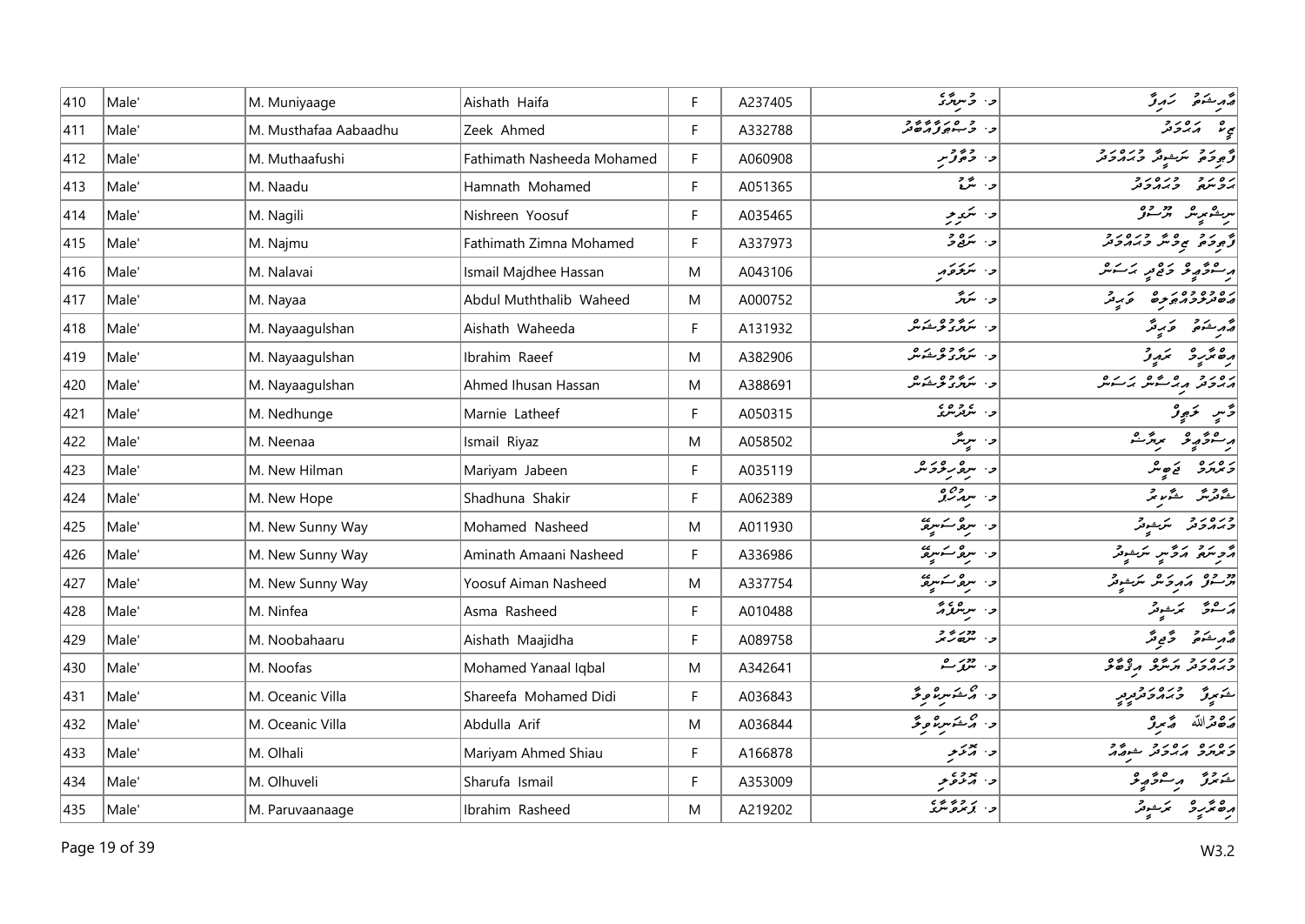| 436 | Male' | M. Pearl         | Ahmed Nimal                      | M  | A244090 | و· گۇىرى                                                                                                                                                                                                                                                                                                                                                                                                                                                                                     | رەرو سرگە                              |
|-----|-------|------------------|----------------------------------|----|---------|----------------------------------------------------------------------------------------------------------------------------------------------------------------------------------------------------------------------------------------------------------------------------------------------------------------------------------------------------------------------------------------------------------------------------------------------------------------------------------------------|----------------------------------------|
| 437 | Male' | M. Penzee House  | Fathimath Adla                   | F. | A036595 | و· بۇش <sub>چ</sub> رىرم                                                                                                                                                                                                                                                                                                                                                                                                                                                                     | و دو دوو                               |
| 438 | Male' | M. Petty Corner  | Mohamed Shaihaan Waseem          | M  | A329336 | وستجوه يتمهر                                                                                                                                                                                                                                                                                                                                                                                                                                                                                 | ورەرو خىرىگىر كەسو                     |
| 439 | Male' | M. Pink Rose     | Fathimath Nadira Jaufar          | F  | A039524 | <sub>د</sub> . ب <sub>و</sub> مرړغ شه                                                                                                                                                                                                                                                                                                                                                                                                                                                        | وتجوحكم التربتر فأمادينه               |
| 440 | Male' | M. Poppy         | Zuhura Adam                      | F  | A050318 | ر جي پر                                                                                                                                                                                                                                                                                                                                                                                                                                                                                      | ۶ ۶ ۶ ۴ ۶ ۶ مرد ۹                      |
| 441 | Male' | M. Poppy         | Aishath Nadiya                   | F. | A053506 | والمجمولي                                                                                                                                                                                                                                                                                                                                                                                                                                                                                    | مەرىشى ئىر                             |
| 442 | Male' | M. Rabeeu Villa  | Mohamed Suood                    | M  | A057486 | د· ئۈمەمۇقە                                                                                                                                                                                                                                                                                                                                                                                                                                                                                  | כנים ניבר בדבר<br>קינית פלי הביתית     |
| 443 | Male' | M. Rabeeu Villa  | Fathimath Neefeen Suood          | F. | A080252 | د· ئەھەم ئە                                                                                                                                                                                                                                                                                                                                                                                                                                                                                  | ژودۇ سرپە سەھ                          |
| 444 | Male' | M. Rabeeu Villa  | Mariyam Nasra Suood              | F  | A155324 | د· ئۈچەتموڭر                                                                                                                                                                                                                                                                                                                                                                                                                                                                                 | נים נים ונים שי החבר.<br>המחבר ייתה מל |
| 445 | Male' | M. Rabeeu Villa  | Ibrahim Agurath Suood            | M  | A155325 | و· ئۈچمە ئوقر                                                                                                                                                                                                                                                                                                                                                                                                                                                                                | ת סיבי כ גביבי כברב                    |
| 446 | Male' | M. Rabeeu Villa  | Mohamed Hulais Hussain<br>Suwaad | M  | A340731 | د· ئۈچەر ئۇ                                                                                                                                                                                                                                                                                                                                                                                                                                                                                  | وره د د ور د د د کريږ د وود            |
| 447 | Male' | M. Raiy Lily ge  | Mohamed Zinah                    | M  | A084647 | - ئىۋومۇچ                                                                                                                                                                                                                                                                                                                                                                                                                                                                                    | ورەر دېگر                              |
| 448 | Male' | M. Raiy Villa    | Aminath Maeesha Asif             | F  | A335844 | د . برگړو برگ                                                                                                                                                                                                                                                                                                                                                                                                                                                                                | أوبرة وراعة أسرا                       |
| 449 | Male' | M. Raiykokaage   | Aminath Shafeega                 | F  | A011272 | $\begin{array}{cc} c \nleftrightarrow c \circ c \circ c \cdot c \cdot c \cdot c \end{array}$                                                                                                                                                                                                                                                                                                                                                                                                 | أزويتم شرير                            |
| 450 | Male' | M. Raiykokaage   | Hussain Manik                    | M  | A059408 | $\frac{c\mathbin{\&} \mathbin{\&} \mathbin{\&} \mathbin{\&} \mathbin{\&} \mathbin{\&} \mathbin{\&} \mathbin{\&} \mathbin{\&} \mathbin{\&} \mathbin{\&} \mathbin{\&} \mathbin{\&} \mathbin{\&} \mathbin{\&} \mathbin{\&} \mathbin{\&} \mathbin{\&} \mathbin{\&} \mathbin{\&} \mathbin{\&} \mathbin{\&} \mathbin{\&} \mathbin{\&} \mathbin{\&} \mathbin{\&} \mathbin{\&} \mathbin{\&} \mathbin{\&} \mathbin{\&} \mathbin{\&} \mathbin{\&} \mathbin{\&} \mathbin{\&} \mathbin{\&} \mathbin{\&}$ | جر سنهر مثر بحر سررتم                  |
| 451 | Male' | M. Raiykokaage   | Aishath Safha Hussain            | F  | A105072 | $\frac{c\mathop{\not\sim} \mathop{\mathit\sim}}{c\mathop{\not\sim} \mathop{\not\sim}}\frac{c}{c}$                                                                                                                                                                                                                                                                                                                                                                                            | ە<br>مەرشۇم سۆز باشىرىكى               |
| 452 | Male' | M. Rankuri       | FATHIMATH MAUREEN                | F  | A034561 | د <sub>ا</sub> برم <sup>ور</sup> بر                                                                                                                                                                                                                                                                                                                                                                                                                                                          | توجوحو وديرس                           |
| 453 | Male' | M. Ranma Gulshan | Mariyam Nazima                   | F  | A070549 | وسيره ووه وعاشره                                                                                                                                                                                                                                                                                                                                                                                                                                                                             | رەرە شەر                               |
| 454 | Male' | M. Raven         | Aishath Ismail                   | F  | A071338 | و به عدد ه<br>و به محره مگر                                                                                                                                                                                                                                                                                                                                                                                                                                                                  | مەر شىم بىر بىر ئور                    |
| 455 | Male' | M. Red Fish      | Mohamed Jilwaz Mahir             | M  | A052424 | د . نگروری و مشر                                                                                                                                                                                                                                                                                                                                                                                                                                                                             | ورەرو پەدە ۋرىژ                        |
| 456 | Male' | M. Red Fish      | Aminath Irufa Ismail             | F. | A364396 | د· تر؟ دِ شر                                                                                                                                                                                                                                                                                                                                                                                                                                                                                 | أزوينه وبرز وبالمؤوفر                  |
| 457 | Male' | M. Red Leaf      | Abdulla Rushdhan                 | M  | A360304 | ل د مي و د د                                                                                                                                                                                                                                                                                                                                                                                                                                                                                 | رە داللە بەھ ئەھ                       |
| 458 | Male' | M. Reysham       | Fathimath Shareef                | F  | A037683 | و به عرضوی                                                                                                                                                                                                                                                                                                                                                                                                                                                                                   | ترجوخا مشتمير                          |
| 459 | Male' | M. Rivoli        | Aminath Shabuna                  | F  | A037700 | د· برقمو                                                                                                                                                                                                                                                                                                                                                                                                                                                                                     | أروسره شكاه الأر                       |
| 460 | Male' | M. Rose Waadhee  | Aishath Hamdiyya                 | F. | A031904 | د . مر هو تور                                                                                                                                                                                                                                                                                                                                                                                                                                                                                | مەر ئەھرىدە ئەر ئور                    |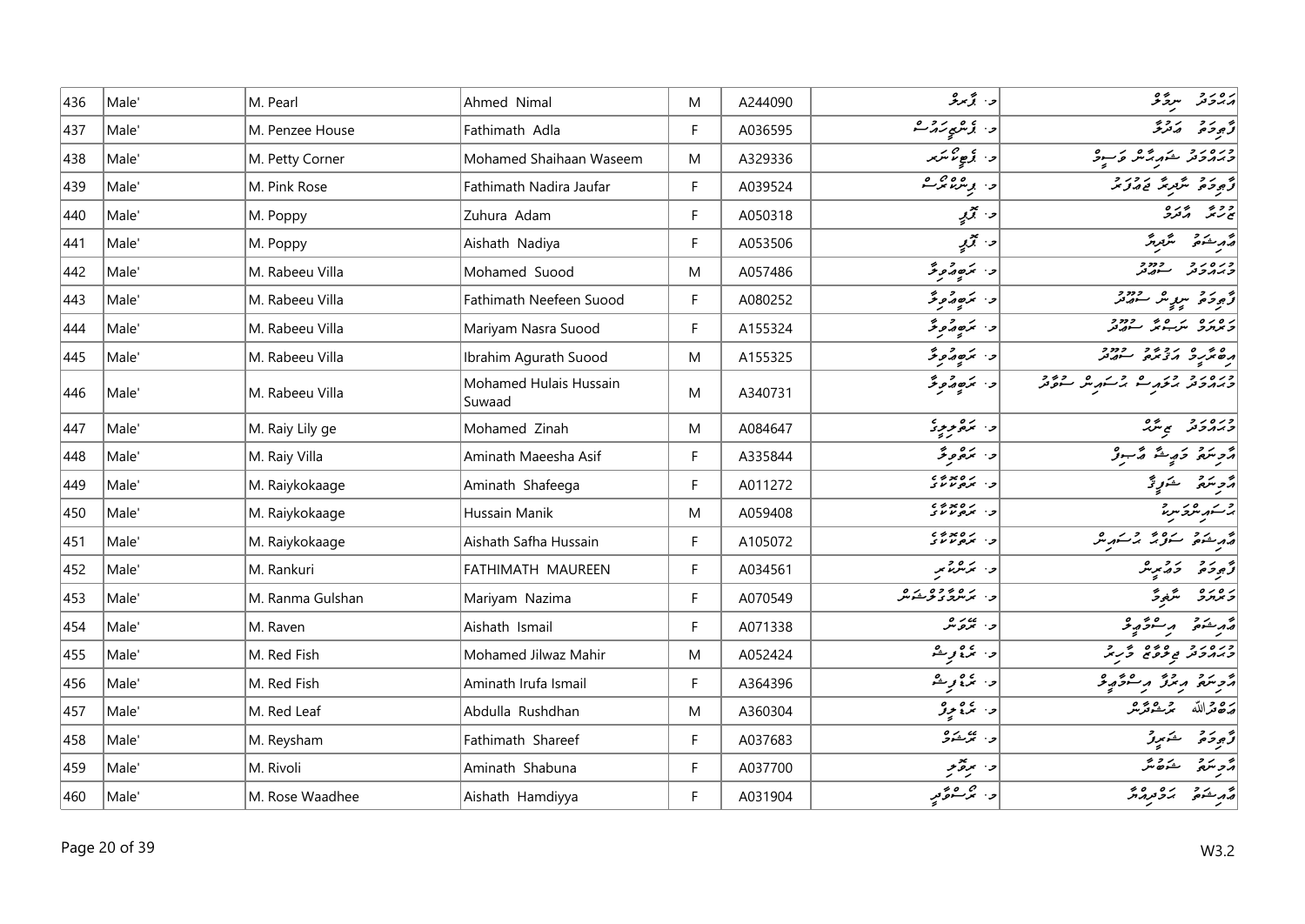| 461 | Male' | M. Rujjehige             | Mariyam Reema Rasheed       | F.          | A080346 | وسيره في ري                                            | ويمهك برده يكشونه                                                |
|-----|-------|--------------------------|-----------------------------|-------------|---------|--------------------------------------------------------|------------------------------------------------------------------|
| 462 | Male' | M. Samandharu            | Ahmed Faheem                | M           | A062451 | و . ستوتكويز                                           | برەر تەرۋ                                                        |
| 463 | Male' | M. Samandharu            | Mohamed Arushad Hassan      | M           | A067859 | و. سەۋسىمەترىتى                                        | ورەر دې دې دې کرکړه<br><i>وېرم</i> ونډ م <sub>م</sub> رشونډ کرکړ |
| 464 | Male' | M. Samandharu            | Aishath Mathaath Faheem     | F           | A340793 | و، سەۋش بولايى                                         | أورشتم وموم وره                                                  |
| 465 | Male' | M. Season                | Ali Mohamed                 | M           | A072792 |                                                        | أرو وره دو                                                       |
| 466 | Male' | M. Seed                  | Manal Ibrahim               | F           | A359014 | $\frac{1}{2}$ $\frac{1}{2}$                            | وترو مەترىر                                                      |
| 467 | Male' | M. Seed                  | Mohamed Muallim Ibrahim     | M           | A359015 | ح• سنڌ                                                 |                                                                  |
| 468 | Male' | M. Seenia Villa          | Mariyam Saeeda              | $\mathsf F$ | A011407 | و، سوسرمۇمۇ                                            | ويربرو كتميز                                                     |
| 469 | Male' | M. Seenia Villa          | Fathmath Nazahath           | F.          | A132597 | د· سوسرمۇمۇ                                            | و د د سرور د                                                     |
| 470 | Male' | M. Seenukarankaage       | Aishath Malak Adam Azim     | F.          | A334994 | و ۱۰ سوسر بر ۱۳۵۵<br>په سوسر پوسر پرې                  | ه د شکوه د ده د د د د م                                          |
| 471 | Male' | M. Send Rose             | Neelma Mohamed              | F           | A037731 | ى ئەرەم ب <sub>ىر</sub> ھ                              | سروی دره در                                                      |
| 472 | Male' | M. Sereen                | Fathimath Farahanaz Mohamed | F           | A078007 | د. سگېږېدگر                                            | و د د د در ده د دره د                                            |
| 473 | Male' | M. Sevoy                 | Milna Abdul Raheem          | F           | A072122 | $25 - 3$                                               | د و شهر من مربر و                                                |
| 474 | Male' | M. Sevoy                 | Aishath Luha Khaleel        | $\mathsf F$ | A166673 | د. سگوه<br>د                                           | وأرجع ورا زوو                                                    |
| 475 | Male' | M. Shaah Aabaadh         | Abdulla Shujau              | M           | A048750 | و . شوره و د و<br>و . شور <i>و ه</i> تر                | رەتراللە ھ <sup>ە</sup> قەر                                      |
| 476 | Male' | M. Shaakiree Hiyaa       | Fathimath Nashfa            | F           | A154658 | و- ڪُما بوريز<br>ر                                     | توجدة سكيشوش                                                     |
| 477 | Male' | M. Shaakiree Hiyaa       | Ali Shah Aboobakuru         | M           | A336199 | و · ستگما موردگر<br>مربور                              | مو شى رود دە                                                     |
| 478 | Male' | M. Shabnam View          | Aishath Ismail              | F           | A079682 | و. شوه سرو و د                                         | ۇرىشقى برىشۇرچ                                                   |
| 479 | Male' | M. Shabnam View          | <b>ISMAIL NAHVEE MAEESH</b> | M           | A318690 | - مشخص مرد و د<br>د ۱۰ مشخص مرد و د                    | ړ گرگړي کرگړ کړې ک                                               |
| 480 | Male' | M. Shabnam View          | Mohamed Nabith Maeesh       | M           | A348250 | و. ځوه سرچ ور                                          | ورەرو شھۇ ئېرىش                                                  |
| 481 | Male' | M. Shady Rest Dhekunubai | Mohamed Mahil Majid         | M           | A380978 | د . شو و ده و د در سرخه د<br>د . شو و مر سوخ در سرخه ر | ورەر دېرو دېرو                                                   |
| 482 | Male' | M. Sheriff               | Rifsha Shareef              | F           | A382838 | و. ڪمبروگر                                             | ىرۇڭ خىرۇ                                                        |
| 483 | Male' | M. Shuaau                | Fathmath Fizna              | F           | A077366 | و، شەھەر                                               | وٌوحوه وع"                                                       |
| 484 | Male' | M. Silver Beach          | Mohamed Abdul Rahman        | M           | A032962 | وسوو وكره كالحج                                        | כנסני נסיפטנסים<br>כגמכת מסתמינגלית                              |
| 485 | Male' | M. Silver Beach          | Ibrahim Khaleel             | M           | A057580 | وسودة مرجو                                             | رەترىرو تېرو                                                     |
| 486 | Male' | M. Silver Pearl          | Mohamed Muzaini Ibrahim     | M           | A080548 | واستوكا مراجي والمحمد                                  | כנסגב בזקית הסתנב                                                |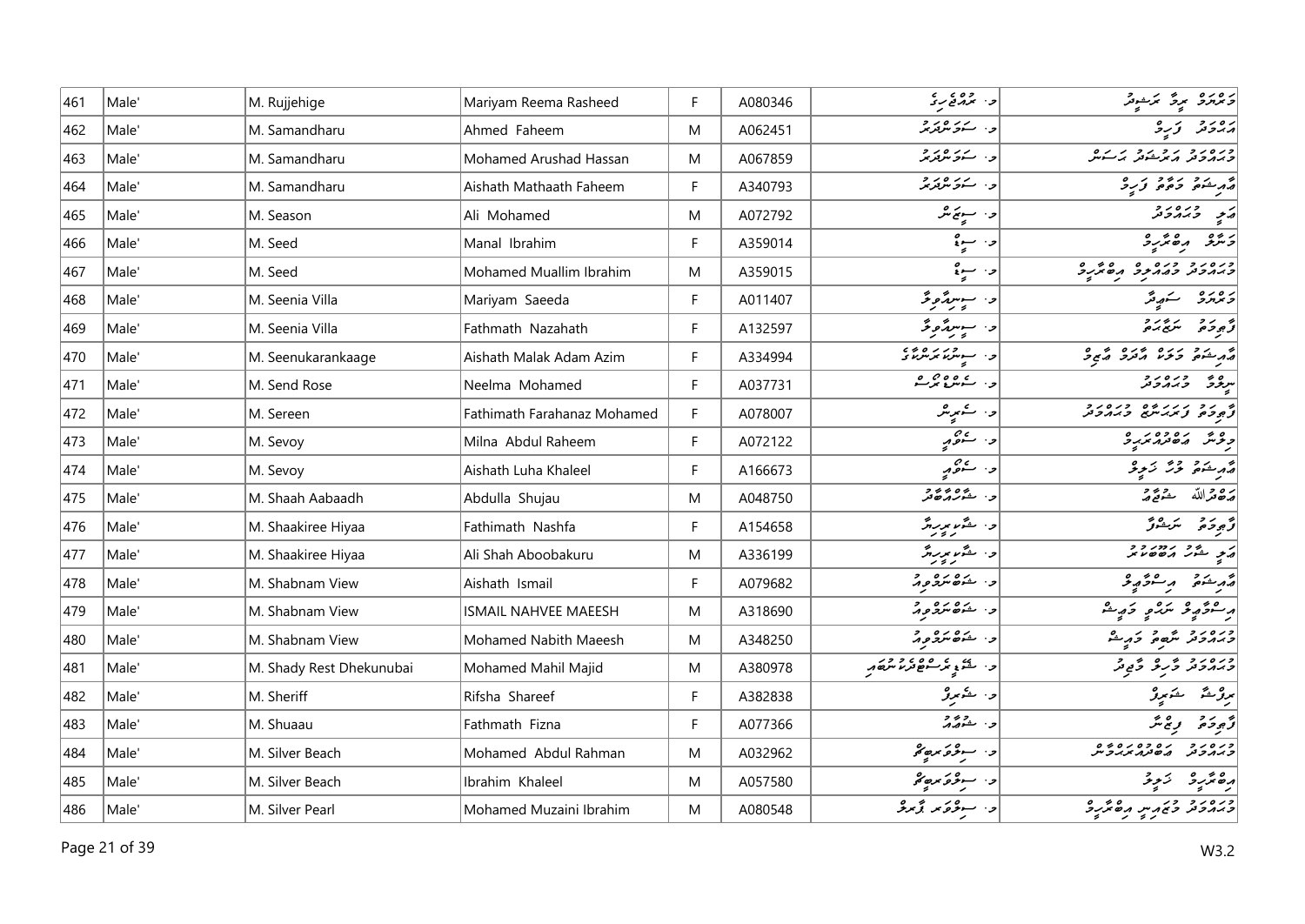| 487 | Male' | M. Sleet villa      | Ahmed Aarim Mohamed          | M           | A395091 | و. سگوچ عربحه                                                       | גם גב היי כגוביה                                            |
|-----|-------|---------------------|------------------------------|-------------|---------|---------------------------------------------------------------------|-------------------------------------------------------------|
| 488 | Male' | M. Slipway          | Aminath Mohamed              | $\mathsf F$ | A141712 | و· سگوده                                                            | أثر مرد وره در                                              |
| 489 | Male' | M. Snow Villa       | Aishath Shehenaz             | F           | A039307 | <mark>و. سانگر و م</mark> ح                                         | ے پر می <sub>ر</sub> م<br>و.<br>در کار شوی                  |
| 490 | Male' | M. Soma             | Aminath Simla                | F           | A046011 | د . شۇ                                                              | وحريتهم سودقه                                               |
| 491 | Male' | M. Soma             | Mohamed Miras Riluwan        | M           | A167716 | لى جۇ                                                               | כנסגב בשלים תשיפות                                          |
| 492 | Male' | M. Soma             | Mariyam Alaniya Abdul Gayoom | F           | A340322 | ە بىر                                                               | גם גם גלייטי גם בסגסדם<br>בימ <i>תר הצייטי, הסתיבה</i> מת   |
| 493 | Male' | M. Sosunmaage       | Aminath Riyaza Waheed        | F           | A067351 | د. گە ئەھرى                                                         | مزويتهم برمزيشه كربانه                                      |
| 494 | Male' | M. Southern Beach   | Aishath Shiuza               | F           | A083787 | و . سکتر شرحه گر                                                    | محمد شده شودج<br>محمد شودج                                  |
| 495 | Male' | M. Spotlight        | Fathmath Shahaa Shujau       | F           | A371736 | $rac{1}{2}$                                                         | و د د شکر شوخ د                                             |
| 496 | Male' | M. Spotlight        | Aishath Shubaa Shujau        | F           | A371737 | و، سوره وره                                                         | و د شوم شوځ شو <i>نځ و</i>                                  |
| 497 | Male' | M. Thakandhoo       | Mohamed Haikal Ismail        | M           | A361703 | ر ر ر د د و د و                                                     | כממכנק ממיב תשיכתיב                                         |
| 498 | Male' | M. Tharivilaage     | Mariyam Sanan Ahmed          | F           | A343104 | و· غو برو ژُرُ                                                      | ره ره مسکن مده دره د                                        |
| 499 | Male' | M. Tharivilaage     | Ibrahim Samooh Ahmed         | M           | A343106 | و· <sub>م</sub> ۇبرە ۋ <sup>ى</sup>                                 | مه شرح سود رورد                                             |
| 500 | Male' | M. Thinfiya         | Fathimath Sudhuna            | $\mathsf F$ | A076578 | د· موسْروبرَ                                                        | ۇي <sub>و</sub> دۇ بەترىگە                                  |
| 501 | Male' | M. Thulhaagiri Aage | Aishath Shifaza              | F           | A099673 | $\begin{bmatrix} 2 & 2 & 3 \\ 5 & 2 & 3 \\ 1 & 2 & 3 \end{bmatrix}$ | و د شور د درستون<br>مارستون درستون                          |
| 502 | Male' | M. Twelve Green     | Maureen ljaz                 | F           | A065926 | و، ھەمرىر مرىر                                                      | د د پر شه په په                                             |
| 503 | Male' | M. Unicorn          | Mariyam Sizla                | F           | A085620 | ح <i>ا</i> مرسر ما مگر                                              | د بروژ جوړو                                                 |
| 504 | Male' | M. Unimaa           | Mariyam Maashy Ghanim        | F           | A330030 | و . ه پهرنگ                                                         | ويرمرو المحتو أأسرو                                         |
| 505 | Male' | M. Veezaa           | Aishath Shahunaz Ibrahim     | F           | A087779 |                                                                     |                                                             |
| 506 | Male' | M. Veezaa           | Fathimath Rasheeda           | F           | A104699 | و· وٍیٌ                                                             | وٌمودَهُ برَجهِرٌ                                           |
| 507 | Male' | M. Velaaluge        | Fathimath Ranya Waheed       | $\mathsf F$ | A051038 | ه ۱۵ وه<br>و گوگوی                                                  | و د د ده و د د د                                            |
| 508 | Male' | M. Velaaluge        | Faida Farouk                 | F           | A051301 | ه ۱۵ وه<br>و۰ وگروی                                                 | قەر ئەھمىتى ئەسىر                                           |
| 509 | Male' | M. Velaanaavaru     | Hassan Mahir                 | M           | A038437 | ە ئەھەرىرى<br><i>ھ</i> ئوقرىتى ئىر                                  | ىر سەندە ئەرىر                                              |
| 510 | Male' | M. Velidhooge       | Mohamed Naeem                | M           | A037509 |                                                                     | ورەر ئىمەد                                                  |
| 511 | Male' | M. Velidhooge       | Zafar Kalaam Mohamed Naeem   | M           | A054460 | و· قُرُونوری                                                        | رر د روه دره رد شده.<br>فوزند نامود وبرماد شمی <sup>9</sup> |
| 512 | Male' | M. Velidhooge       | Mukarram Naeem               | M           | A057627 | و . ځونونو                                                          | وره ره سمده                                                 |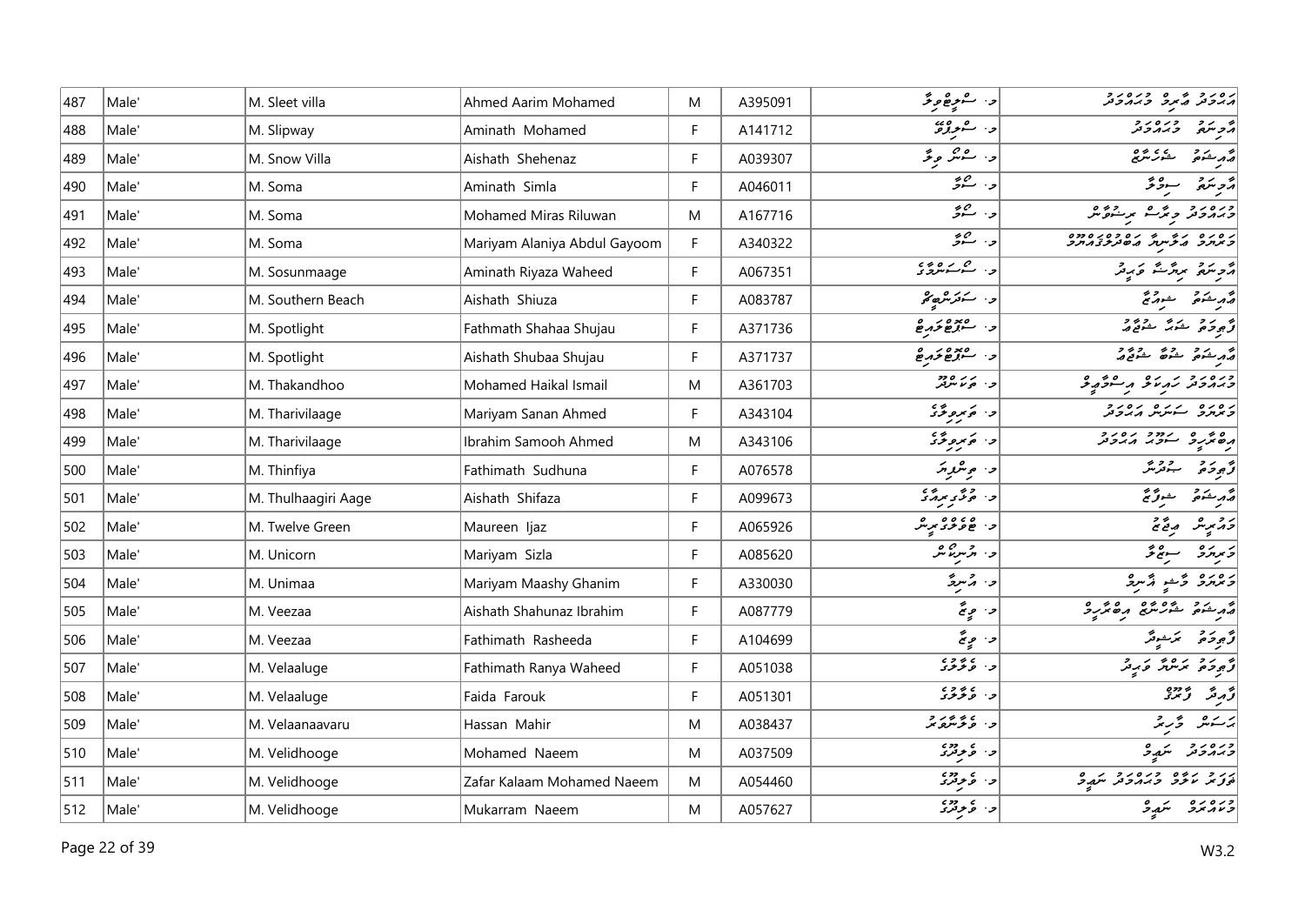| 513 | Male' | M. Victory House              | FAIROOZ RASHEED        | F  | A071088 | و· وِرْعَ مِرْرَهْرْ -                    | تەرەپى ئىرىشوتىر<br>كەربىرىج ئىرىشوتىر |
|-----|-------|-------------------------------|------------------------|----|---------|-------------------------------------------|----------------------------------------|
| 514 | Male' | M. West Side                  | Aishath Saduna         | F. | A054895 |                                           | پ <sup>ر</sup> در شوځ<br>شەۋر ئەگە     |
| 515 | Male' | M. Zamzam                     | Aishath Julie          | F  | A111750 | ر ره ره<br>د کارگار                       | وگهرڪو وڏمو                            |
| 516 | Male' | M. Zamzam                     | Thahira Ali            | F  | A149374 | $5555 - 5$                                | ۾ پڻ ماڻي                              |
| 517 | Male' | M. Zamzam                     | Fakhura Faiz           | F  | A263583 | $555 - 5$                                 | ۇزىر<br>ترمرج                          |
| 518 | Male' | M. Zinsha                     | Zidhuna Nashid         | F  | A340362 | ىر. س <sub>ى</sub> ئىرىشە                 | ىر قرىگر گرىشوتر                       |
| 519 | Male' | Ma. Aadhipparu                | Mariyam Najeeba        | F. | A010962 | دە. ئ <sup>ې</sup> ترەك <sub>ى</sub> ر    | رەرە شەھ                               |
| 520 | Male' | Ma. Aadhipparu                | Fathimath Azeema       | F  | A047474 | وړ٠ م <sup>5</sup> مرم ور و               | ژُودَهْ کَمَوْ                         |
| 521 | Male' | Ma. Aahiyaa Villa             | Shareefa Ibrahim Didi  | F  | A033561 | حەر، ئەگرىدىگە بۇ                         | شرير رەئروبرىر                         |
| 522 | Male' | Ma. Aahiyaa Villa             | Mariyam Azlifa         | F. | A053313 | حەر، ئ <sup>ە</sup> ر ئ <sup>ۇ</sup> ھوقە | ومده ده وو                             |
| 523 | Male' | Ma. Aahiyaa Villa             | Ali Niyaz              | M  | A061201 | حەر بە ئەس <i>ر ت</i> وغ                  | أتذبح سرمزمج                           |
| 524 | Male' | Ma. Aahiyaa Villa             | Aishath Haifa Faisal   | F  | A340835 | دە. ئ <i>ېرترو</i> ۇ                      | دە ئەق ئەرگە كەسكى                     |
| 525 | Male' | Ma. Aammu Ufaa                | Ahmed Saeed            | M  | A023326 |                                           | برەرو سەپىر                            |
| 526 | Male' | Ma. Aaniru                    | Mohamed Nahid          | M  | A033072 | ور. رمُّسِر                               | ورەر د شریر                            |
| 527 | Male' | Ma. Abaarana                  | Raiha Abdulla Ranawake | F  | A434540 | وړ٠ رُهڅرس                                | بمدير محصرالله بمسعد                   |
| 528 | Male' | Ma. Alhifashuvige             | Aminath Azeema         | F. | A035838 | حەر بە ئوتۇ ترەپج                         | أأروبتهم أرجاقه                        |
| 529 | Male' | Ma. Alhifashuvige             | Minhaalu Hassan Ali    | M  | A165836 | وړ٠ م <i>رو و</i> کر <sub>و و</sub> ی     | ومربوح بركاها وبمو                     |
| 530 | Male' | Ma. Alhifashuvige             | Rabaabu Hassan Ali     | F  | A338601 | حەر، م <i>ەببۇ ترە</i> بج                 |                                        |
| 531 | Male' | Ma. Alpine                    | Fathimath Hameez       | F  | A057775 | دە ب <sup>ە</sup> ئۇزەپر                  | وٌمودَهُ رَدٍ مُ                       |
| 532 | Male' | Ma. Andhaaseege 1             | Sakeena Ali            | F  | A063571 | حەر، ئەسرىگرىسى 1                         | سكيانگر الأمج                          |
| 533 | Male' | Ma. Arivaru                   | Ismail Isam            | M  | A348794 | وړ٠ مُبروگر                               | وستوري وجو                             |
| 534 | Male' | Ma. Asnaf                     | Azeeza Ahmed           | F  | A068189 | ور. ئەسەتتر                               |                                        |
| 535 | Male' | Ma. Astral Aage               | Aishath Nuha           | F  | A351150 |                                           | أقهر مشعور المتركز                     |
| 536 | Male' | Ma. Athirimatheege Dhekunubai | Ushwath Ahmed          | F. | A107022 | בגי גם בבסביב בני יינסת                   | و عدد و ده دو<br>پرشوحهی پربروتر       |
| 537 | Male' | Ma. Athirimatheege Dhekunubai | USAIMEEN AHMED         | M  | A344405 | בתי ת'ם תבים בי לעיל יתסת                 | בבתבית המכת                            |
| 538 | Male' | Ma. Baabul Falaah             | Mohamed Hameed         | M  | A149042 | ر<br>در گ <sup>و</sup> ور دو              | ورەرو پەرو                             |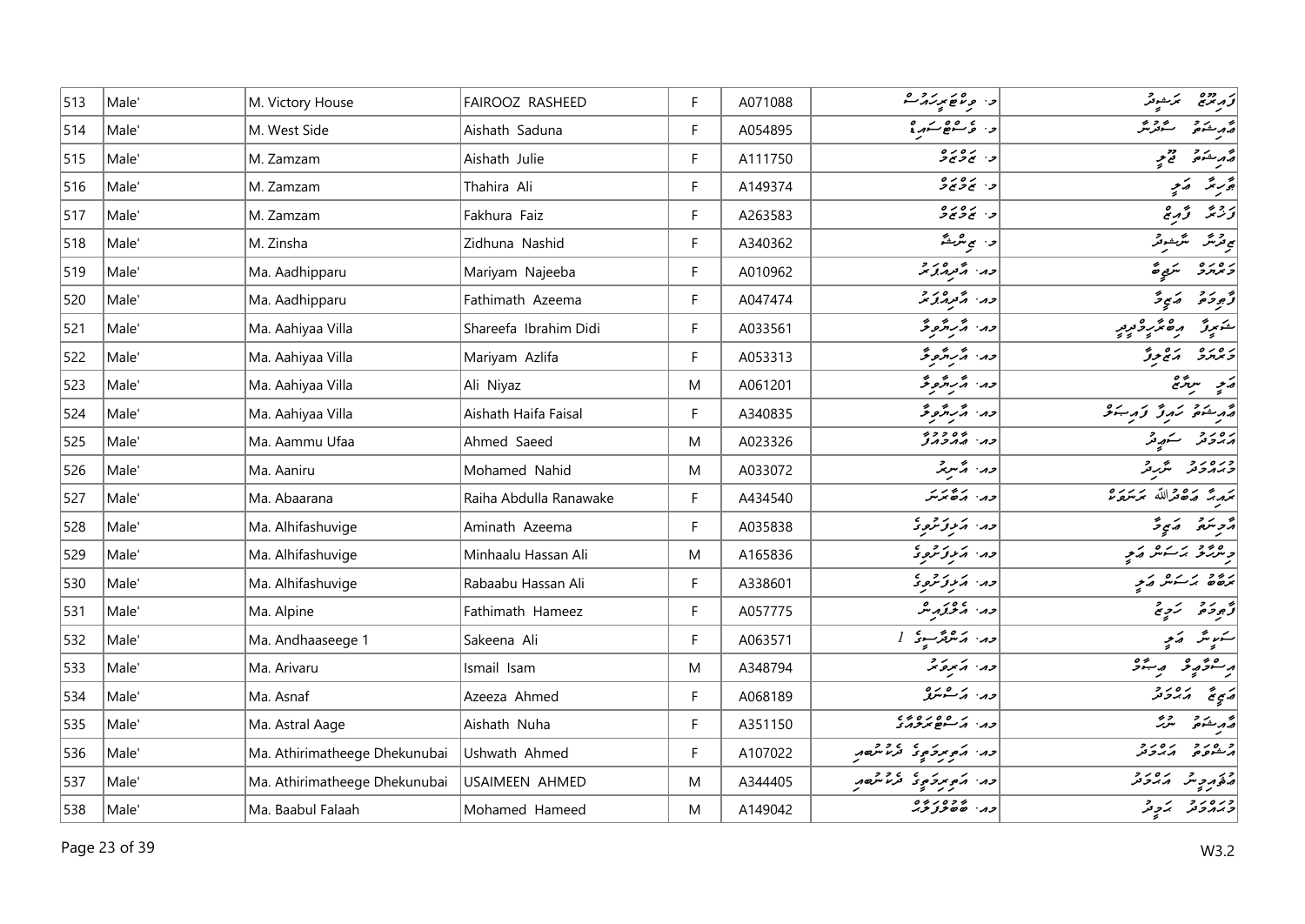| 539 | Male' | Ma. Baabul Falaah      | Layyah Hameed               | M  | A361697 | ر ده ده د ده و<br>د د کاه د و د د               | ده د د بر د د                                                    |
|-----|-------|------------------------|-----------------------------|----|---------|-------------------------------------------------|------------------------------------------------------------------|
| 540 | Male' | Ma. Banafsaa Hiyaa     | Aishath Yumna               | F. | A012889 | ور. ئەسرى-ئىرى <i>گ</i>                         | مەر شەم ھەر ھە                                                   |
| 541 | Male' | Ma. Baraka             | Naghma Abdul Kareem         | F  | A146886 | $\frac{1}{2}$                                   | גם גם בסגם<br>המכל השנת בשית ב                                   |
| 542 | Male' | Ma. Beach House        | Khadeeja Saeed              | F  | A098945 | $2720 - 12$                                     | ترىرىچ – سكھوىتر                                                 |
| 543 | Male' | Ma. Binkolhu           | <b>IBRAHIM LAIS RASHEED</b> | M  | A159240 | כני סייקע ב                                     | رە ئرىر كەرە كەسى                                                |
| 544 | Male' | Ma. Black Pool         | Shamaan Zahir               | M  | A335070 | ם גם בכתבים<br><i>ב</i> וגי ישי <i>ב ט</i> וביב | شەھ ھەر ئىم بىر                                                  |
| 545 | Male' | Ma. Blue Coral         | Hassan Visal Waheed         | M  | A153956 |                                                 | يُرَسَمَّسُ وِسَنَّوْ وَرِيْرُ                                   |
| 546 | Male' | Ma. Blue Reef          | Fathimath Inaan Mohamed     | F. | A387816 | وړ٠ هڅپرنو                                      | و و د د په پښتر ورده د د                                         |
| 547 | Male' | Ma. Boagan Villa       | Mohamed Ahnaf Ibrahim       | M  | A335513 | ور صي سره د                                     | כנסני גניינג הסתנים                                              |
| 548 | Male' | Ma. Boagan Villa       | Aisha Asha Ibrahim          | F. | A335514 | ٦٠٥ - ١٥٧٥ محمد شهر محمد                        | ړُر ۲۰۰۰ کې روڅرگ                                                |
| 549 | Male' | Ma. Boagan Villa       | Mariyam Manal Mushtag       | F. | A337766 | در گ <sup>ره</sup> دهدگ                         | ر ٥ ر ٥ ر ٥ و ٥ و ٥ و و<br>تر بر بر تر تر شوگونی                 |
| 550 | Male' | Ma. Boakeyogasdhoshuge | Abdul Rasheed Mohamed       | M  | A054168 |                                                 | ر 2000 - 2000 - 2000<br>גיסט <i>ו</i> ת <i>גל</i> ייניג - 2000 ע |
| 551 | Male' | Ma. Boakeyogasdhoshuge | Aminath Noorath Rasheed     | F. | A114170 | e > x o   y x c 0<br>وړ ۰   ۲۵ د د ک سونرن      | ה ביינים ייניום ולייניה                                          |
| 552 | Male' | Ma. Boakeyogasdhoshuge | Fathimath Noorath           | F  | A114293 | 2 משיר 2 מידי 2<br>17 מידות באינדי ש            | توجيد و دور و                                                    |
| 553 | Male' | Ma. Boalhajehige       | Athifa Ismail Manik         | F  | A011591 | ه ده ده ده در د                                 | أقموقه وسفوقهو وسرة                                              |
| 554 | Male' | Ma. Boalhajehige       | Haseena Abdulla             | F  | A034894 | حەر ھۆكى بىرى<br>جەر ھۆكى بىرى                  | ترسيستر كانقاقدالله                                              |
| 555 | Male' | Ma. Boalhakinkirimaage | Aminath Reehan Adheem       | F. | A340927 | בו ליני ייש בבצ                                 | הכיתו תהיו ה'תכ                                                  |
| 556 | Male' | Ma. Camyliyaa          | Fainaz Ahmed Didi           | F. | A066228 | -<br> -<br> -<br> -                             | تر مرتكئ مركز كالمرتبر                                           |
| 557 | Male' | Ma. Carina             | Fathimath Rishada           | F. | A047371 | حەر، ئۈمىيەتىگە                                 | وٌمودَهُ بِرِحْمَدٌ                                              |
| 558 | Male' | Ma. Carnation View     | Ismail Naseer               | M  | A043358 | وړ٠ نۀ ټر شور پر و                              | ر جۇرپۇ - سەيبول                                                 |
| 559 | Male' | Ma. Carpentaruge       | Mariyam Leela               | F  | A100626 | وړ٠ نو وروه<br><i>در</i> ٠ نو کرهيو             | دەرە بېۋ                                                         |
| 560 | Male' | Ma. Chaandhanee House  | Maimoona Shafeeq            | F  | A050119 | دە. ئۇسرىرسرىر 2                                | د پرونګر ځوړنځ                                                   |
| 561 | Male' | Ma. Chanpaamaage       | Muna Ahmed                  | F  | A056941 | د د. که سروری<br>در که سروری                    | وثر مەردىر                                                       |
| 562 | Male' | Ma. Dear Friend        | MARIYAM HALEEM              | F. | A054068 | وړ٠ ، د تر وه ده ه<br>د د ۰ ، د تر تر تر ش      | رەرە بەرە                                                        |
| 563 | Male' | Ma. Dear Friend        | Mohamed Alson Abdulla       | M  | A164634 | در وربرو برمو                                   | ورەرو رەرى رەۋالله                                               |
| 564 | Male' | Ma. Dhaareege          | Abdulla Aleef Nashid        | M  | A161805 | وە. ئۇيرى                                       | <b>رەدراللە كەمرۇ ك</b> رىشونتر                                  |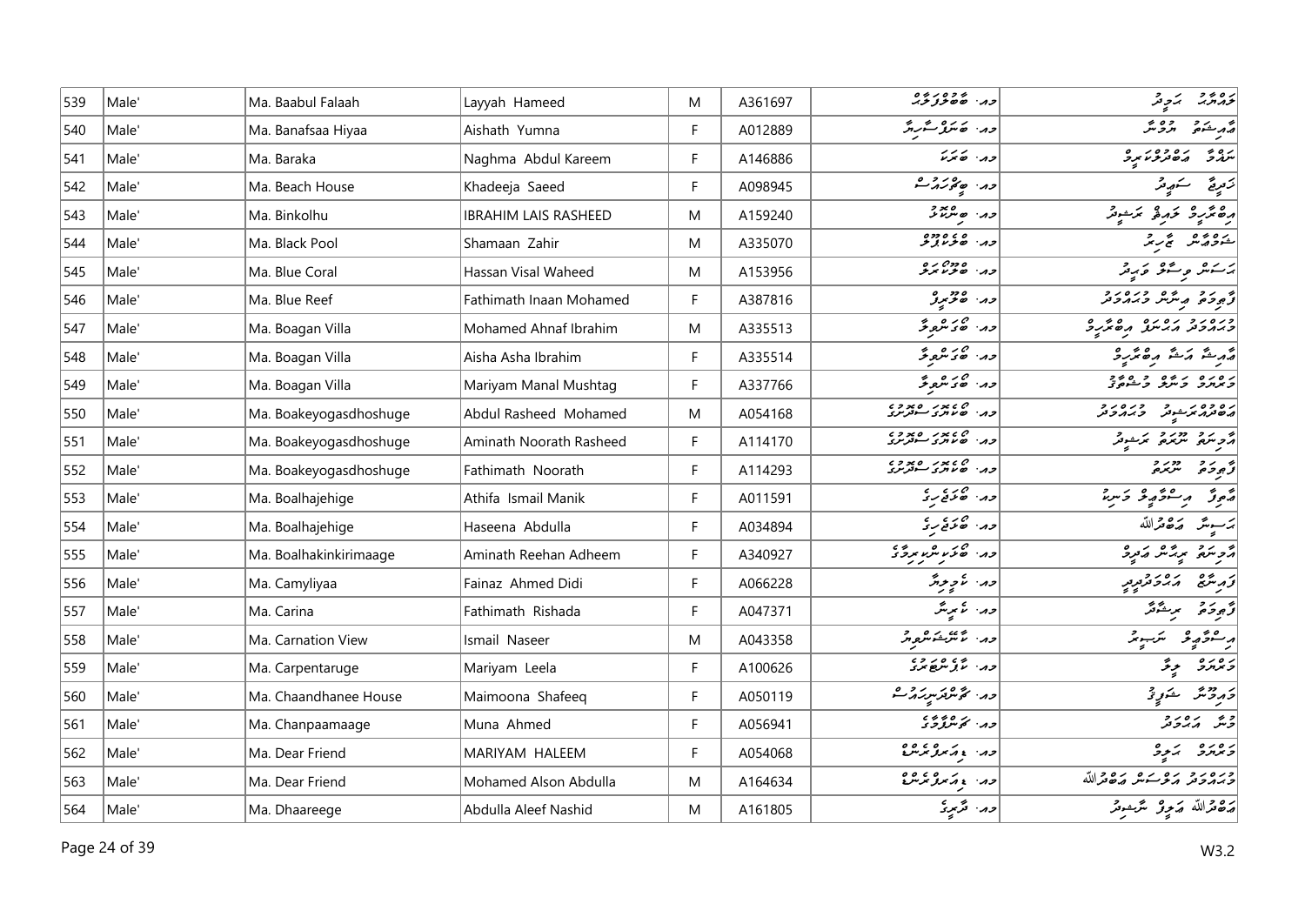| 565 | Male' | Ma. Dhadikoshee Irumatheege | Aminath Shaufa                   | F  | A001787 | ره زر مرد تور برد و د مرد استاده براسمبرد با استاده براسمبرد با براسمبرد با براسمبرد با براسمبرد با<br>مرد استاده براسمبرد براسمبرد براسمبرد براسمبرد براسمبرد براسمبرد براسمبرد براسمبرد براسمبرد براسمبرد براسمبرد | أروسكم المشارقر                                                                                                                                                                                                                  |
|-----|-------|-----------------------------|----------------------------------|----|---------|----------------------------------------------------------------------------------------------------------------------------------------------------------------------------------------------------------------------|----------------------------------------------------------------------------------------------------------------------------------------------------------------------------------------------------------------------------------|
| 566 | Male' | Ma. Dhadikoshee Irumatheege | Moosa Manikfaanu                 | M  | A001790 | وړ٠ تروتر پروتروتو د                                                                                                                                                                                                 | دو مړي په ده و.<br>د سرد سربانو س                                                                                                                                                                                                |
| 567 | Male' | Ma. Dhadikoshee Irumatheege | Mariyam Shiyana                  | F  | A001835 | در نروت <sup>پر</sup> برم <sup>و</sup> د و <sup>ی</sup>                                                                                                                                                              | كرەرە ھەر ش                                                                                                                                                                                                                      |
| 568 | Male' | Ma. Dhagandukedige          | Fathimath Afiya                  | F  | A039949 | ور. ترکه سره ۲۶                                                                                                                                                                                                      | والمحافية والمحرار                                                                                                                                                                                                               |
| 569 | Male' | Ma. Dhiggaruge              | Ibrahim Misbah                   | M  | A375382 | وړ٠ تورو ده.<br>در                                                                                                                                                                                                   | دەندىق دىسى                                                                                                                                                                                                                      |
| 570 | Male' | Ma. Dhiggaruge Hulhaguge    | Fathimath Shamma Shafeeg         | F  | A340737 |                                                                                                                                                                                                                      | وَجِعِدَةٍ حَبَيْدَةٌ حَبَوٍ وَ                                                                                                                                                                                                  |
| 571 | Male' | Ma. Dhilma                  | Nafeesa Abdulla                  | F  | A127901 | وړ٠ ترڅرگ                                                                                                                                                                                                            | سَعَيٍّــتَمَّــــ صَ <b>صَد</b> َاللَّه                                                                                                                                                                                         |
| 572 | Male' | Ma. Dhilma                  | Fathimath Aroosha                | F  | A262595 | وړ٠ تروگ                                                                                                                                                                                                             | توجوحه المائدية                                                                                                                                                                                                                  |
| 573 | Male' | Ma. Dhoogas                 | Aminath Shareef                  | F  | A044535 | وړ ور د                                                                                                                                                                                                              | أأدوسكم شورو                                                                                                                                                                                                                     |
| 574 | Male' | Ma. Dhoogas                 | Ibrahim Abaan Latheef            | M  | A349689 | وړ ودر ه                                                                                                                                                                                                             |                                                                                                                                                                                                                                  |
| 575 | Male' | Ma. Dhoogas                 | Hussain Ibsaan Latheef           | M  | A368612 | وړ ودر ه                                                                                                                                                                                                             | ر سركر مره شمر كرو و محمد براسم به براسم براسم براسم براسم براسم براسم براسم براسم براسم براسم براسم براسم برا<br>مراسم براسم براسم براسم براسم براسم براسم براسم براسم براسم براسم براسم براسم براسم براسم براسم براسم براسم بر |
| 576 | Male' | Ma. Dhuburige               | Aishath Manike                   | F  | A043686 | دړ٠ تره برو                                                                                                                                                                                                          |                                                                                                                                                                                                                                  |
| 577 | Male' | Ma. Dhullisa                | Fathimath Shanaz Mohamed<br>Adil | F  | A163270 | دە. ئۇرگوپ                                                                                                                                                                                                           | و دو دره دره در و و و                                                                                                                                                                                                            |
| 578 | Male' | Ma. Dhunbuge                | Aminath Rifqa Ibrahim            | F  | A159309 | בו. נקייק <i>ים ב</i>                                                                                                                                                                                                | أزويته بروته ره تزرد                                                                                                                                                                                                             |
| 579 | Male' | Ma. Eagle                   | Mariyam Ramzee                   | F  | A026102 | دړ ، ږيځ                                                                                                                                                                                                             | د ۵ ر د ۲ ر ۵ ر ۵ ر                                                                                                                                                                                                              |
| 580 | Male' | Ma. Eagle                   | Ahmed Ramzee                     | M  | A026228 | وړ٠ د د کو                                                                                                                                                                                                           | رەرد رەپ                                                                                                                                                                                                                         |
| 581 | Male' | Ma. Eagle                   | Mohamed Ramzee                   | M  | A032784 | وړ٠ پرکو                                                                                                                                                                                                             | وره رو ده                                                                                                                                                                                                                        |
| 582 | Male' | Ma. Eagle                   | Aminath Ramzee                   | F  | A041302 | ادر دیگر                                                                                                                                                                                                             | أزوينهم تردمي                                                                                                                                                                                                                    |
| 583 | Male' | Ma. Edhuruge                | Aminath Sheroza                  | F  | A335942 | ے و و ع<br>وەس مەنغرىمى                                                                                                                                                                                              | $\overline{\begin{array}{ccc} \overline{266} & \overline{266} \\ \overline{266} & \overline{266} \end{array}}$                                                                                                                   |
| 584 | Male' | Ma. Enomia                  | Mariyam Ramsha                   | F  | A041235 | در مشعرهٔ                                                                                                                                                                                                            | د ۱۵ ده د کرو گ                                                                                                                                                                                                                  |
| 585 | Male' | Ma. Evening Rose            | HAWWA LAYAAL                     | F  | A361392 | בו הפיתייטביב                                                                                                                                                                                                        | ره په کرده                                                                                                                                                                                                                       |
| 586 | Male' | Ma. Fashuvi                 | Mushfiq Mohamed                  | M  | A061481 | وړ٤ ترتمو                                                                                                                                                                                                            | و وره در در                                                                                                                                                                                                                      |
| 587 | Male' | Ma. Faskolhu                | Mohamed Raiaan                   | M  | A166837 | בו צ'ייני                                                                                                                                                                                                            | ورەرو بردۇش                                                                                                                                                                                                                      |
| 588 | Male' | Ma. Faskuri                 | Aishath Nishy                    | F. | A055725 | —<br>  <i>حەن ق</i> ىسىملىمىيە<br> -                                                                                                                                                                                 | الا<br>الدائم مشومی المورشو<br>الدائم مرکزی                                                                                                                                                                                      |
| 589 | Male' | Ma. Fehidhunburi            | Mariyam Manike                   | F  | A012260 | ور. ژُرِ ترْسهُ بر                                                                                                                                                                                                   | ر ٥ ر ٥ ر ٢٠                                                                                                                                                                                                                     |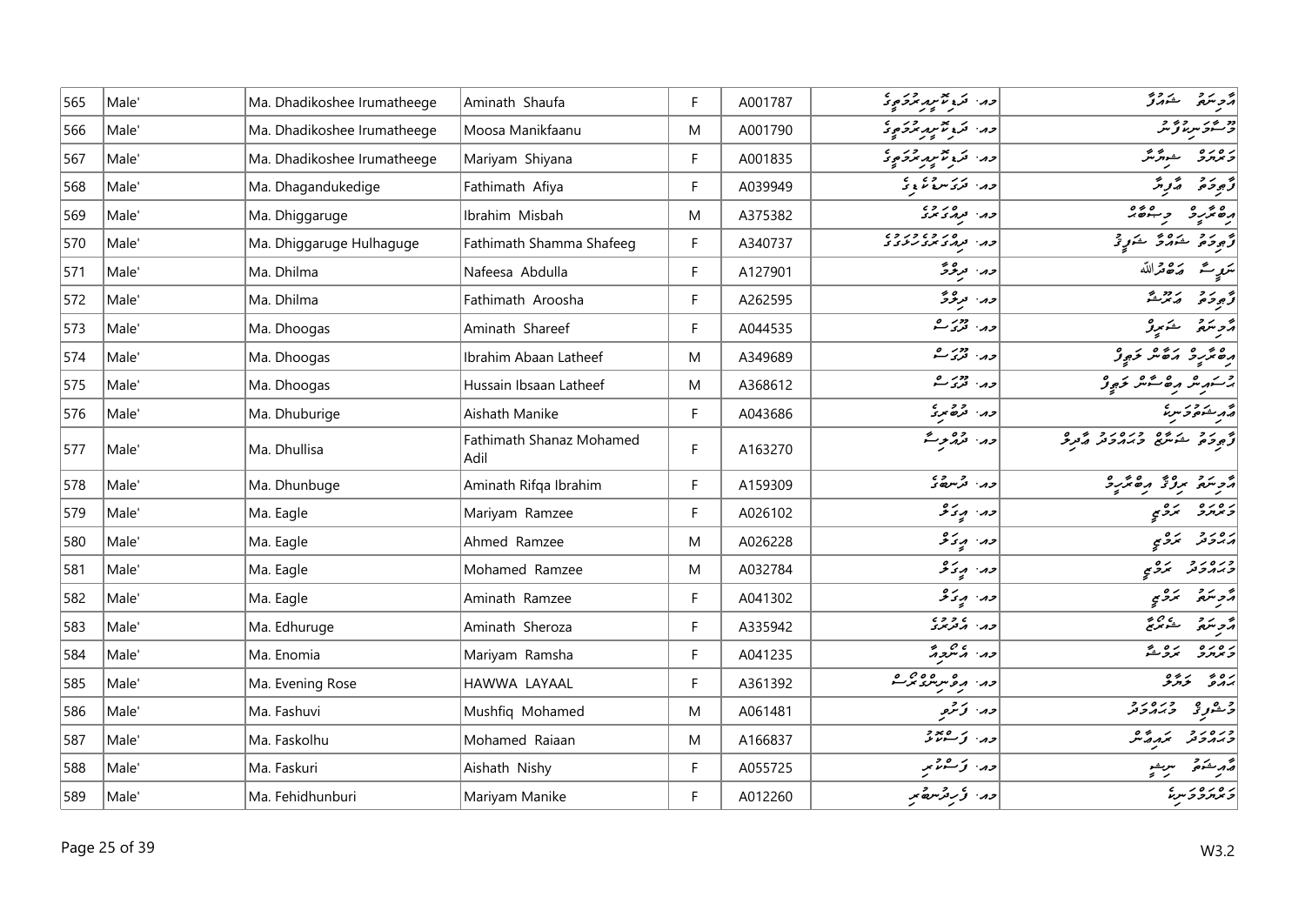| 590 | Male' | Ma. Fehunuge             | Mariyam Rifau          | F           | A092435 | وړ ورس                        | د ۱۵ د به د و                                |
|-----|-------|--------------------------|------------------------|-------------|---------|-------------------------------|----------------------------------------------|
| 591 | Male' | Ma. Florifer             | Hussain Ali Manik      | M           | A062036 | دە. ئۇنۇپرۇپر                 | وحسكر مكافح والمراديم                        |
| 592 | Male' | Ma. Florin               | Fathimath Mohamed      | $\mathsf F$ | A048584 | دە. ۋىۋىرىگە                  | و ده وره در                                  |
| 593 | Male' | Ma. Florin               | Mohamed Ikhwan Ibrahim | M           | A157542 | در. ومجر عبر مثر              | כנים ניבח הפית הסיקיקים                      |
| 594 | Male' | Ma. Fortune              | Ali Rasheed            | M           | A064197 | در گرم دمگر                   | أركمني المركب وتر                            |
| 595 | Male' | Ma. Fortune              | Aishath Adam           | $\mathsf F$ | A070574 | در و محموم مل                 | و در دره<br>مگرشو مګرد                       |
| 596 | Male' | Ma. Four Flower          | Aishath Fareesha       | F           | A046699 | وړ٠ ژمونونو <i>پر</i>         | وكركو وكرك                                   |
| 597 | Male' | Ma. Free Park            | Aminath Shaneez        | $\mathsf F$ | A033533 | حەر، ئۇ ئورگە ئىرىنا          | أأدمر المستقلية                              |
| 598 | Male' | Ma. Funamaage Aage       | Aishath Yaani Hassan   | F           | A329033 | ور و ده ده ده<br>در و شرق درد | و در در در به برگرده .<br>در شوم گرمبر برگرد |
| 599 | Male' | Ma. Garden               | Fathimath Laisha Ahmed | F           | A341613 | حەر، ئەسمى ھ                  | توجوج ترمث مهدد                              |
| 600 | Male' | Ma. Geneva               | Mariyam Moosa          | F           | A023586 | و ۾ سي سيءَ                   | رەرە «ئ                                      |
| 601 | Male' | Ma. Gomashige            | Mohamed Nirumal        | M           | A010881 | <br>  دړينۍ ترکي              | ورەرو سرگروگو                                |
| 602 | Male' | Ma. Gomashige            | Aminath Manike         | F           | A056271 | وړ بوترنگ                     | أمحر سكوخر سرع                               |
| 603 | Male' | Ma. Gudhanuge            | Risala Ahmed           | $\mathsf F$ | A039157 | ور ور ور<br><i>و</i> ر کوترس  | برسموش كالمائزونر                            |
| 604 | Male' | Ma. Gudhanuge            | Aminath Moona          | F           | A107021 | כני בנמש                      | أأدم المحمد المحمد                           |
| 605 | Male' | Ma. Gulbakaa Villa       | FATHIMATH NASHIDA      | F           | A048734 | ورسى وەر ئەر ئى               | تزجوخا متمشوش                                |
| 606 | Male' | Ma. Gulbakaa Villa       | ZULAIKHA MOHAMED       | F           | A053822 | ورسى وەرمۇمۇ                  | يحكم في المحدد المحمد                        |
| 607 | Male' | Ma. Guraidhooge          | Aminath Soima Moosa    | F           | A120759 | כוזי המקבירה<br>כוזי המקבירה  |                                              |
| 608 | Male' | Ma. Guraidhooge          | Mohamed Sorim Moosa    | M           | A342640 | <br>  כוזי - ב' יינות בגב     | ورەرو پەرە دەم                               |
| 609 | Male' | Ma. Gus Lily             | Ziyada Hussain         | F           | A060219 | در کرے وو                     | ى مەڭر كەسكىر بىر                            |
| 610 | Male' | Ma. Gus Lily             | Rahuma Hussain         | F           | A074362 | در کرگ دو                     | بروه برخمه                                   |
| 611 | Male' | Ma. Hanikandu            | Afeefa Adam            | F           | A069720 | ورس كبرماسي                   | ړې په پره                                    |
| 612 | Male' | Ma. Hathaa               | Mohamed Imran Khaleel  | M           | A066535 | ود. رَصِّ                     | ورەرو روپمى ئېچى                             |
| 613 | Male' | Ma. Hinnavaru Hulhagubai | Ahmed Raif             | M           | A396717 | وړ٠ رسمبرو دور وه د           | ړه ده پروژ                                   |
| 614 | Male' | Ma. Hirikulhlhage        | Hussain Rasheed        | M           | A007166 | כתי התעמשים<br>קי             | جاسكويش الكركسوفر                            |
| 615 | Male' | Ma. Hithilaage 2         | Adila Ibrahim          | F           | A047773 | ور. رەۋد 2                    | ە ئىرقى مەھەرد                               |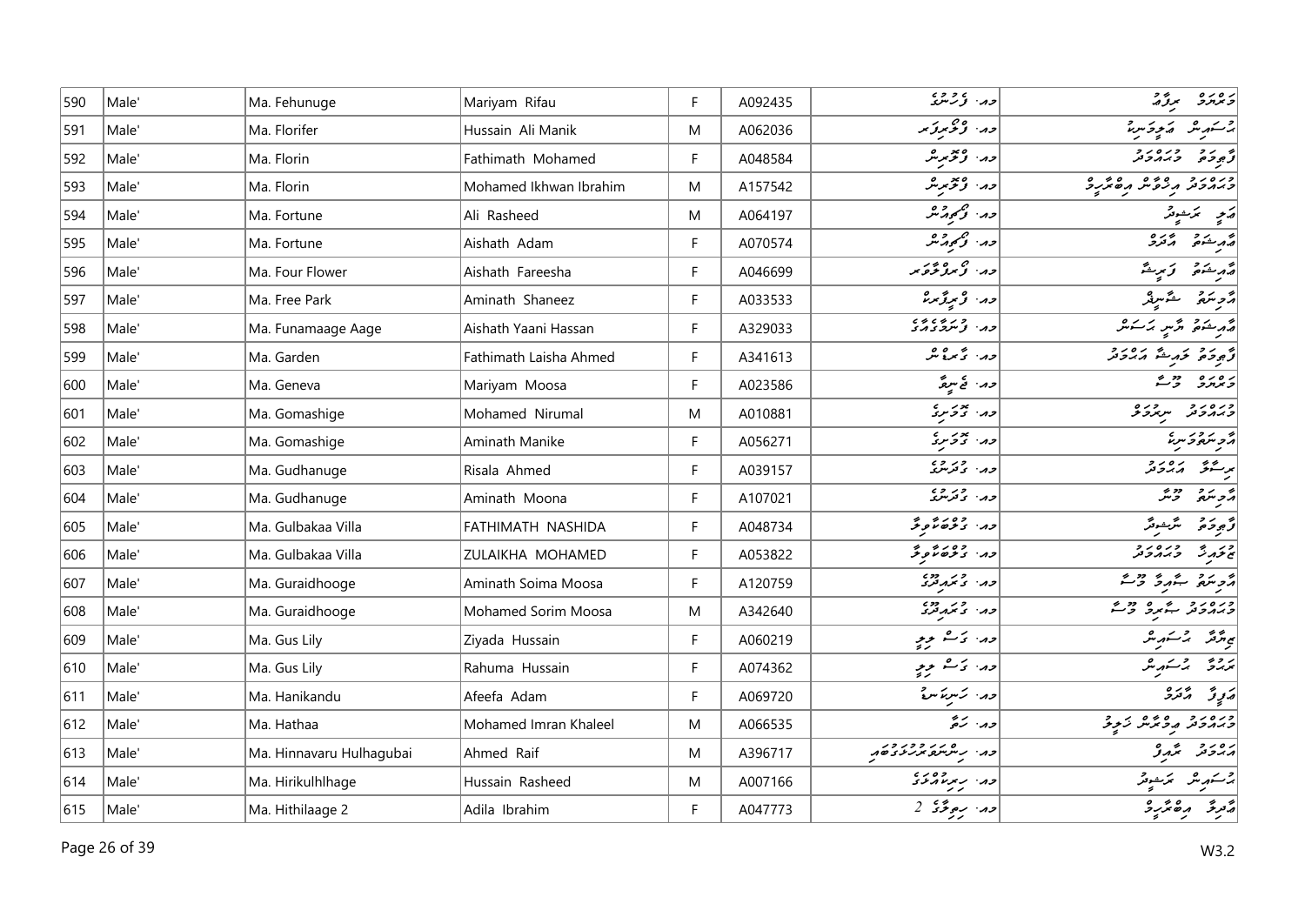| 616 | Male' | Ma. Hunige             | Mariyam Khathma         | F         | A037638 | وړ کرس                                                                       | ره ره د و و                                                |
|-----|-------|------------------------|-------------------------|-----------|---------|------------------------------------------------------------------------------|------------------------------------------------------------|
| 617 | Male' | Ma. Hunige             | Ahmed Rifdhan Mohamed   | M         | A333825 | وړ ژبره                                                                      | ره ر د ه ده و د ره ر د<br>  پر د تر مرو تر شر د بر پر د تر |
| 618 | Male' | Ma. Hunige             | Fathimath Rifga Mohamed | F.        | A333855 | وړ کرس                                                                       | توجدة برؤة وبرورد                                          |
| 619 | Male' | Ma. Ivory House        | SAIRA ABDUL SATTAR      | F.        | A001919 | <i>دە. مەمۇمىرىم</i> ۇت                                                      | سگر مخر مره ده در در در                                    |
| 620 | Male' | Ma. Izumiaan           | Mohamed Rasheed Ahmed   | M         | A058704 | <i>د</i> ړ. رنج پر مگ                                                        | ورەرو رىيىشوتر مەرو<br><i>وبەم</i> وتر برىشوتر مەروتر      |
| 621 | Male' | Ma. Jambumaage-Aage    | <b>ILHANA</b>           | F         | A036593 | 1919901.                                                                     | بروژنٹر                                                    |
| 622 | Male' | Ma. Janbugasdhoshuge   | Maimoona Suzaina        | F         | A082134 | ر ۲۰۰۵ روپو د ۲<br>دړ کا شهاد سترس                                           | ۇردىق سۇمرىتر                                              |
| 623 | Male' | Ma. Janbugasdhoshuge   | Ahmed Jinan             | ${\sf M}$ | A325506 | ر ۲۰۰۵ روپو د ۲<br>دړ کا شهاد سوترس                                          | أرور ويرمح                                                 |
| 624 | Male' | Ma. Kaaminee Hiyaa     | Aishath Nazla           | F.        | A092885 | وړ٠ تأو سربر پر                                                              | ۇرىشقى سىنى ئى                                             |
| 625 | Male' | Ma. Kaaminee Hulhaguge | Muslima Abdul Gayoom    | F         | A032066 | وړ٠ نۀ د سربر ور ور<br>در ۱۰ نۀ د سربر ور ور                                 | و ه د ۲۵۶۵۶۵<br>د سرود که محمد دورو                        |
| 626 | Male' | Ma. Kaaminee Hulhaguge | Fathimath Hassan        | F.        | A033741 | دړ٠ لم تر سرچ پر د ،<br>                                                     | ۇۋدۇ ئەسكىر                                                |
| 627 | Male' | Ma. Kaaminee Hulhaguge | AYSHA MOHAMED ZAHIR     | F         | A103870 | در گرس در د ،<br>در گرس در                                                   | و دره در در د و د د                                        |
| 628 | Male' | Ma. Kaaminee Hulhaguge | Abdulla Mamnoon         | M         | A121731 | وړ٠ نۀ د سرچر و ،<br>در٠ نۀ د سرچر و ،                                       | رە داللە بە دەرە                                           |
| 629 | Male' | Ma. Kaanigasdhoshuge   | Aishath Hamid           | F         | A070854 | وړ٠ ته سري گونوري<br><i>د</i> ړ٠ ته سري گونوري                               | وأرشكم المجاور                                             |
| 630 | Male' | Ma. Kanditheemu Villa  | Nuzuhath Ibrahim        | F         | A140296 | در. ، ئىسدە پەرتىرىگە                                                        | ככנכ הסתנכ                                                 |
| 631 | Male' | Ma. Kelaage Aage       | Sadham Abdul Samad      | M         | A160593 | גם היה היה<br>החיי מי <i>יב</i> דודב                                         | ره ۵۰ میلو ده در در<br>سوړونر د پره تر پر سود تر           |
| 632 | Male' | Ma. Kelaavi            | Hawwa Rifa              | F         | A038166 | دە. ئاقرەپ                                                                   | ر ه پ<br>برآرڅ<br>سموقر                                    |
| 633 | Male' | Ma. Kelaavi            | Khadeeja Ilmaa Rushdi   | F.        | A067823 | حەر ، ئىم ئۇ <sub>ھي</sub>                                                   | ترىرى پروۇ برىشىر                                          |
| 634 | Male' | Ma. Kelaavi            | Aminath Nashra Rushdi   | F.        | A067824 | در ، ءُ ڏُو                                                                  | أأدم مكرة الكرشور المراجعي                                 |
| 635 | Male' | Ma. Kelaavi            | Mausooma Rushdi         | F         | A068066 | دە. ئاۋە                                                                     | ر د دده د وروپر<br>د د سرگر مرشوبه                         |
| 636 | Male' | Ma. Kelaavi            | Mohamed Shauban Rushdi  | M         | A105431 | وړ· غځې                                                                      | وره ر و در وره ه و وه و.<br>وبربروتر څربره شريعي برخونږ    |
| 637 | Male' | Ma. Kelaavi            | Zuleikha Israa Rushdi   | F         | A130758 | -<br>  <i>وه</i> · عگو <sub>ي</sub>                                          | فرحرمر شرعته برهور                                         |
| 638 | Male' | Ma. Kuredhivaruge Aage | Khadeeja Mohamed        | F         | A037199 | وړ٠ م <del>بر</del> ترو بر <sub>ک</sub> ره<br>دړ٠ م برترو بر <sub>ک</sub> رر | زَمْرِيحَ وَيَرُومُومُ                                     |
| 639 | Male' | Ma. Kuribeege          | Aishath Liusha          | F.        | A000913 | $rac{c}{s}$                                                                  | أقهر شدة والمرشو                                           |
| 640 | Male' | Ma. Kuribeege          | Ahmed Waheed            | M         | A047834 | כני עיקים ב<br>גי                                                            | رەر دىر دىگر                                               |
| 641 | Male' | Ma. Lucky Home         | Ali Mohamed Ahmed       | M         | A009494 | حەر. ئۇيە <sup>00</sup>                                                      | د وره دو ره دو د                                           |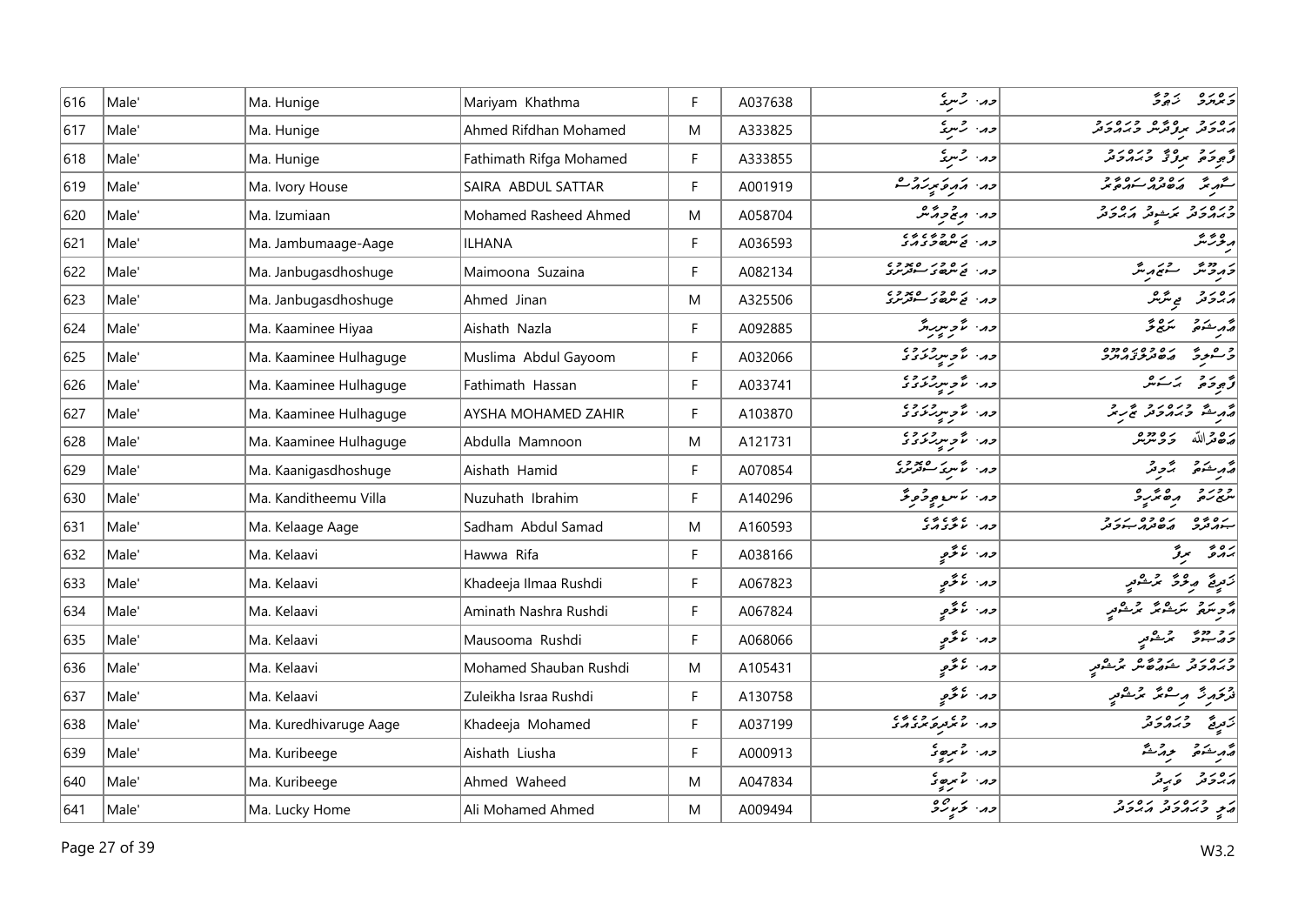| 642 | Male' | Ma. Maaraadhage   | Fathimath Maisa Mohamed | F         | A041146 | وړ و تور ،<br>وړ و ترلوی               | לפלם בת בינים                                                                                                                                                                                                                 |
|-----|-------|-------------------|-------------------------|-----------|---------|----------------------------------------|-------------------------------------------------------------------------------------------------------------------------------------------------------------------------------------------------------------------------------|
| 643 | Male' | Ma. Maaraadhage   | Nasreena Mohamed        | F         | A041149 | و در په دره<br>وه د گرمزد              | پرک پر در در در                                                                                                                                                                                                               |
| 644 | Male' | Ma. Maavelavaru   | Fathimath Hamna         | F         | A000912 | وړ ورور د<br>وړ وونونونو               | و المحمد المحمد المحمد المحمد المحمد المحمد المحمد المحمد المحمدة المحمدة المحمدة المحمدة المحمدة ال                                                                                                                          |
| 645 | Male' | Ma. Maavelavaru   | Raheema Ageel           | F         | A038291 | وړ ورو ده<br>وړ وگونونونو              | بَرْرِدَ - مَاتِرِ وَ                                                                                                                                                                                                         |
| 646 | Male' | Ma. Maavelavaru   | Mariyam lana Nashid     | F         | A132998 | وړ گونونو تر<br>وړ گونونو تر           | ו פנים ההיית ית.<br>בינות ההיית ית. בנ                                                                                                                                                                                        |
| 647 | Male' | Ma. Madhyan       | Maisan Waheed Ali       | M         | A383653 | وړ وتربرگر                             | ورشش ورو دي                                                                                                                                                                                                                   |
| 648 | Male' | Ma. Majra         | Rabiya Naeem            | F         | A025244 | ود کی تر                               | بمُصِدٌ سَمِدٍ وَ                                                                                                                                                                                                             |
| 649 | Male' | Ma. Malaaz        | Mohamed Maaniu          | ${\sf M}$ | A038622 | وړ کوگړه                               | בגםגב ביינה                                                                                                                                                                                                                   |
| 650 | Male' | Ma. Manaage       | Fathmath Marina         | F         | A093588 | وړ کري                                 | وتجوخو وسير                                                                                                                                                                                                                   |
| 651 | Male' | Ma. Mary          | AFZAL SHAAFIU           | M         | A051653 | وړ بي پر                               | پره پره په شوړ                                                                                                                                                                                                                |
| 652 | Male' | Ma. Mayfair Lodge | Shama Rasheed           | F         | A044617 | $\frac{1}{2}$                          | أحقاق المركبونر                                                                                                                                                                                                               |
| 653 | Male' | Ma. Mayfair Lodge | Mishaal Mohamed Siraj   | M         | A121283 | در به در بده<br>  در گزار مرکزم        | و شوره و وړه د د ده ده                                                                                                                                                                                                        |
| 654 | Male' | Ma. Merana        | Mus'ab Musthafa Hussain | M         | A365807 | وړ کوبوگر                              | و ورو و ورد و رکه و                                                                                                                                                                                                           |
| 655 | Male' | Ma. Morning View  | <b>IBRAHIM MOHAMED</b>  | M         | A131078 | وړ٠ <sub>څ</sub> سرسر <sub>ۍ و</sub> ر | 1010 - 1010 - 1010 - 1010 - 1010 - 1010 - 1010 - 1010 - 1010 - 1010 - 1010 - 1010 - 1010 - 1010 - 1010 - 1010 - 1010 - 1010 - 1010 - 1010 - 1010 - 1010 - 1010 - 1010 - 1010 - 1010 - 1010 - 1010 - 1010 - 1010 - 1010 - 1010 |
| 656 | Male' | Ma. Morning View  | Ashwa Ibrahim Naseer    | F         | A334350 | وړ٠ د سرسرو پر                         | أروء أرە ئەر ئىسىدىگى                                                                                                                                                                                                         |
| 657 | Male' | Ma. Muraidhooge   | Hussain Muad            | M         | A035517 | כוזי כ"מקטבב<br>כוזי כ"מקטבב           | 2007 متر مرد در در در                                                                                                                                                                                                         |
| 658 | Male' | Ma. Muranga       | Fathimath Wimna         | F         | A056367 | בו במיעצ                               | أراوحوه ودهم                                                                                                                                                                                                                  |
| 659 | Male' | Ma. Naalnee House | Nasih Ahmed             | M         | A035621 | دە. ئ <i>ىروپىرىدى</i><br>مە           | شرب مدد و                                                                                                                                                                                                                     |
| 660 | Male' | Ma. Naalnee House | Fathimath Naalnee       | F         | A044147 | دە. ئ <i>ىروپىرىدى</i>                 | أراموخاما التركاسي                                                                                                                                                                                                            |
| 661 | Male' | Ma. Night Villa   | Mohamed Abdulla         | M         | A077912 | حەر سىمبەغ <i>بو</i> ڭر                | وره رو دەقراللە                                                                                                                                                                                                               |
| 662 | Male' | Ma. Nirolhuge     | Guraishath Sama         | F         | A039104 | وړ سرچرون                              | تو تر مرشور کرد کر                                                                                                                                                                                                            |
| 663 | Male' | Ma. Nirolhuge     | Aishath Sadha Umar      | F         | A381099 | برور سرپرور<br>در سرپرور               | أور من و المحمد المركز من المحمد                                                                                                                                                                                              |
| 664 | Male' | Ma. Nolhivaramge  | Abdul Wahid             | ${\sf M}$ | A064022 | پر به مرده د<br>در شرده برد د          | ره وه و و<br>د ه تروه بر تر                                                                                                                                                                                                   |
| 665 | Male' | Ma. Nolhivaramge  | Aika Abdul Wahid        | F         | A346691 | وړ٠ شر <sub>وم تره و</sub>             | أمرش ما معرورة بالمر                                                                                                                                                                                                          |
| 666 | Male' | Ma. Nooranuge     | Rishma Faroog           | F         | A070170 | חז הזה<br>כני ייתוב ייתוב              | برڪو گريزو                                                                                                                                                                                                                    |
| 667 | Male' | Ma. Nyloanuge     | Aminath Maaha Habeeb    | F         | A063280 | وړ سروسری                              | $rac{1}{600}$                                                                                                                                                                                                                 |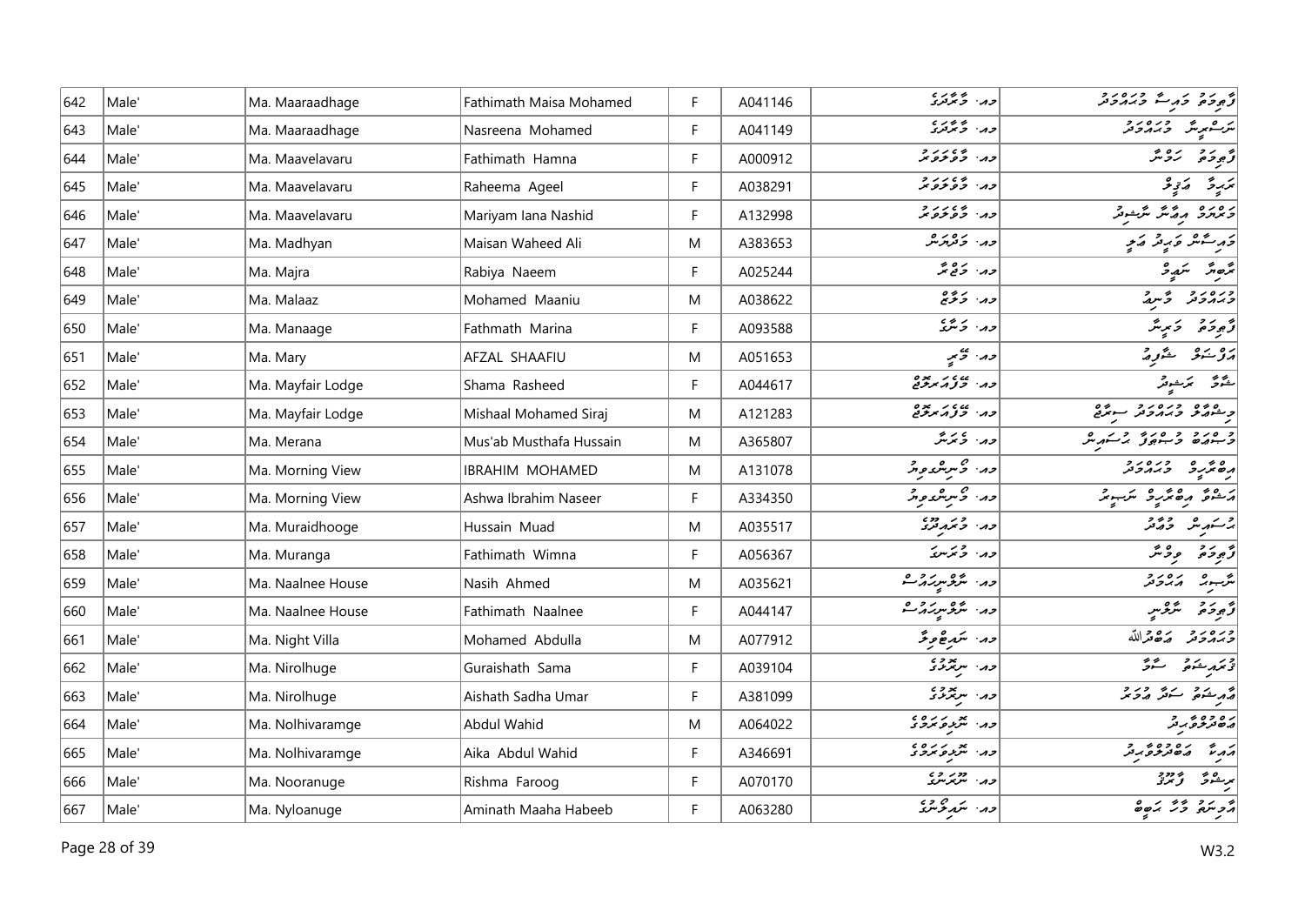| 668 | Male' | Ma. Olhitherige | Mariyam Shadiya              | F           | A000670 | حەر بەلگەم تەرىپى<br>مەر بەلگەم كەنبەرى | ے ذور <i>م</i> رکز<br>ر ه ر ه<br>تر بر بر                             |
|-----|-------|-----------------|------------------------------|-------------|---------|-----------------------------------------|-----------------------------------------------------------------------|
| 669 | Male' | Ma. Olhitherige | Zulaikha Shaziya             | $\mathsf F$ | A036500 | وړ٠ مر <sub>وم</sub> ونو                | چوکریڈ ﷺ                                                              |
| 670 | Male' | Ma. One Third   | Shahinda Mohamed             | $\mathsf F$ | A070054 | ر ه ده و ه<br>در وسرونره                | خىرىدىگە دىمەددى                                                      |
| 671 | Male' | Ma. One Third   | Fathimath Shahuda Aboobakuru | F           | A344734 | ور. وسموس                               | ه د د د ده دور د د<br>ژبوده شرکتر مان مر                              |
| 672 | Male' | Ma. One Third   | Mohamed Shahud               | M           | A344735 | ور کوسی ده                              | ورەر د سەرد<br><i>وبرەرى شەرى</i> ر                                   |
| 673 | Male' | Ma. Onifan      | Nuha Abdulla Waheed          | $\mathsf F$ | A377597 | دە. ئ <sup>ې</sup> ستەك                 | حريحه برە قراللە ئەبرىتر                                              |
| 674 | Male' | Ma. Pears       | Ibrahim Ahmed Manik          | M           | A035113 | دە. بۇرگەر ھ                            | תפתיב הגבנקביתי                                                       |
| 675 | Male' | Ma. Pears       | Aminath Rifasha Ibrahim      | F           | A144538 | ور. بۇرگەر ھ                            | ړٌو سَمَرُ سِرڙُ گُ ره تُرُرِدُ                                       |
| 676 | Male' | Ma. Pears       | Mohamed Raid Ibrahim         | M           | A336847 | دە. ئۇرگىرىش                            | כנסנק האתל תסתנק                                                      |
| 677 | Male' | Ma. Pears       | Ahmed Ryan Ibrahim           | M           | A337198 | ور بورم ره                              | גפיק הקה"ית הפיתיקי                                                   |
| 678 | Male' | Ma. Peetral     | Abdulla Nayil                | M           | A040333 | در. ب <sub>و</sub> غزۇ                  | رەقراللە شرىرتى                                                       |
| 679 | Male' | Ma. Penzy       | Mohamed Shaqil               | M           | A036904 | دە. ئۇشىي                               | ورەرو ئەتى<br><i>دىدە</i> رىر ئىتى                                    |
| 680 | Male' | Ma. Pesiflora   | Mahdiyya Mohamed             | F           | A050152 | دە بۇسۇمۇمۇ                             | و رە ر د<br>تر پروتر<br>تر قرمر پڑ                                    |
| 681 | Male' | Ma. Petraa      | Jailam Ahmed                 | M           | A151675 | رد. بۇ ھەتگە                            | בת כב המכנת                                                           |
| 682 | Male' | Ma. Raagundaage | Ahmed Shifan                 | M           | A022366 | و د ۲۵۶۶<br>وړ کري سره ک                | رەرد جوگىر                                                            |
| 683 | Male' | Ma. Raagundaage | Fathimath Lauha Shifan       | F           | A346956 | و در به ده و د د و<br>و در به سره سره د | رًم دو دور شرو ش                                                      |
| 684 | Male' | Ma. Rabeeu Fehi | Mariyam Didi                 | F.          | A065055 | در نموه ژر                              | ر و بره بربر<br>  <i>د بر</i> بر د بربر                               |
| 685 | Male' | Ma. Rabeeu Fehi | Yumna Abdul Ghafoor          | F           | A330684 | ور برّه و کر                            | כם מ' בסבפורב ב<br>תכיל ה' <i>סביבה צ'יד</i>                          |
| 686 | Male' | Ma. Rabeeuge    | Fathimath Didi               | F           | A064936 | כתי ת'סביב                              | تر جو حرکم تور تور                                                    |
| 687 | Male' | Ma. Ranmuiyge   | Fathimath Dhimsha Athif      | F           | A330802 |                                         | و دو ده شوره و                                                        |
| 688 | Male' | Ma. Ranthiki    | Saeeda Umar Fulhu            | $\mathsf F$ | A027221 | $5.8005 - 12$                           | سكهاش ورودود                                                          |
| 689 | Male' | Ma. Ranvilu     | Rabia Ali                    | $\mathsf F$ | A052829 | در. ئەنگرىدۇ                            | $\frac{1}{2}$ $\frac{1}{2}$ $\frac{1}{2}$ $\frac{1}{2}$ $\frac{1}{2}$ |
| 690 | Male' | Ma. Ranvilu     | Aminath Inasha Shafeeq       | F           | A056381 | در. ئەشرو ئ                             | أروسكم وسرائية الحكموني                                               |
| 691 | Male' | Ma. Rauha       | Fathimath Aflaz Faisal       | $\mathsf F$ | A335060 | وړ بروبځ                                | و ده ده ده و در که                                                    |
| 692 | Male' | Ma. Reethialhi  | Mariyam Azma                 | $\mathsf F$ | A071118 | در بروز د<br>پ                          | נפנס נדש                                                              |
| 693 | Male' | Ma. Result Park | Mohamed Fazeel               | M           | A041314 | כתי תשלפי לאתם                          | ورەرو تەنبى                                                           |
|     |       |                 |                              |             |         |                                         |                                                                       |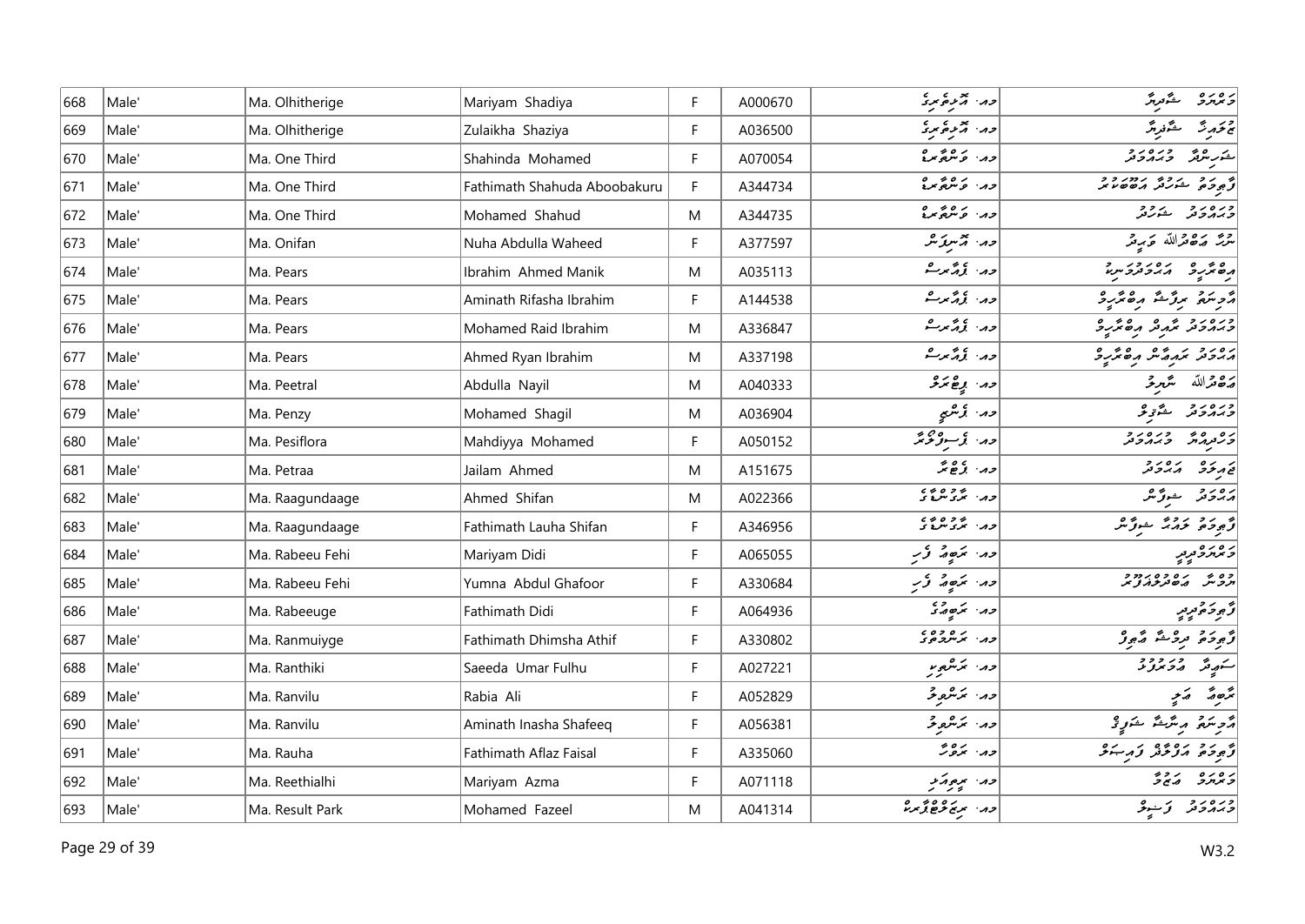| 694 | Male' | Ma. Rio Grand           | ALI YOOSUF ABDULLA          | M           | A357499 | ם סיט סיס<br>כו <i>גי יית</i> ו <i>ב ית</i> יית | أرسع فرحوم بردورالله                       |
|-----|-------|-------------------------|-----------------------------|-------------|---------|-------------------------------------------------|--------------------------------------------|
| 695 | Male' | Ma. Rose Berry          | Mohamed Madeeh              | M           | A005376 | در چهڅوند                                       | وبرورو كورو                                |
| 696 | Male' | Ma. Rose Berry          | Junainath Ahmed             | F           | A344076 | $500 - 200$                                     | اء سکر سکھ در مارچ<br>  مسکر سکھ در مارچ م |
| 697 | Male' | Ma. Sakkeyoge           | Samiyya                     | F           | A033862 | $57501 - 17$                                    | سأدروش                                     |
| 698 | Male' | Ma. Satharuge           | Shaheem Mohamed Razee       | M           | A055171 | وړ کويږي                                        | كالمذرو ورودو المحاسو                      |
| 699 | Male' | Ma. Savaaheli           | Hassan Shaheen              | M           | A069669 | وە سەۋرى <i>ي</i>                               | پرستمبر مشریکر                             |
| 700 | Male' | Ma. Second Place        | Ahmed Ghiyas                | M           | A044503 | ەر، سىزىسى بۇ بۇرسە                             | رەرو رېږه                                  |
| 701 | Male' | Ma. Second Place        | Mohamed Vishah Ahmed        | M           | A138167 | ەر، سىرتەرە ەي <sub>ئە</sub> ھ                  | ورەر د پەر رەر د                           |
| 702 | Male' | Ma. Selvinaa            | Ali Faruhan                 | M           | A035607 | حەر سىمبۇ ھ <sub>ي</sub> س                      | ە ئەرەپىر                                  |
| 703 | Male' | Ma. Selvinaa            | Ash'hab Ali Faruhan         | M           | A382029 | دە. سىۋەپەگە                                    | كمشرك كمي وترجم                            |
| 704 | Male' | Ma. Shaahee             | Khadeeja Sarah              | F           | A127927 | ده. ځې                                          | زَمِيعٌ سُنَجَرٌ                           |
| 705 | Male' | Ma. Shelter             | Abdul Rahman Hussain        | M           | A101752 | در شوگویمر                                      | גם כסגסתים - כגם                           |
| 706 | Male' | Ma. Shimaaq             | Mariyam Sherezinee          | F           | A060022 | أور. سووٌ تو                                    | و وره در در په مر                          |
| 707 | Male' | Ma. Sikal               | Shakeela Hussain            | $\mathsf F$ | A000748 | $rac{2}{\sqrt{2}}$                              | شكىر ئۇ بەر شەر ش                          |
| 708 | Male' | Ma. Silent              | Fathimath Sausan            | F           | A305033 | در. سُهر دُروهِ                                 | ۇمومۇ سىمەسكىر                             |
| 709 | Male' | Ma. Sky Blue            | Khadeeja Idrees             | F           | A048517 | בו היינוק סיב                                   | زَمْرِیْحُ مِنْدِیْرِ شَ                   |
| 710 | Male' | Ma. Sky Blue            | Mohamed Shaffan             | M           | A347545 | בו היות סיב                                     | ورەرو شەەھ ھ                               |
| 711 | Male' | Ma. Sky Blue            | Fathimath Sharufa           | $\mathsf F$ | A347546 | 30, 12, 12                                      | ژودۇ خىرژ                                  |
| 712 | Male' | Ma. Snow White number 3 | Musthafa Rafeeu             | M           | A028196 | ور. مستقدم شهره د 3                             | و مروس پروه                                |
| 713 | Male' | Ma. Snow White number 3 | Anifa Ismail                | F           | A062251 | ور. مستقدم شهره د 3                             | ۇسۇ بەستۇپچ                                |
| 714 | Male' | Ma. Snow White number 3 | MOHAMED MIRAH MUSTHAFA      | M           | A362039 | בגי ליית בתפת כן משתפית 3                       | כנסנים ומכים בסנים<br>בממכת קימי בי-ית     |
| 715 | Male' | Ma. Srincold            | Ahmed Irusham               | M           | A387136 | ور. ڪير سربريو ۽ ه                              | ג פי כ ה ב ב ב כ                           |
| 716 | Male' | Ma. Thabahge            | Juwayriya Adnan             | F           | A082921 | $5000 - 15$                                     | وي پر پر پر پر پر پ                        |
| 717 | Male' | Ma. Thabahge            | Aishath Aznee Ahmed Rasheed | F           | A362580 | $5000 - 15$                                     | وأمر شكوه أو كالمركب والمحر المراجعة والمر |
| 718 | Male' | Ma. Thalhamudhige       | Ahmed Fuad                  | M           | A000700 | دړ٠ وگړونو د                                    | ره رو ووو<br>مەرومىي ئىمەمىي               |
| 719 | Male' | Ma. Tharijehi Aage      | Mohamed Riffath Abdulla     | M           | A057270 | در کو برقی بروی                                 | وره رو مروره و ده درالله                   |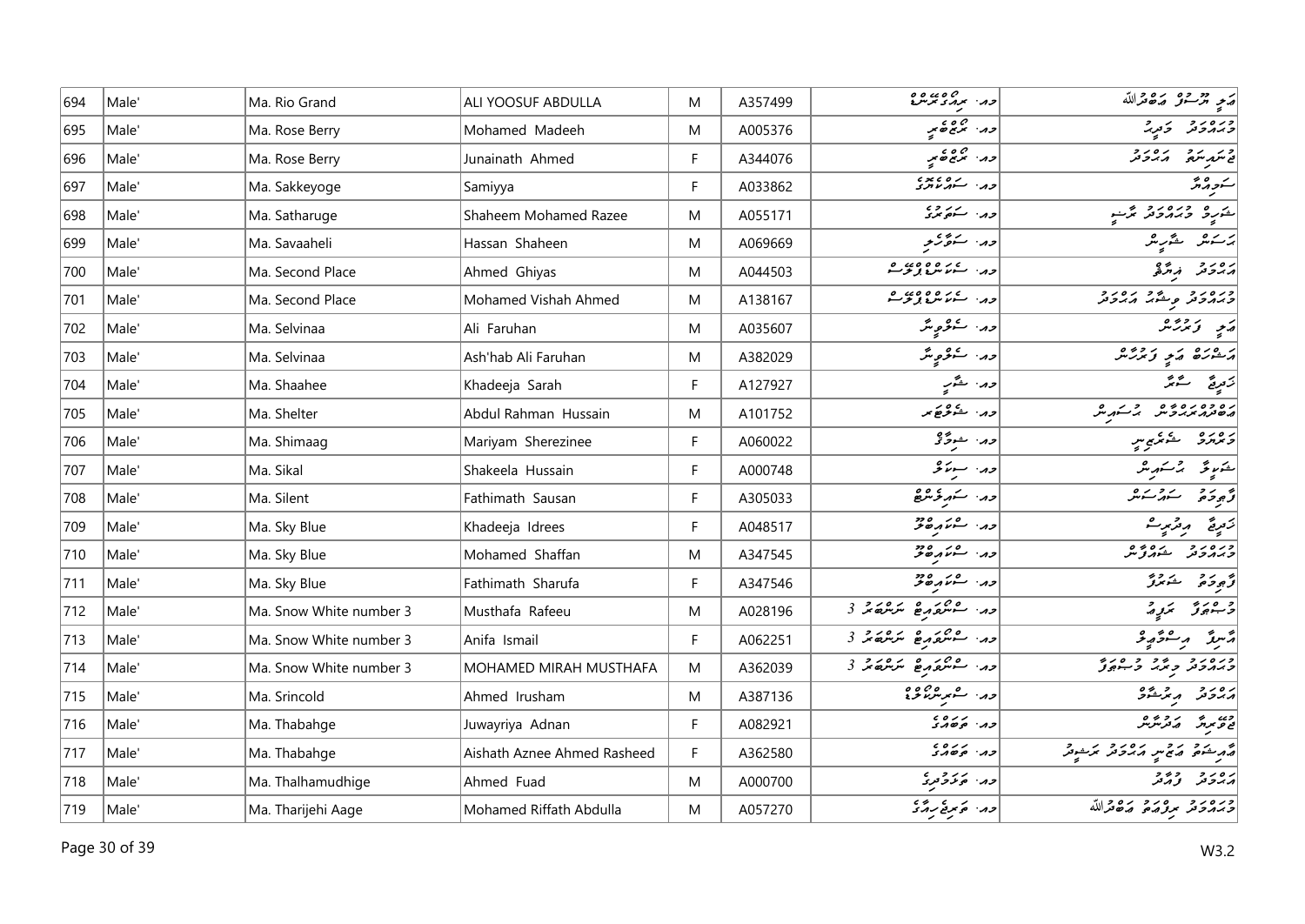| 720 | Male' | Ma. Thinadhooge        | Abdulla Jamaal             | M  | A022204 | وړ٠ <sub>جو</sub> سربرو                                                                                                                                                                                                                                                                                                                                                                                                                                                                                                              | مَدْهَ مَرْ لِلَّهُ ۖ مَحَرٌ حَمْرٌ            |
|-----|-------|------------------------|----------------------------|----|---------|--------------------------------------------------------------------------------------------------------------------------------------------------------------------------------------------------------------------------------------------------------------------------------------------------------------------------------------------------------------------------------------------------------------------------------------------------------------------------------------------------------------------------------------|------------------------------------------------|
| 721 | Male' | Ma. Three Moons        | AHMED NASHWAAN ZAHEEN      | M  | A345065 | وړ٠ و برو س                                                                                                                                                                                                                                                                                                                                                                                                                                                                                                                          | رەر دېرە ئەھمىرى كېرىش                         |
| 722 | Male' | Ma. Three Moons        | Ibrahim Rishwaan Zaheen    | M  | A345066 | وړ٠ و پروترگ                                                                                                                                                                                                                                                                                                                                                                                                                                                                                                                         | رەترىر برخۇش ترىرىش                            |
| 723 | Male' | Ma. Thuburi            | Fathimath Eema Suwad       | F  | A354872 | ود. موځند                                                                                                                                                                                                                                                                                                                                                                                                                                                                                                                            | 332 34323                                      |
| 724 | Male' | Ma. Vahmaizaandhoshuge | Aishath Yusra Hameed       | F  | A051331 | בגי המכתים יישובים                                                                                                                                                                                                                                                                                                                                                                                                                                                                                                                   |                                                |
| 725 | Male' | Ma. Vai Roalhi         | Maahidhaa Abdul Raheem     | F  | A149807 | وړ وَړندې                                                                                                                                                                                                                                                                                                                                                                                                                                                                                                                            | و و ده ده ده و د                               |
| 726 | Male' | Ma. Vaimathi           | Ali Mohamed                | M  | A051183 | وړ٠ وَروَمِ                                                                                                                                                                                                                                                                                                                                                                                                                                                                                                                          | أمجمع وره رد                                   |
| 727 | Male' | Ma. Veevaa             | Fathimath Jaleel           | F  | A047247 | وړ٠ وٍوً                                                                                                                                                                                                                                                                                                                                                                                                                                                                                                                             | وَّحْوَدَهُ فَيَجْمَعُ                         |
| 728 | Male' | Ma. Veevaa             | Ismail Rishad              | M  | A050580 | وړ٠ وٍوً                                                                                                                                                                                                                                                                                                                                                                                                                                                                                                                             | ر عۇرۇ برخەش                                   |
| 729 | Male' | Ma. Velabulige         | HUSSAIN RASSAM ALI         | M  | A342911 | בגי פלסי <i>ב</i> צ                                                                                                                                                                                                                                                                                                                                                                                                                                                                                                                  | بر مسكر مركز من المحمد المركز المركز           |
| 730 | Male' | Ma. Verity             | Zarana Khaleel             | F. | A024733 | —<br> وړ ونړیج                                                                                                                                                                                                                                                                                                                                                                                                                                                                                                                       | ىز ئەر ئىچە                                    |
| 731 | Male' | Ma. Vinagadu           | LAAVY ASNEEM ADAM          | M  | A339630 | ورسم سرد و                                                                                                                                                                                                                                                                                                                                                                                                                                                                                                                           | تحوٍ مَرْ مُرِهِ مِرْهِ                        |
| 732 | Male' | Ma. Yellow Diamond     | Ziuna Abdulla              | F  | A068368 |                                                                                                                                                                                                                                                                                                                                                                                                                                                                                                                                      | ىم قرىئتر كەنھىقراللە                          |
| 733 | Male' | Ma. Yumnu              | Fathimath Rafaa Abdul Rauf | F  | A350332 | כורי וקכית                                                                                                                                                                                                                                                                                                                                                                                                                                                                                                                           | ם גב גם ב גם בגדום<br>צף בם ינצה הסטה מהצ      |
| 734 | Male' | Ma. Zeeniyamaage       | SAYYID GASIM               | M  | A004396 |                                                                                                                                                                                                                                                                                                                                                                                                                                                                                                                                      | سەھرىقە قۇسوق                                  |
| 735 | Male' | V. Aa Ali              | Mohamed Gaihal Aslam       | M  | A349921 | و د ژ د " ر ژ ژ د                                                                                                                                                                                                                                                                                                                                                                                                                                                                                                                    | כנסגב גנגל ג'סנט                               |
| 736 | Male' | V. Alamaa villa        | Aishath Majrooha           | F  | A041209 | وودٌ وَ دَوَدَودٌ                                                                                                                                                                                                                                                                                                                                                                                                                                                                                                                    | ه در ده ده ده.<br>د د شوه د و پر               |
| 737 | Male' | V. Asseyri Vaadhee     | Ali Muznee                 | M  | A026815 | و دۇ ئەن ئەر ئەر ئور                                                                                                                                                                                                                                                                                                                                                                                                                                                                                                                 | أرسم والحارس                                   |
| 738 | Male' | V. Asseyri Vaadhee     | Hussain Adil               | M  | A063387 | و د د د .<br>د د د د . د د .                                                                                                                                                                                                                                                                                                                                                                                                                                                                                                         | يز سكر شكر مركبر و كلي المراكب                 |
| 739 | Male' | V. Babussalaam         | Ramzyna Moosa              | F  | A059701 | $\overset{\circ}{\mathscr{E}}\overset{\circ}{\mathscr{E}}\overset{\circ}{\mathscr{E}}\overset{\circ}{\mathscr{E}}\overset{\circ}{\mathscr{E}}\overset{\circ}{\mathscr{E}}\overset{\circ}{\mathscr{E}}\overset{\circ}{\mathscr{E}}\overset{\circ}{\mathscr{E}}\overset{\circ}{\mathscr{E}}\overset{\circ}{\mathscr{E}}\overset{\circ}{\mathscr{E}}\overset{\circ}{\mathscr{E}}\overset{\circ}{\mathscr{E}}\overset{\circ}{\mathscr{E}}\overset{\circ}{\mathscr{E}}\overset{\circ}{\mathscr{E}}\overset{\circ}{\mathscr{E}}\overset{\$ | رە پەش دەپ                                     |
| 740 | Male' | V. Bolihuraa           | Fathimath Ismail           | F  | A041775 | و دۇڭ قورتر                                                                                                                                                                                                                                                                                                                                                                                                                                                                                                                          | توجوجو برڪو چو                                 |
| 741 | Male' | V. Dhares              | Fathimath Yumna            | F  | A042165 | ە دۇڭ ترىزىش                                                                                                                                                                                                                                                                                                                                                                                                                                                                                                                         | تو بر ده وه بر                                 |
| 742 | Male' | V. Dhilkokaa           | Fathmath Suneetha Mohamed  | F  | A033064 | ە يەۋى سىر ئەمەم<br>سىر ئىسىمىسى                                                                                                                                                                                                                                                                                                                                                                                                                                                                                                     | ژوځو گښو درورو                                 |
| 743 | Male' | V. Dhilkokaa           | Zulfa Mohamed              | F. | A044804 | ویژگی دیده                                                                                                                                                                                                                                                                                                                                                                                                                                                                                                                           | و ره ر د<br><i>د ب</i> رگرفر<br>وه و<br>بح ترگ |
| 744 | Male' | V. Erruh Huraa         | Nahwa Afeef                | F. | A097570 | ه د وي.<br>د د د کرد بر د بر بر                                                                                                                                                                                                                                                                                                                                                                                                                                                                                                      | يَرَدْعٌ = دَوِوْ                              |
| 745 | Male' | V. Erruh Huraa         | Fathimath Saeeda           | F. | A144901 | ه د د د .<br>د د د کر . د د بر د بر                                                                                                                                                                                                                                                                                                                                                                                                                                                                                                  | رُّجِرَةُ سَهِيدٌ                              |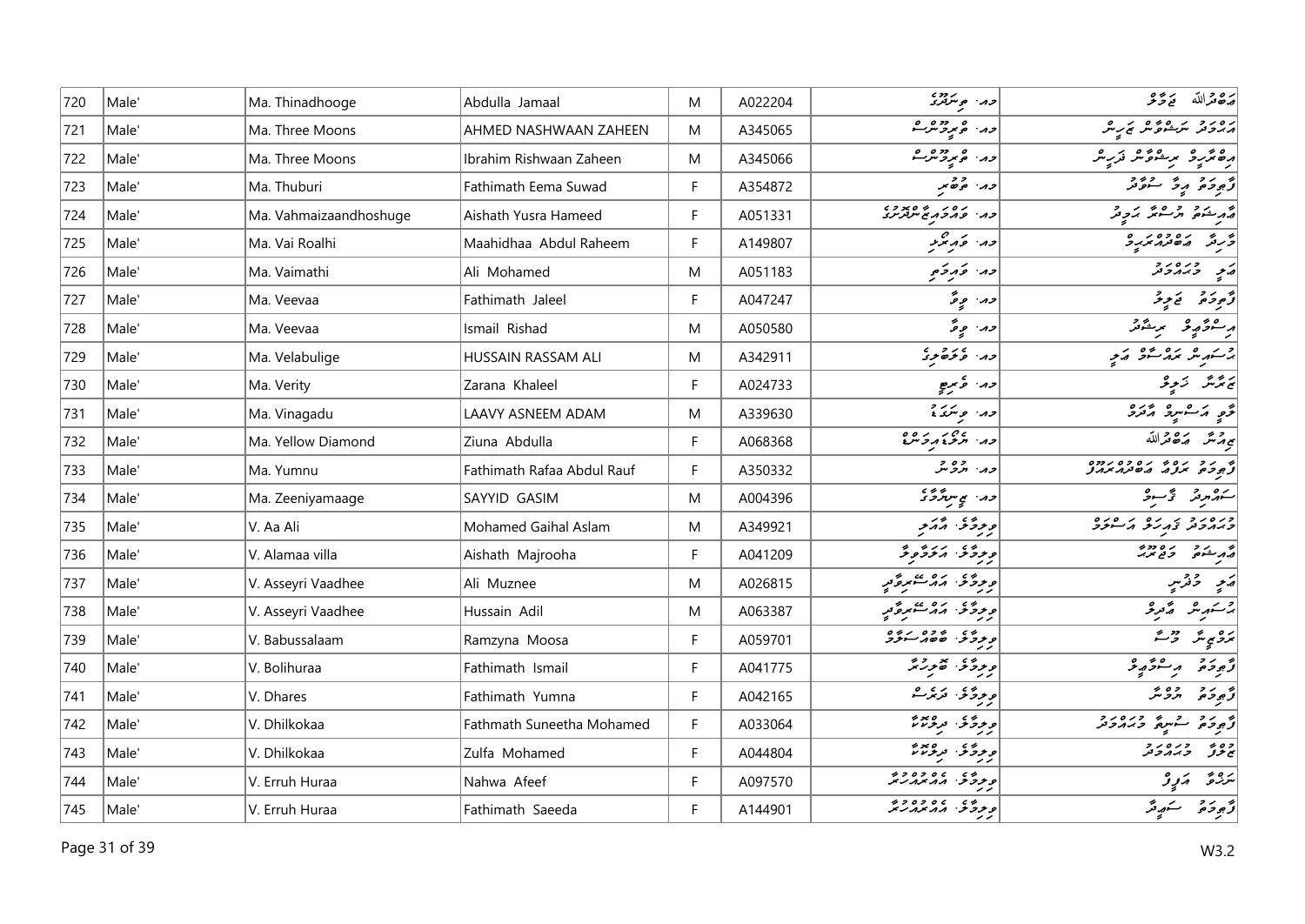| 746 | Male' | V. Erruh Huraa      | Nubla Afeef           | F           | A351591 | د د ی مه مورود د د                           | پرچۇ كەرو                                  |
|-----|-------|---------------------|-----------------------|-------------|---------|----------------------------------------------|--------------------------------------------|
| 747 | Male' | V. Faiymuthee       | Mohamed Rasheed       | M           | A041855 | ورود زه ده و                                 | ورەرو برشوتر                               |
| 748 | Male' | V. Farms            | Mahid Fawzi           | M           | A067339 | ە دۇئۇ، ئۇبرۇ ب                              | لتخريثر ترتزمي                             |
| 749 | Male' | V. Himeri           | Mohamed Afrah         | M           | A026914 | <sub>عرم</sub> ورمبر مرد بر<br>  بربر مرد بر | כנסנכ נסשם<br>כמחכת הני <i>ת</i>           |
| 750 | Male' | V. Himeri           | Amal Mohamed          | F.          | A071703 | وودٌ دَ سِرْ سِ                              | و و دره د و د و                            |
| 751 | Male' | V. Khiyaalu         | Yousuf Misbah         | M           | A315988 | و و د گور زېږد                               | ת כפי כהשמ                                 |
| 752 | Male' | V. Lens             | Mohamed Nimal         | M           | A132677 | مِ مِرَّجٌ وَ عُرْبٌ                         | دبره دو سردگر                              |
| 753 | Male' | V. Lucky Offer      | Arifa Hussain         | F           | A077120 | <sub>و پو</sub> وځو· ځې <del>و</del> زور     | ە ئىبرۇ ئەسىر بىر                          |
| 754 | Male' | V. Lucky Offer      | Ali Asif Hassan       | M           | A299745 | وودعى بحبابين                                | أەي ەيسوۋا باسەش                           |
| 755 | Male' | V. Male Ufaa        | Mariyam Shazna        | $\mathsf F$ | A126397 | و د د د . د د د د                            | رەرە خەرش                                  |
| 756 | Male' | V. Minvaru          | Ahmed Zayan Zulham    | M           | A351521 | و وځو . د مرغه تر                            | ג 200 גם 2000<br>גגב تر האייני היציב       |
| 757 | Male' | V. Perismaa         | Qassan Naseem         | M           | A153575 | وودٌ دُ. کی بر دیگر                          | رە مەمگە مىرسى <i>د</i>                    |
| 758 | Male' | V. Randhaan         | Mariyam Haifa Rasheed | F           | A354881 | وودٌدٌ بَرَ عَمَّرْ مَرْ                     | دەرە رىرۇ ئەيد                             |
| 759 | Male' | V. Ranhuvafen       | Mohamed Arif          | M           | A065902 | <mark>ووۇنى برەددى ە</mark>                  | ورەر د پرو                                 |
| 760 | Male' | V. Reethivili       | Aminath Hushma Ahmed  | F.          | A342246 | وودڅځه موړوو                                 | أثر برو وه و بره برح                       |
| 761 | Male' | V. Roashan          | Aishath Naeema        | F           | A120137 | وجردمحر محمد محمد                            | أوالم المستقيدة                            |
| 762 | Male' | V. Sanfaa Manzil    | AMINATH WAFA          | F           | A362827 | ورۇئى سەرۇزىرى بى                            | أأتربتهم أقرأه                             |
| 763 | Male' | V. Sanfaa Manzil    | Fathimath Nafa        | F           | A362828 | ودۇئى سەرزۇش ۋ                               | توالجو فالمحمد والمتكل                     |
| 764 | Male' | V. Shukuran         | Aishath Fiyaz         | $\mathsf F$ | A125488 | ە دۇنۇ ، شەرىرىگە                            | وكرمشكم وترمح                              |
| 765 | Male' | V. Sina Male 4 3-01 | Aminath Ahmed         | F           | A059619 | ە يەۋى سوشۇقە 19-3.                          | ومحاصره والمرادح وراد                      |
| 766 | Male' | V. Sina Male 4 3-01 | Mohamed Imdaad        | M           | A304260 | ە دۇكى سەترۇكە 10-3                          | و ر ه ر د<br>د بر پر تر<br>ەر 3 ئۇنى       |
| 767 | Male' | V. Sina Male 4 3-01 | Mariyam Mufeeda       | F           | A336456 | $\overline{3\text{-}01}$ 4 مريحه كو ال       | د ۱۵ د وړ تر                               |
| 768 | Male' | V. Sinamale 4 4-05  | Arushahu Mohamed      | M           | A372660 | $4-05$ 4 مودَّ سوسَرَةً 4 4-05               | و رە ر د<br><i>د بر</i> گرىز<br>برحرشه برح |
| 769 | Male' | V. Virisika         | FATHIMATH HUSHAMA     | F           | A344432 | و ودٌ د ا و بر سورَ                          | و د د ديگو                                 |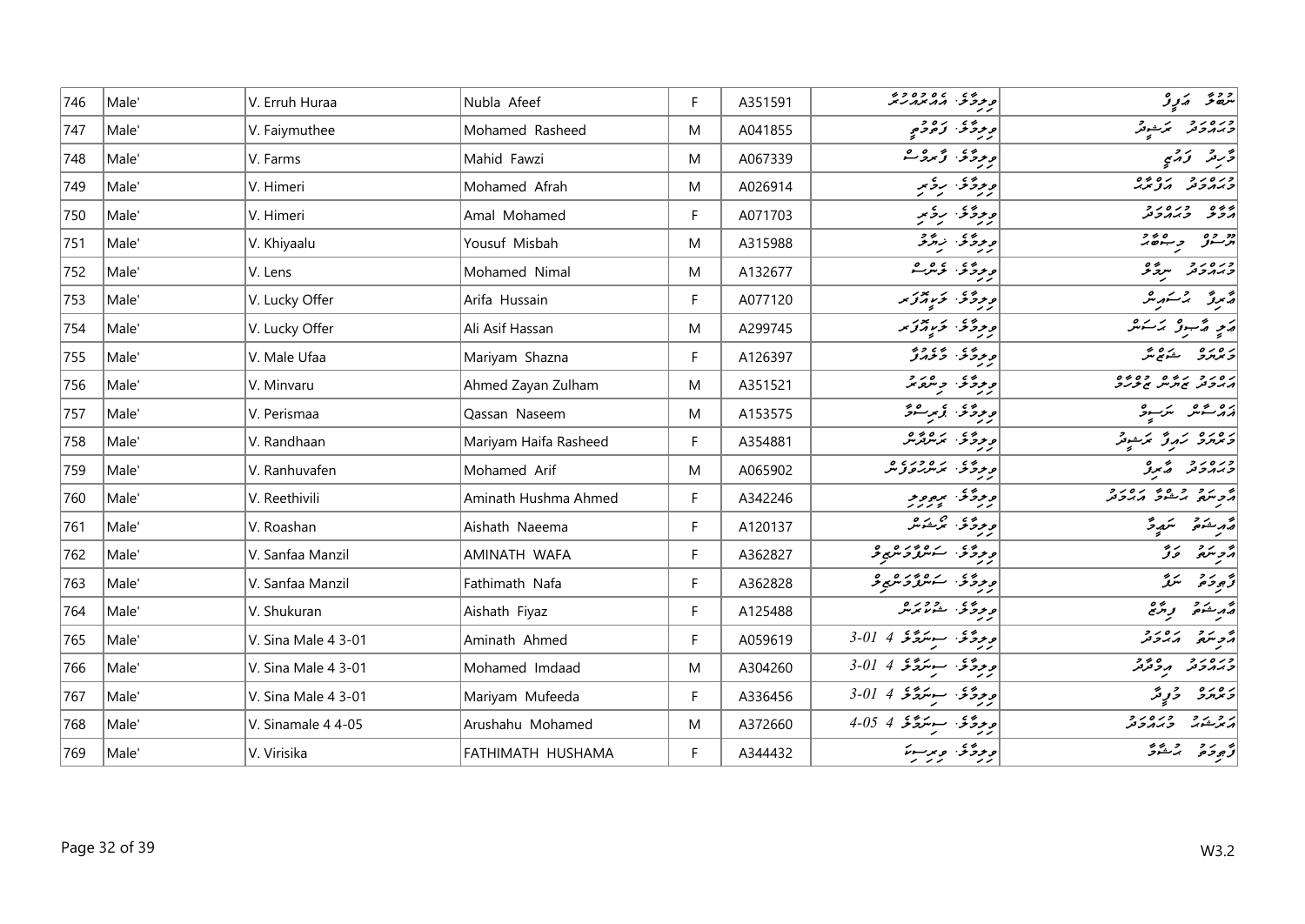## *w7qAn8m? sCw7mRo>u; wEw7mRw;sBo<*

| ' مرمر | 'يئرىثر: |
|--------|----------|
|        |          |
|        |          |
|        |          |

## *w7q9r@w7m> sCw7qHtFoFw7s; mAm=q7 w7qHtFoFw7s;*

| ىر تە | $\mathcal{O} \times$<br>$\sim$ | $\sim$<br>. . | لترنثر |
|-------|--------------------------------|---------------|--------|
|       |                                |               |        |
|       |                                |               |        |
|       |                                |               |        |

| $\frac{2}{n}$ | $\overline{\phantom{a}}$ | اير هنه. | $\mathcal{O} \times$<br>سرسر |
|---------------|--------------------------|----------|------------------------------|
|               |                          |          |                              |
|               |                          |          |                              |
|               |                          |          |                              |

| ' ئىرتىر: | سر سر |  |
|-----------|-------|--|
|           |       |  |
|           |       |  |
|           |       |  |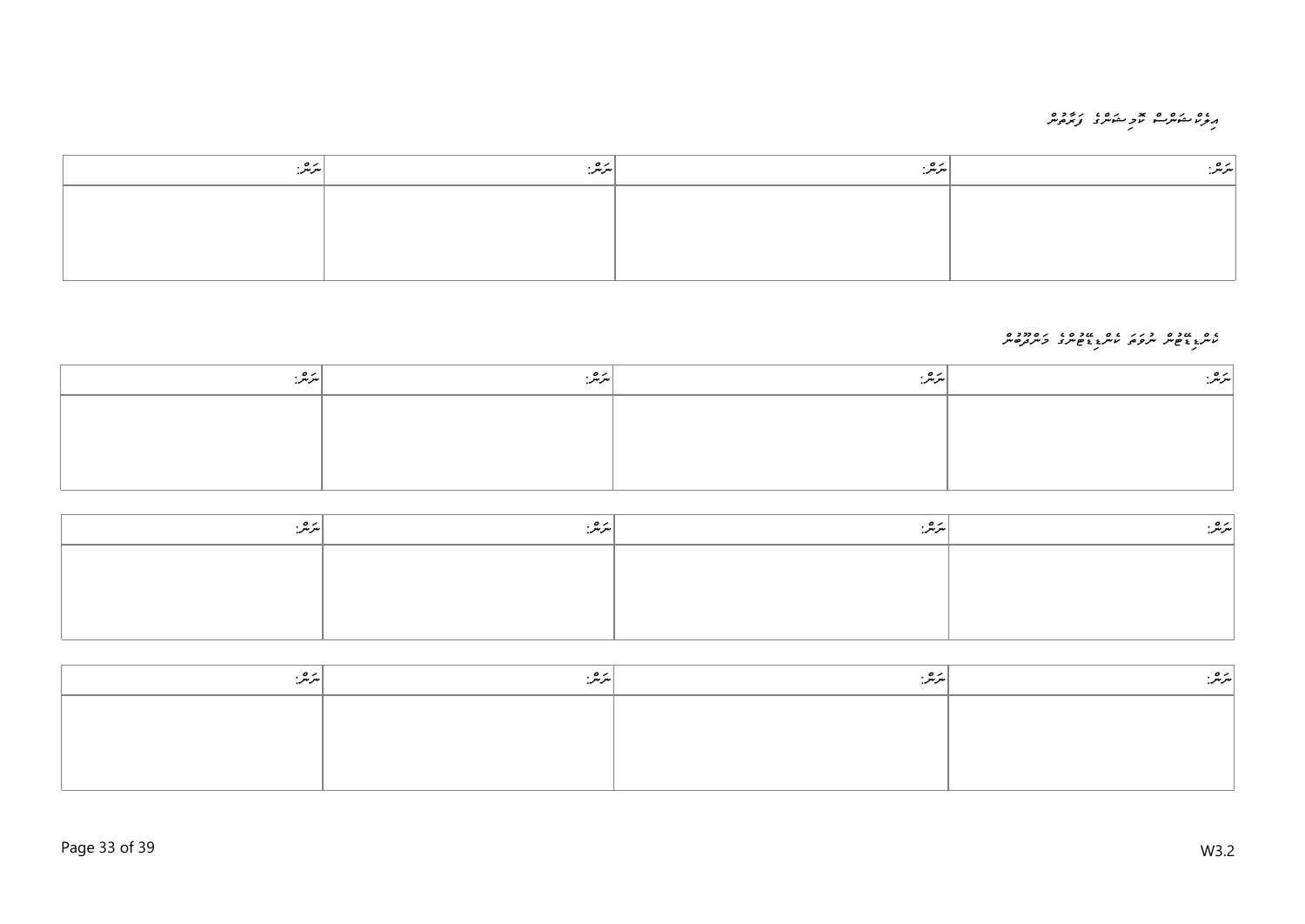| يزهر | $^{\circ}$ | ىئرىتر: |  |
|------|------------|---------|--|
|      |            |         |  |
|      |            |         |  |
|      |            |         |  |

| <sup>.</sup> سرسر. |  |
|--------------------|--|
|                    |  |
|                    |  |
|                    |  |

| ىئرىتر. | $\sim$ | ا بر هه. | لىرىش |
|---------|--------|----------|-------|
|         |        |          |       |
|         |        |          |       |
|         |        |          |       |

| $\overline{\phantom{a}}$<br>سرس | ر ه<br>,,, | . . | 。<br>سرس. |
|---------------------------------|------------|-----|-----------|
|                                 |            |     |           |
|                                 |            |     |           |
|                                 |            |     |           |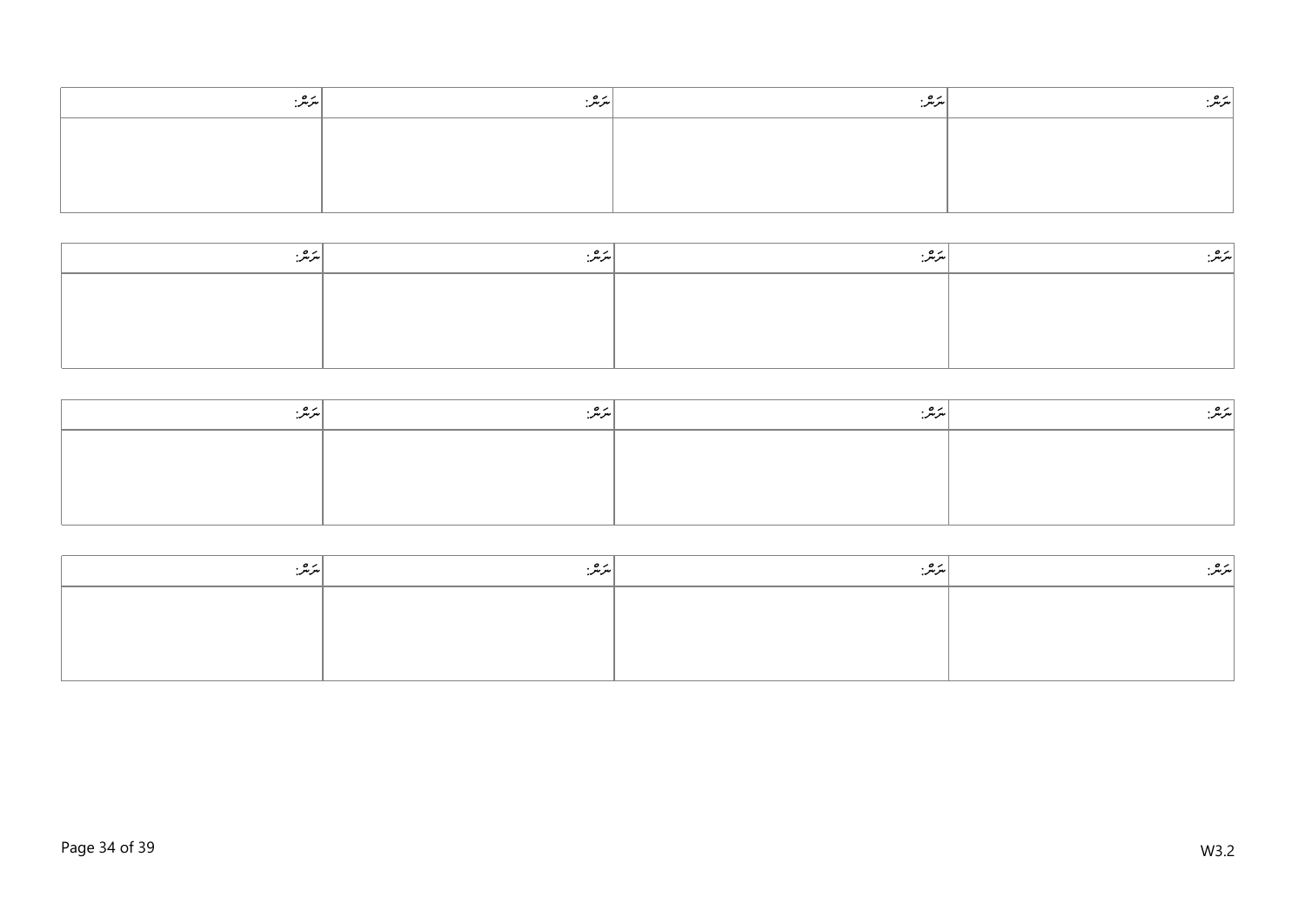| ير هو . | $\overline{\phantom{a}}$ | يرمر | اير هنه. |
|---------|--------------------------|------|----------|
|         |                          |      |          |
|         |                          |      |          |
|         |                          |      |          |

| ىر تىر: | $\circ$ $\sim$<br>" سرسر . | يترمير | o . |
|---------|----------------------------|--------|-----|
|         |                            |        |     |
|         |                            |        |     |
|         |                            |        |     |

| 'تترنثر: | . .<br>يسمونس. |  |
|----------|----------------|--|
|          |                |  |
|          |                |  |
|          |                |  |

|  | . ه |
|--|-----|
|  |     |
|  |     |
|  |     |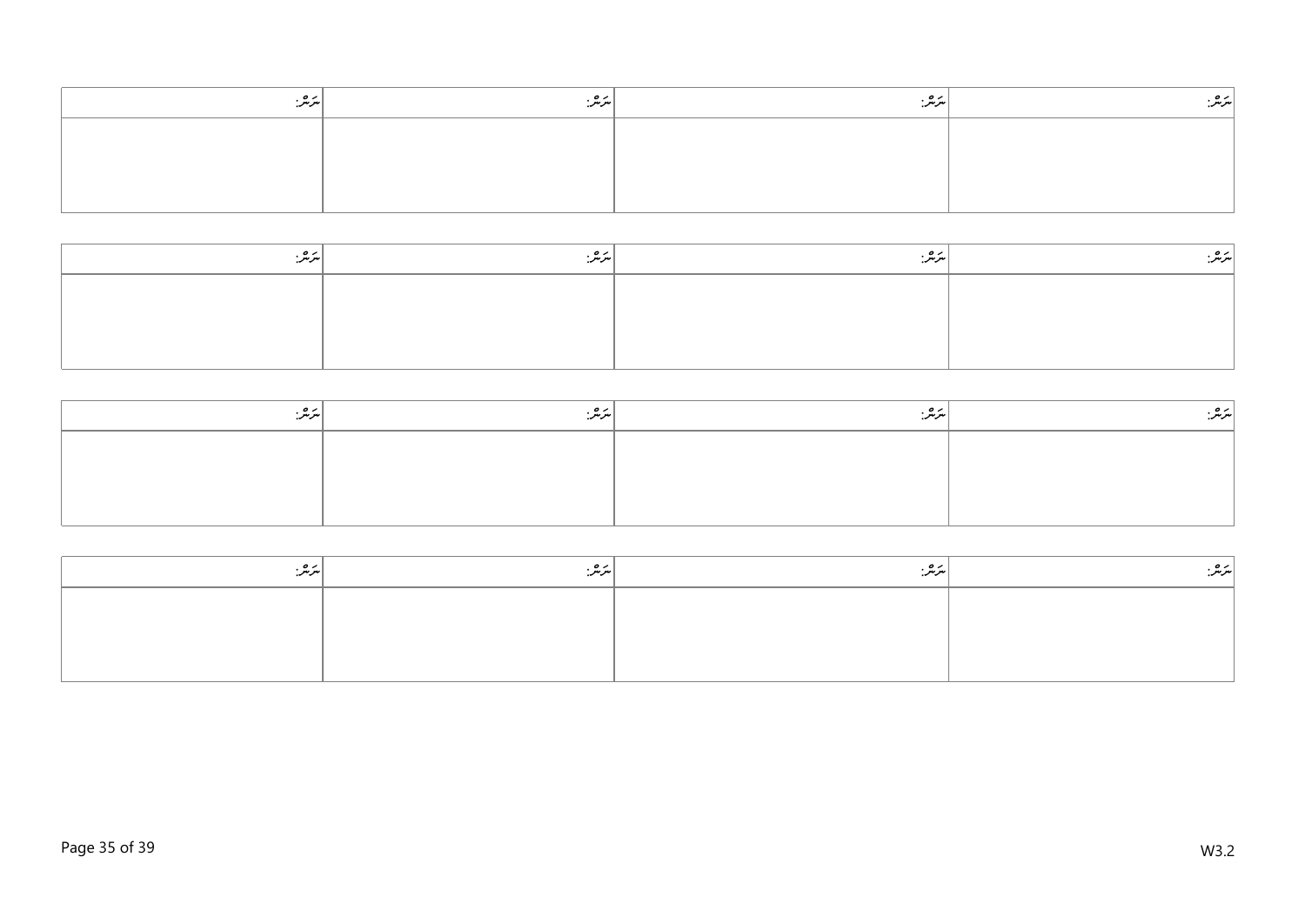| ير هو . | $\overline{\phantom{a}}$ | يرمر | اير هنه. |
|---------|--------------------------|------|----------|
|         |                          |      |          |
|         |                          |      |          |
|         |                          |      |          |

| ىر تىر: | $\circ$ $\sim$<br>" سرسر . | يترمير | o . |
|---------|----------------------------|--------|-----|
|         |                            |        |     |
|         |                            |        |     |
|         |                            |        |     |

| الترنثر: | ' مرتكز: | الترنثر: | .,<br>سرسر. |
|----------|----------|----------|-------------|
|          |          |          |             |
|          |          |          |             |
|          |          |          |             |

|  | . ه |
|--|-----|
|  |     |
|  |     |
|  |     |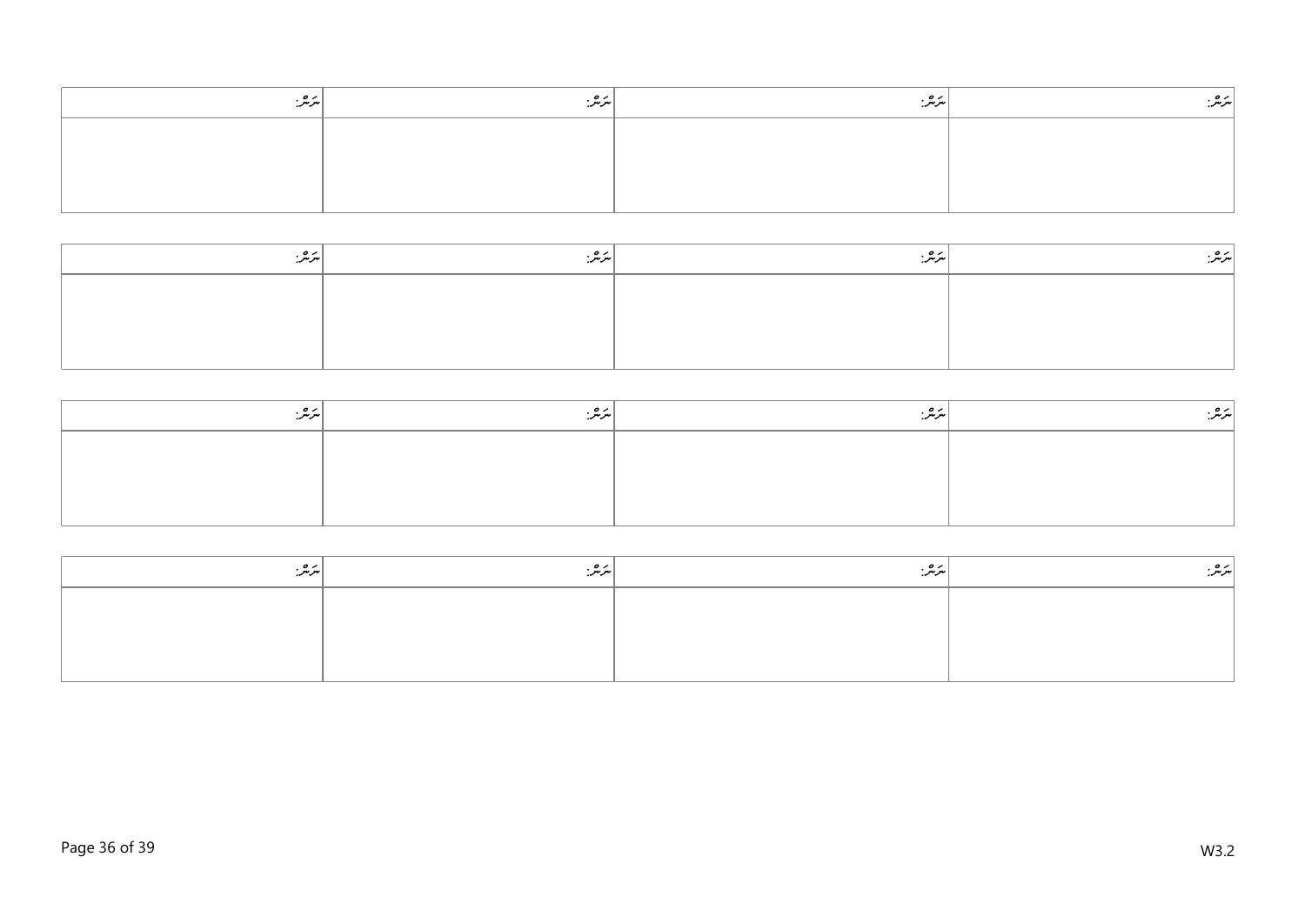| $\cdot$ | ο. | $\frac{\circ}{\cdot}$ | $\sim$<br>سرسر |
|---------|----|-----------------------|----------------|
|         |    |                       |                |
|         |    |                       |                |
|         |    |                       |                |

| يريثن | ' سرسر . |  |
|-------|----------|--|
|       |          |  |
|       |          |  |
|       |          |  |

| بر ه | 。 | $\sim$<br>َ سومس. |  |
|------|---|-------------------|--|
|      |   |                   |  |
|      |   |                   |  |
|      |   |                   |  |

| 。<br>. س | ىرىىر |  |
|----------|-------|--|
|          |       |  |
|          |       |  |
|          |       |  |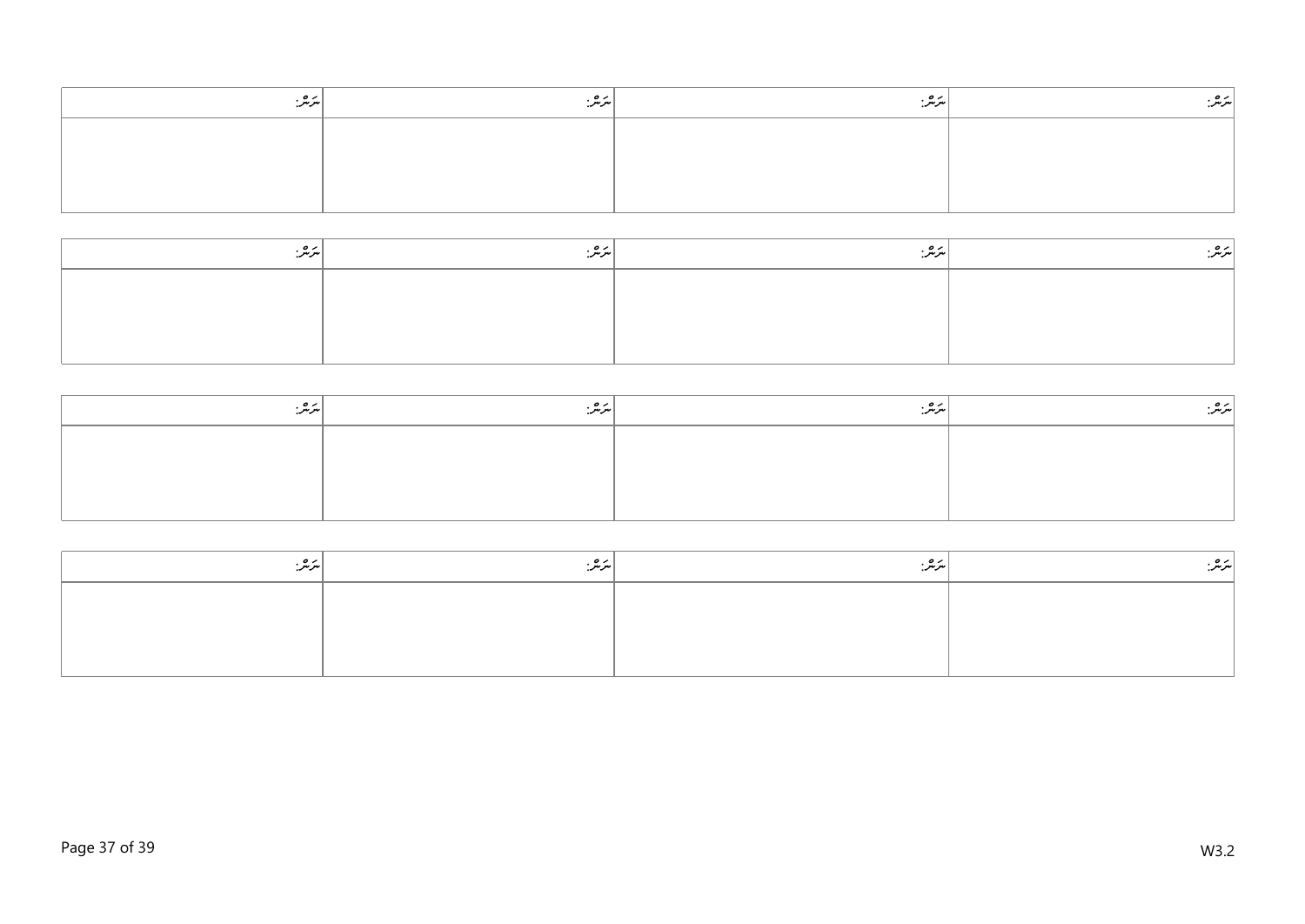| ير هو . | $\overline{\phantom{a}}$ | يرمر | لتزمثن |
|---------|--------------------------|------|--------|
|         |                          |      |        |
|         |                          |      |        |
|         |                          |      |        |

| ىبرىر. | $\sim$<br>ا سرسر . | يئرمثر | o . |
|--------|--------------------|--------|-----|
|        |                    |        |     |
|        |                    |        |     |
|        |                    |        |     |

| انترنثر: | ر ه |  |
|----------|-----|--|
|          |     |  |
|          |     |  |
|          |     |  |

|  | . ه |
|--|-----|
|  |     |
|  |     |
|  |     |